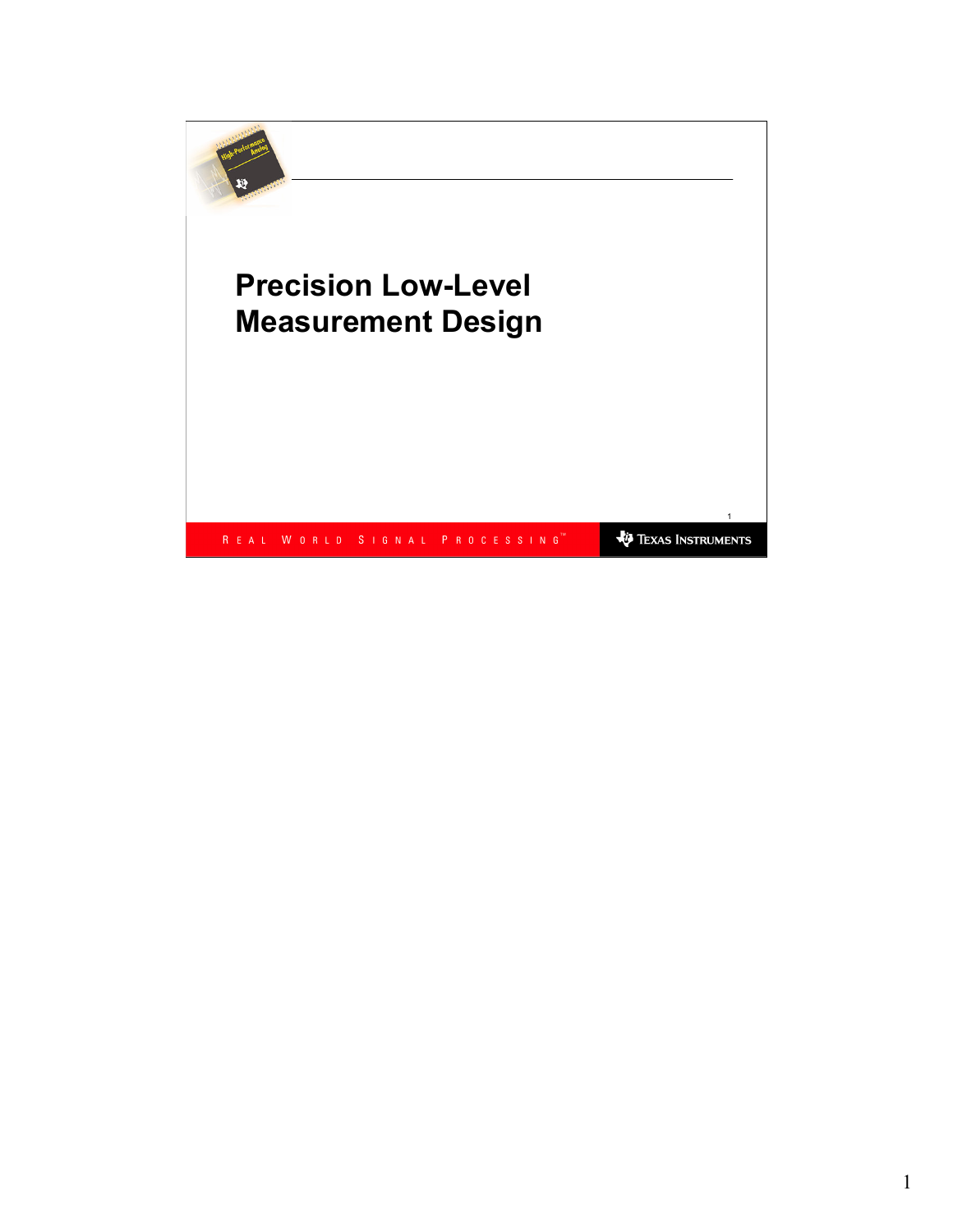

This seminar will discuss design tradeoffs and techniques for analog-to-digital data acquisition circuits for low-level, high-precision signal measurement.

Everything begins in the hardware design. We will discuss several common design tradeoffs for these kinds of systems, and offer advice on making the right choice in your own designs. This seminar will not consist in talk only: we will also back up our assertions with demonstrations of real hardware. We will compare different designs, and, in some cases, show designs that don't work, so that you'll know what not to do.

Modern digital data acquisition systems invariably use some kind of microprocessor. This means that you have to write firmware. Most people know (or think they know) how to write good firmware for SAR-based conversion systems, but delta-sigmabased systems often require a different way of thinking. If you know the basics of interfacing to a delta-sigma converter, you can avoid a great many problems in your final system.

Even if you're only designing the hardware, and leaving the firmware to the CS guys, you should still pay attention to the software section: your programmer has to live with your hardware, and if you make his job easier, you'll make your own job easier in the process.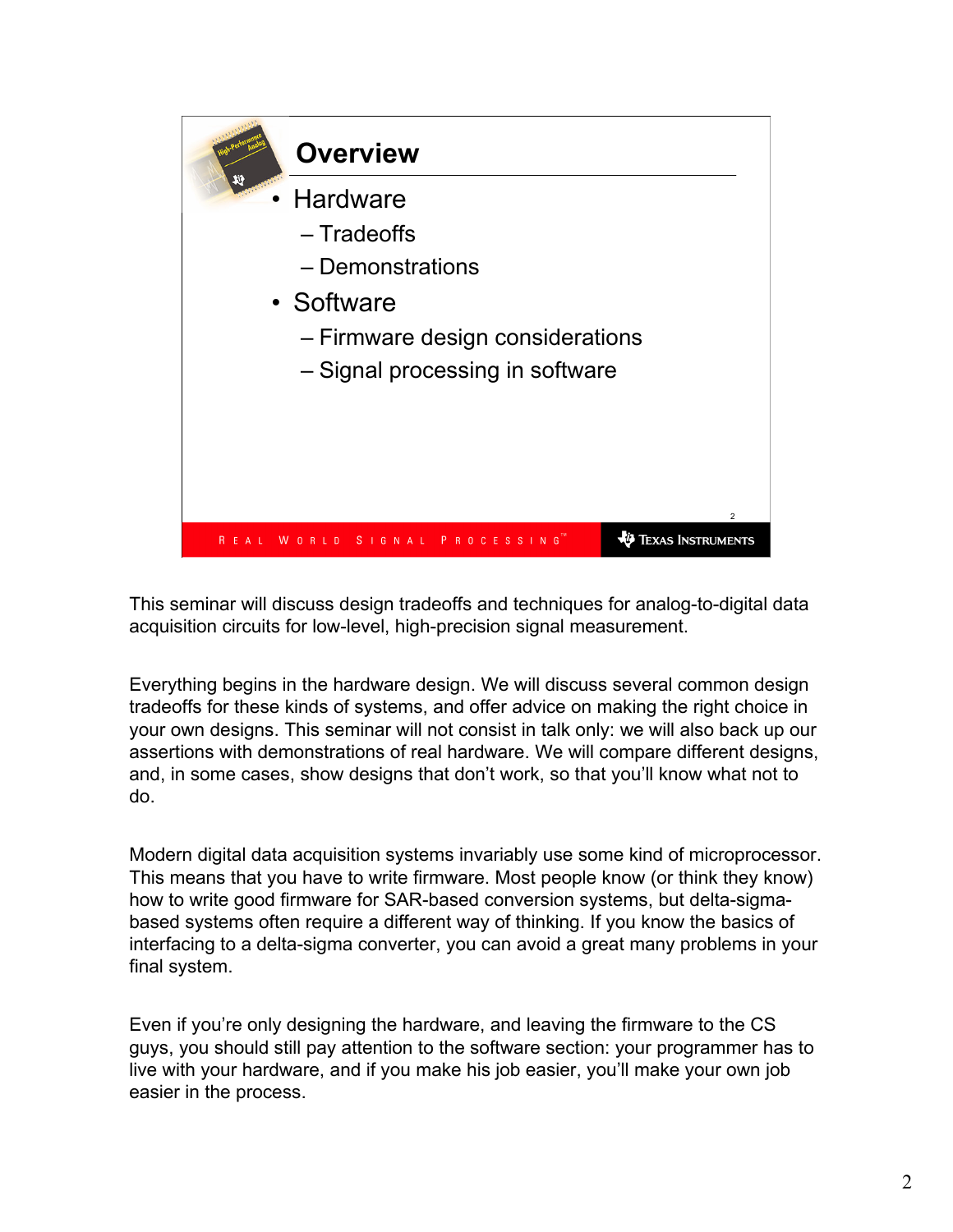

In the demonstrations that follow, we will evaluate the noise performance of several classes of data acquisition circuitry. Although it is not the only figure of merit for a measurement system, noise performance, as we will see, has a great deal to do with its performance.

Noise is the uncertainty of a measurement. In the days of 8 and 12-bit converter ICs, not as much attention was paid to this important aspect of electronic measurement, because it isn't at all difficult to make an 8 or 12 bit converter noise-free.

Ironically, it is low-noise delta-sigma converters that have brought this topic to the attention of many designers. Many engineers, used to getting steady values from their low-resolution converters, are dismayed when they find the output value of a 24-bit device fluctuating madly in its least significant bits. It's not hard for an engineer, long used to working with low-resolution devices, to feel a bit cheated when he finds out that a 24-bit device isn't really 24 bits when noise is taken into account! Unfortunately, the laws of physics make 24 bit noise-free resolution an extraordinarily difficult thing to obtain. Because of this, we need a way to measure and evaluate noise.

In many AC measurement applications, such as audio and radio circuits, noise measurement techniques are well known, and typically done by analyzing the measured signal in the frequency domain. An FFT taken of a high-speed converter's output provides a useful estimate of its noisiness. The figure measured here is called signal-to-noise ratio.

In low-frequency measurement applications, however, the FFT isn't nearly as useful, since we are measuring signals near DC. What is wanted instead is a measure of how certain we are of the value reported by the converter. We measure this by making many successive conversions with a single DC input applied to the converter and calculating statistical functions over the data.

The two most common measurements of certainty for an ADC are RMS noise and peak-to-peak noise. RMS noise is the better figure-of-merit for an ADC, since it does not depend on the kind of noise. Peak-to-peak noise calculations are not as mathematically rigorous, and often assume that the noise is Gaussian in distribution, but they are essential for applications where the "flicker" or constancy of a displayed value must be known, such as weigh scales and thermometers.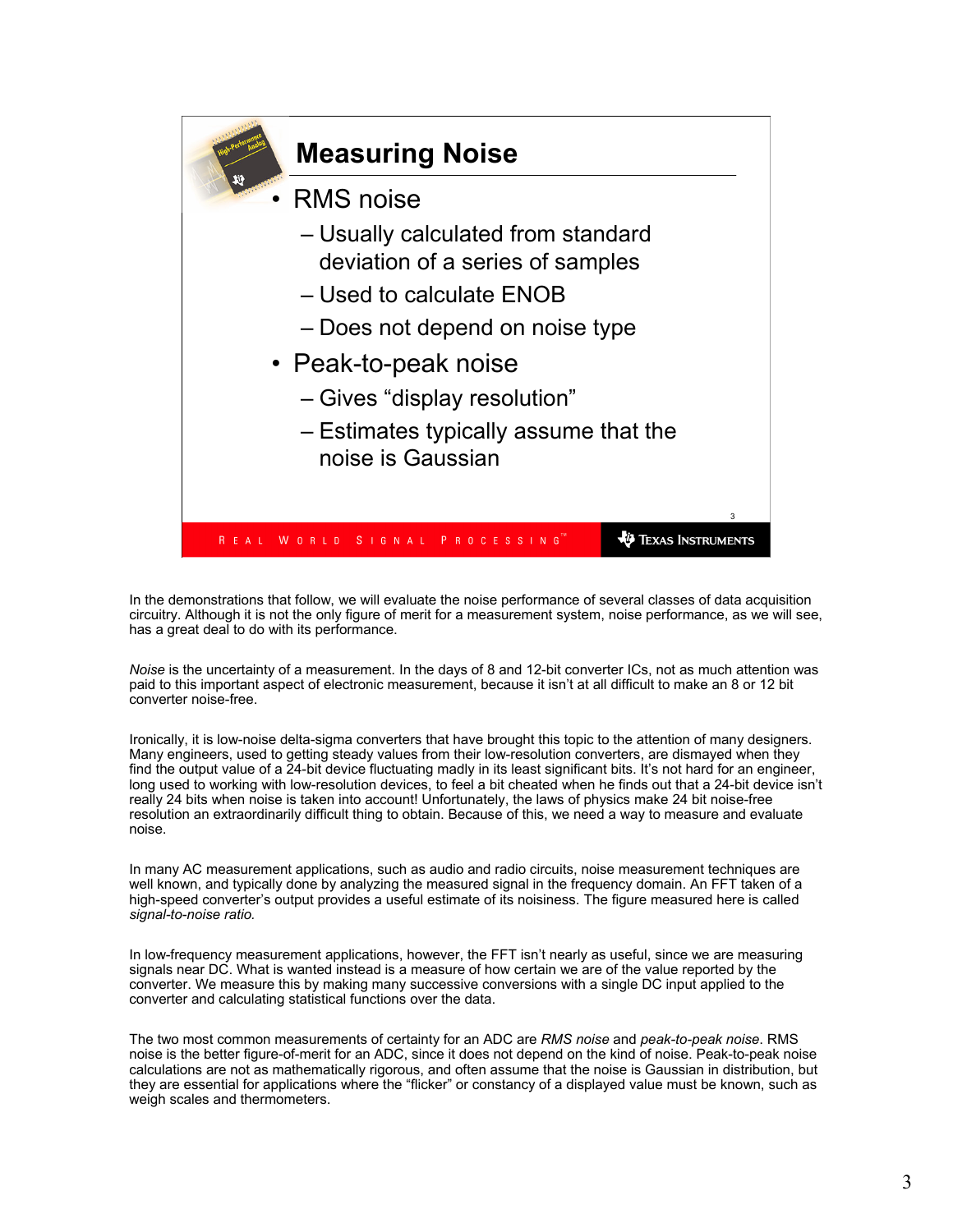

The equations in the slide are used to calculate RMS noise from a set of samples taken from the ADC being evaluated. The samples are assumed to be conversions made of the same DC input value.

The first step is to calculate the mean, or average, value of the sample set. This is shown above as x with a bar above it.

Next, the set's variance is calculated. Variance is a measure of the average deviation of each sample from the average of all the samples. This is calculated by averaging the squares of the differences of each sample from the average. In the equation shown, N is the number of samples, and x-sub-i is the ith sample in the set.

Standard deviation is variance expressed in a "standard" form, i.e., in the same units as the samples. This is simply the square root of the variance. (Note that standard deviation is a root-mean-square of the deviations from the average.)

We can convert the standard deviation into several forms. The standard deviation itself is the RMS noise of the sample set in the same units as the sample set. If the samples are voltages, the standard deviation gives the RMS noise in volts, and if the samples are ADC codes, the standard deviation is the RMS noise in ADC codes (often called counts).

A increasingly common measure is effective number of bits, or ENOB. This is the number of bit positions in each ADC code which are numerically unaffected by RMS noise. As shown above, it is the ADC's word-length M minus the base 2 log of the standard deviation.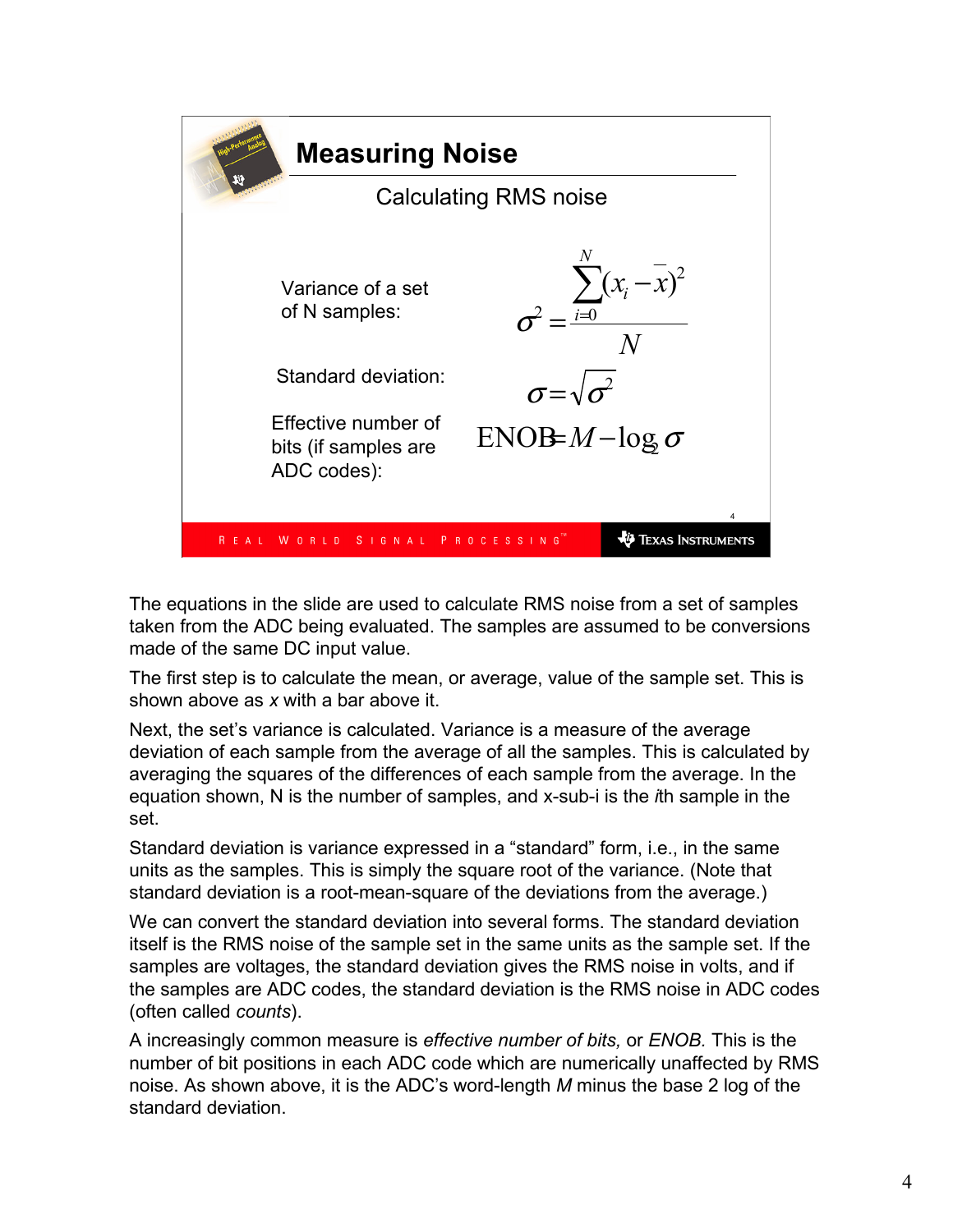

It is extremely useful to have some kind of certainty of how constant the numbers emitted by your system will actually be. A user of a weigh-scale expects that if he places a rock on the platform, the display will not return fluctuating values, since the mass of the rock does not fluctuate over time (at least, not much).

Unfortunately, high-resolution converters typically have noise imposed on their output signals. It follows that if you calculate mass based on all 24 bits of a 24-bit converter's output, the mass you calculate will appear random. Your users may not appreciate this, and may question (perhaps unfairly!) your product's accuracy.

RMS noise tells you how random your samples are, but it does not tell you how "clean" your display will be. A 24-bit converter with an ENOB of 18 bits will typically show fluctuations all the way up to the 15<sup>th</sup> least-significant bit. The number of bits which typically do not change are called "noise-free". It is from this number of bits that you may need to calculate your instrument's output.

(Note: Many people estimate noise-free bits by watching the converter's binary output and counting the number of bits that appear to be changing, but this can be very misleading. Suppose you have a 24-bit twos-complement converter that randomly returns one of two values: -1 and 0. This is a very quiet converter by anyone's reckoning, but if you watch the binary output, you will see that all of the bits fluctuate! Similar arguments apply to any kind of binary converter around major carry transitions. You cannot measure noise-free resolution merely by watching which bits are changing – you must analyze the sample set.)

All kinds of noise are not the same. One way to describe a random set of numbers is through its distribution. The distribution describes how the various numbers are distributed around a certain value, generally the mean of the set. Put another way, a distribution tells you how likely it is that a random value will take on a given value. In measurement applications, it turns out that the Gaussian distribution (the well-known "bell curve") is a reasonable approximation in a surprising number of cases. A great many electrical engineering formulae dealing with noisy signals therefore are constructed on the assumption that the noise follows the Gaussian distribution.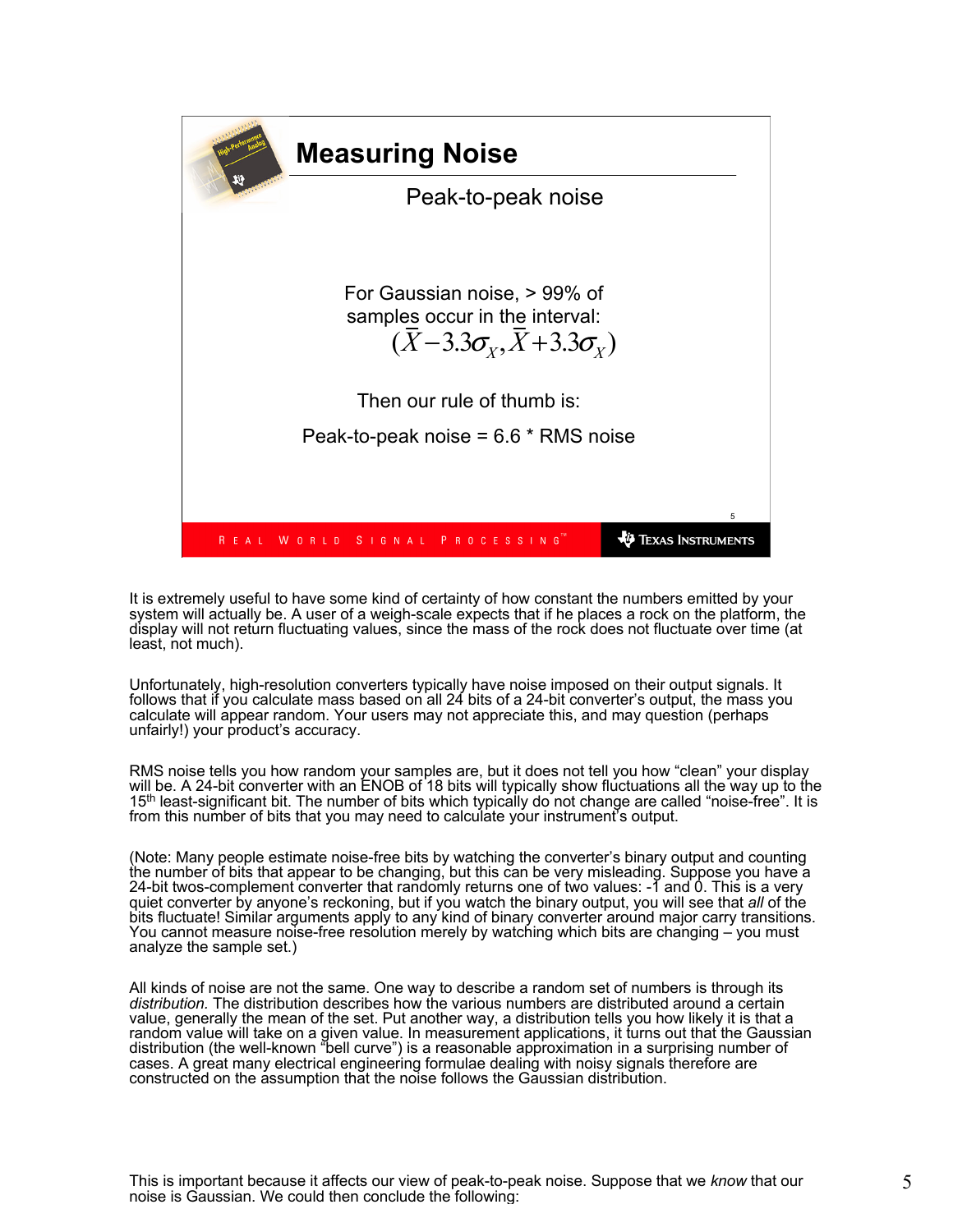This is important because it affects our view of peak-to-peak noise. Suppose that we know that our noise is Gaussian. We could then conclude the following:

•The majority of the readings occur very close to the average of the sample set.

•2/3 of the readings we take will be no further away from the average than the standard deviation.

•A minority of the readings will occur some ways off from the average.

•Greater than 99% of the readings will be no further away from the average than 3.3 times the standard deviation of the sample set.

•Less than 1% of the readings will be further away from the average than 3.3 times the standard deviation of the sample set.

Since very few of the readings will assume highly deviant values – we define "highly deviant" as any value that is further from the average than 3.3 times the standard deviation – we ignore them: we literally pretend that they will never occur, and we can then define the peak-to-peak range of a noisy sample set having a Gaussian distribution. Peak-to-peak noise is then very simply RMS noise times 6.6.

It may seem that we have taken a lot of trouble to get such a simple formula, but it is vitally important that you understand the sweeping assumptions behind it. Unless you know that your noise is Gaussian, or extremely close, the formula is a rule-of-thumb only, and you cannot know what your noise looks like unless you actually measure its distribution.

This is important enough to repeat: the formula above is a rule of thumb. You should always verify peak-to-peak noise in a real design.

The discussion above should also show you why converter manufacturers very seldom publish peak-to-peak noise in their datasheets: it's simply too hard to guarantee, because it's impossible to know what the distribution of your noise in your application will be. RMS noise measurements have fewer uncertainties.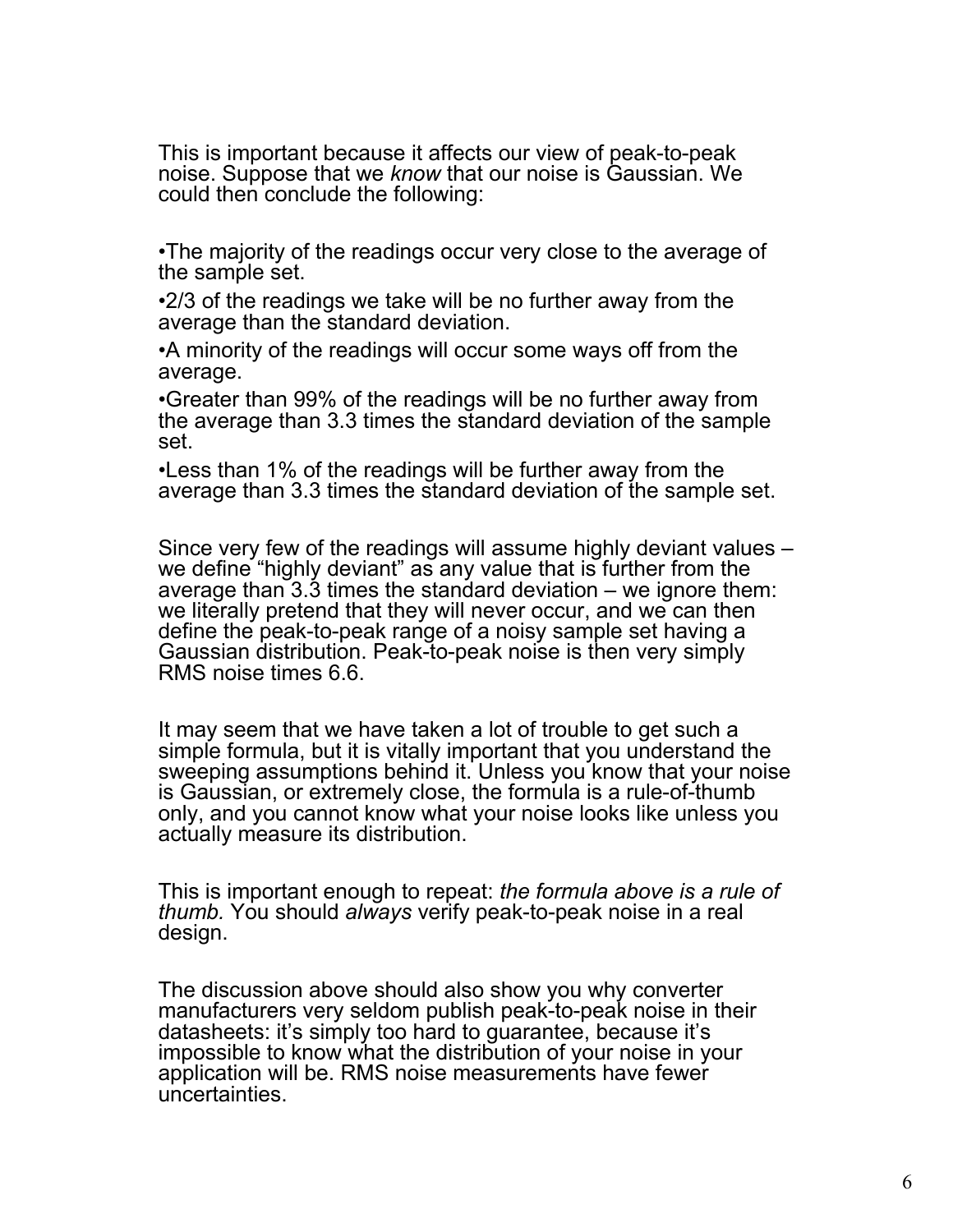

We are now ready to discuss the topic of resolution. Resolution is a way of describing the smallest interval your system can reliably measure. A system with 60,000 counts of resolution can accurately tell you what a measurement is out of 60,000 possibilities.

Two kinds of resolution, called internal resolution and display resolution, are typically referred to. Internal resolution is calculated from the RMS noise of your measurement. Display resolution is the number of digits you can display with a reasonable confidence that they will not fluctuate; this is calculated from peak-to-peak noise.

The resolution your designs achieve is not directly related to the resolution of your ADC. It is possible to build systems having 65,000 counts of resolution from 12-bit converters, which have, at best, only 4,096 counts of resolution. It is also usually the case that systems built using a 24-bit converter, which can output any of over 16 million different codes, will typically not have anything like 16 million counts of resolution.

Clearly, the word-length of your converter doesn't necessarily indicate much about how your system will perform. In any measurement system, there is a seemingly endless parade of "gotchas" and details which conspire against your goals for precision, and the length of this ugly list only increases as your requirements become more stringent. A good IC can help fight off some of these nasties, but it can never deal with all of them.

The display and internal resolutions of your design represent the cold, hard truth about how well your system performs. It's probably no good bragging that you used a 24-bit converter if your system only has 1,000 counts of resolution (then again, perhaps your measurement is extremely difficult to make!).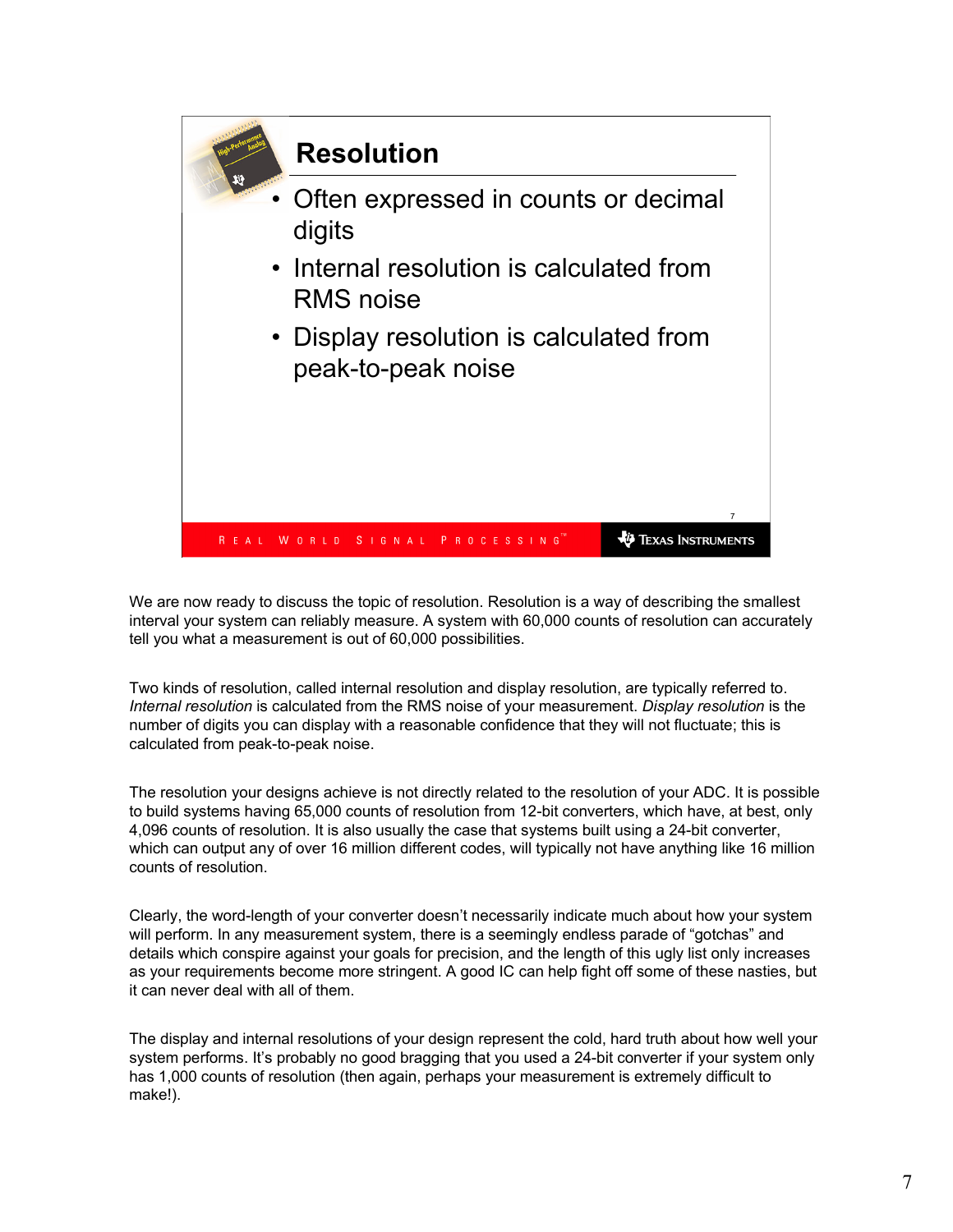

The demonstrations in this portion of the seminar will compare the merits of various data acquisition circuits. All of the circuits we will demonstrate are of the same basic type, having the block diagram shown in the slide.

Each system has:

•An input stage, consisting of protection circuitry and amplification. In some circuits, the amplification is incorporated into the A/D converter.

•An A/D converter. We will show a SAR converter, but most of the systems demonstrated here will use delta-sigma converters.

•A microcontroller, whose task is to collect data from the converter, possibly process the data collected, convert it to a useful form, and make it available to the user. In our test system, the data will be shown both using LabView and through a userinterface board. LabView will be used to display and sometimes analyze the data taken; the user-interface board is representative of hardware used in a real datacollection instrument, and we will discuss it in the section on Software.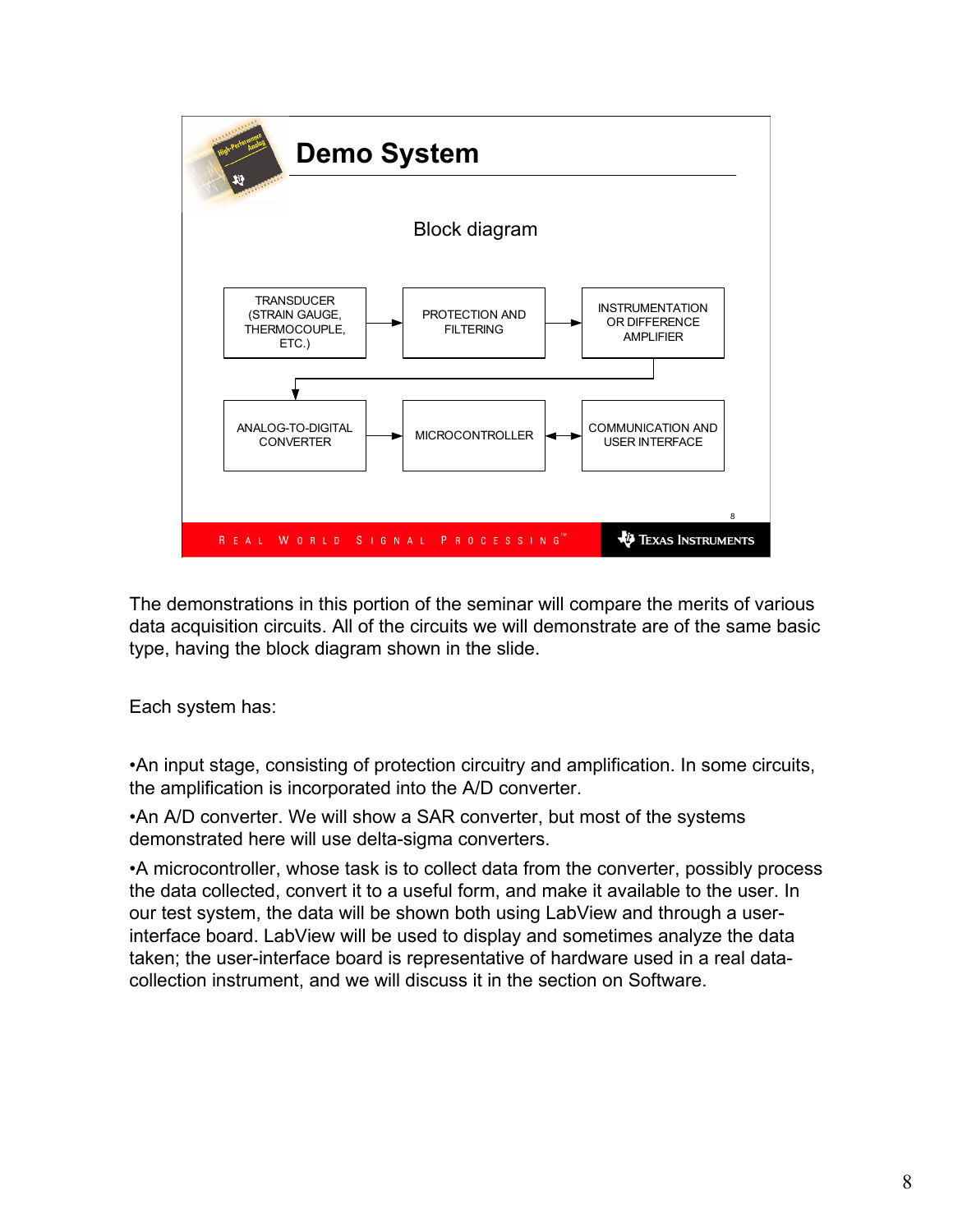

We will use the same microcontroller and user interface portions of the circuit for all of the demonstrations. Because of this, we have designed the system to be modular. All of the circuits are in a standard form-factor, and can be connected to a motherboard. For this seminar, we will use the HPA449 motherboard from SoftBaugh. This motherboard uses the Texas Instruments MSP430F449 microcontroller. The capabilities of this microcontroller are quite representative of the processing capabilities found in many data acquisition systems.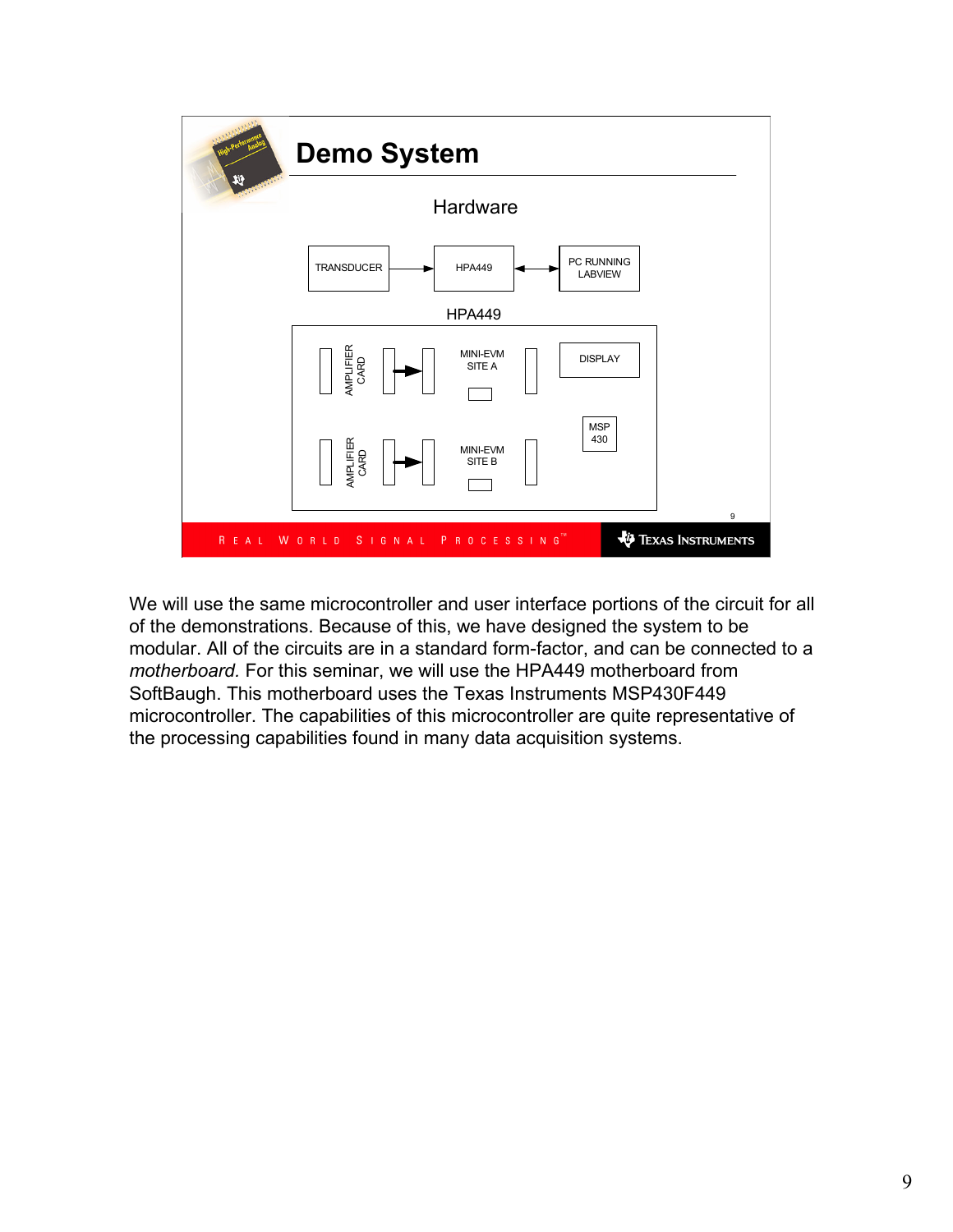

This diagram shows how the HPA449 will be used in the demonstrations.

The HPA449 can host amplifier cards and mixed-signal cards. Mixed-signal cards have connections for both analog and serial digital signals (all of the converters we will look at have serial interfaces), and contain the analog-to-digital converter. When an external amplifier is needed, this will be hosted on an amplifier card.

Collected data is displayed and/or analyzed in LabView, and optionally on the userinterface board (UI Board). The system can be controlled through either interface.

We will generally use a differential-output transducer, such as a strain gauge, for the measurement device.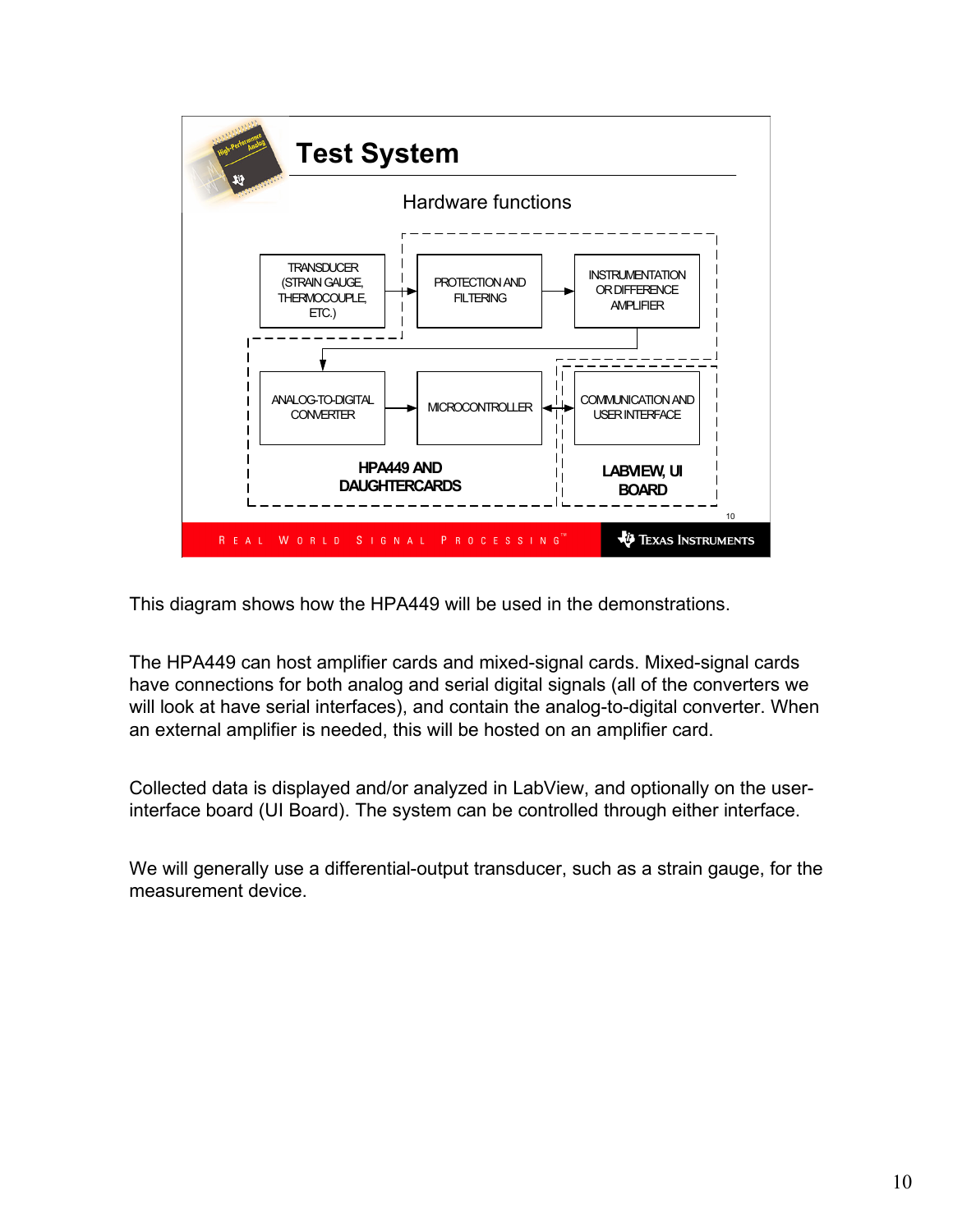

We will now demonstrate some typical circuits. In particular, we will contrast the "traditional" approach using a SAR with two different delta-sigma based setups.

The first system will show a traditional circuit using a 16-bit SAR converter, the ADS8325, with a front-end difference amplifier based on the auto-zeroed OPA335.

The second system will show an extremely low-cost delta-sigma converter, the ADS1110, used without a front-end amplifier.

The third system will demonstrate a 24-bit delta-sigma converter, the ADS1241, which is designed for bridge sensing.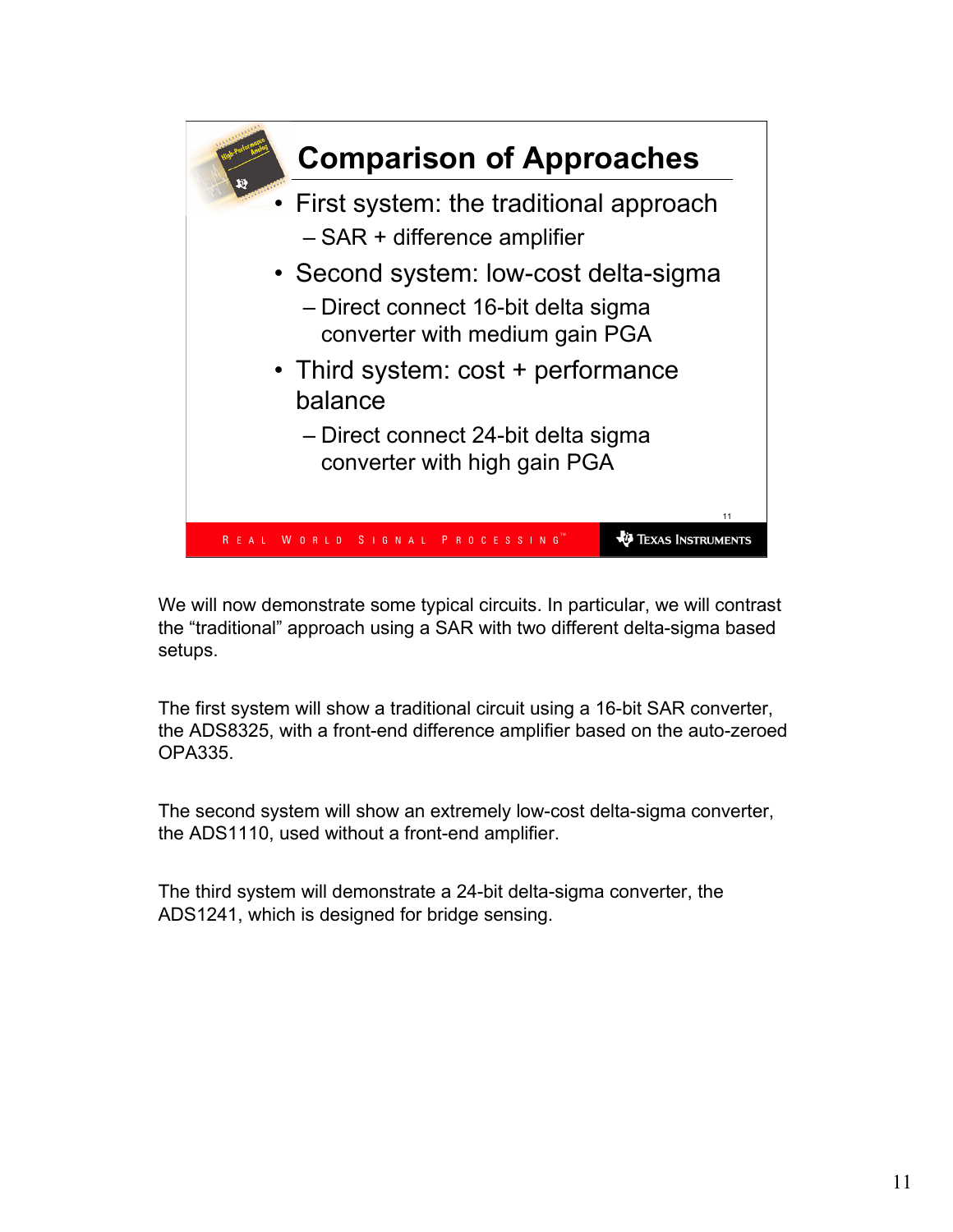

In our first demonstration, we show an ADS8325 SAR ADC reading a strain-gauge through an input amplifier. An input amplifier is required because the ADS8325's input is not truly differential: the negative input terminal is not allowed to exceed the voltage of the positive input terminal, and has a limited input range. In our setup, the input is grounded.

Even if an input amplifier were not required – i.e., if the ADS8325 had a truly differential input – it would still be beneficial because of the ADS8325's limited dynamic range. The ADS8325, like most SAR converters, cannot read very small signals directly with good accuracy. The input amplifier scales the millivolt-scale output of the transducer to near the ADS8325's full range.

Before the advent of industrial delta-sigma converters, small-signal measurements were nearly always made with a circuit like this. The alternative was to build a custom ADC circuit, which can still be an expensive and time-consuming proposition for this kind of application.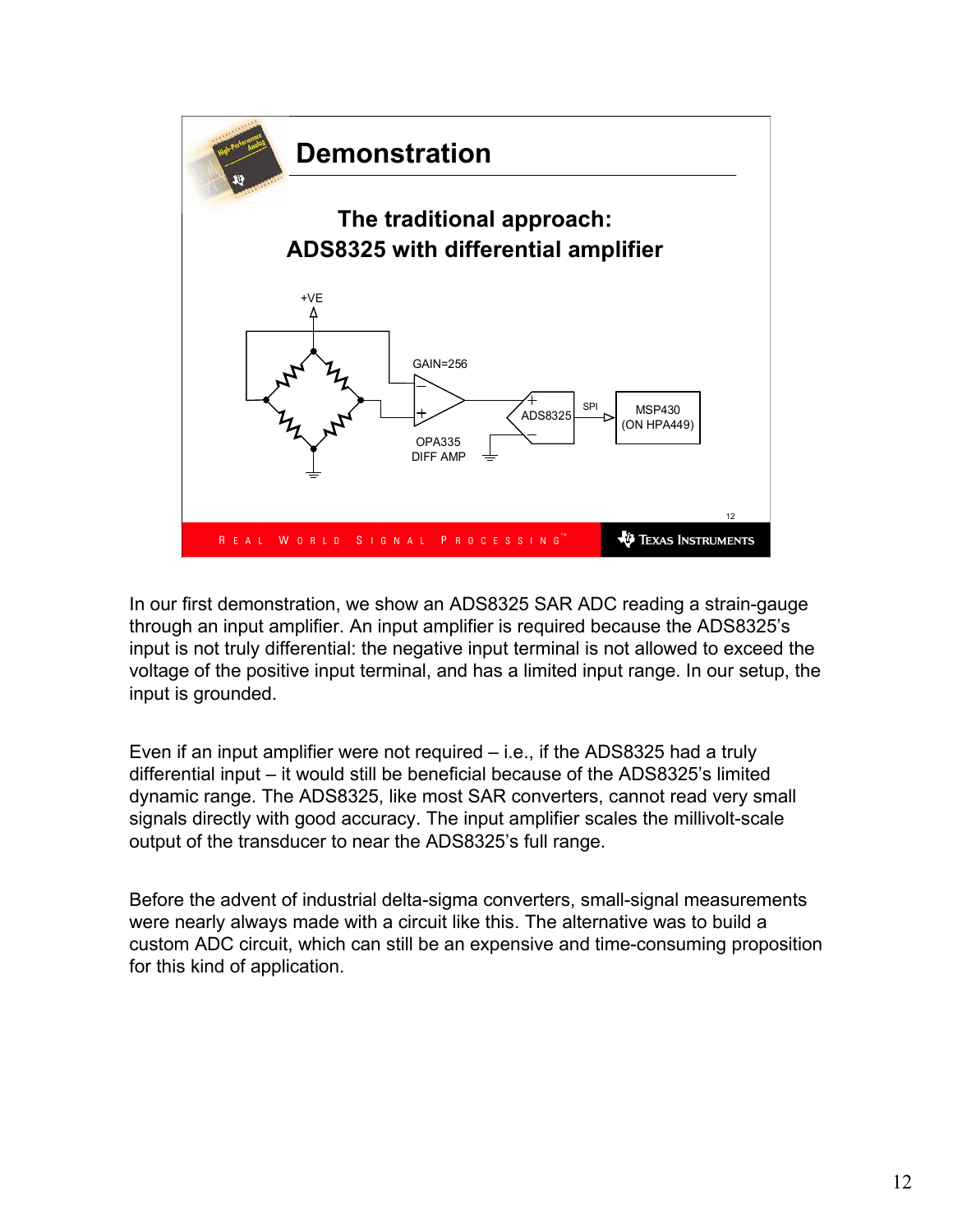

The ADS1110 is a very low cost 16-bit delta-sigma converter. It has a fully differential input, a built-in low-drift reference, a self-calibration facility, and a built-in programmable gain amplifier which can amplify the signal up to eight times. Since the input is fully differential, we can connect the sensor directly, without an amplifier.

The ADS1110's reference is fixed at 2.048 volts, and since it is a differential-input device, the voltages it reads can range up to +/- 2.048V differentially. (Note that you can not apply negative voltages on either input. Doing so usually damages the device.) If the PGA is turned up to 8, the input range becomes +/- 0.256V.

+/- 256mV is still much greater than the output of the transducer, but we can still get fairly good performance from this circuit. The real advantage of this configuration is its extremely low cost: other than the ADS1110, which is itself extremely inexpensive, only a few protection components are required in the converter section.

This circuit is the lowest-cost configuration we will demonstrate. Cheaper circuits exist, but they do not offer anything like this level of precision, and are arguably not worth the trouble needed to design them.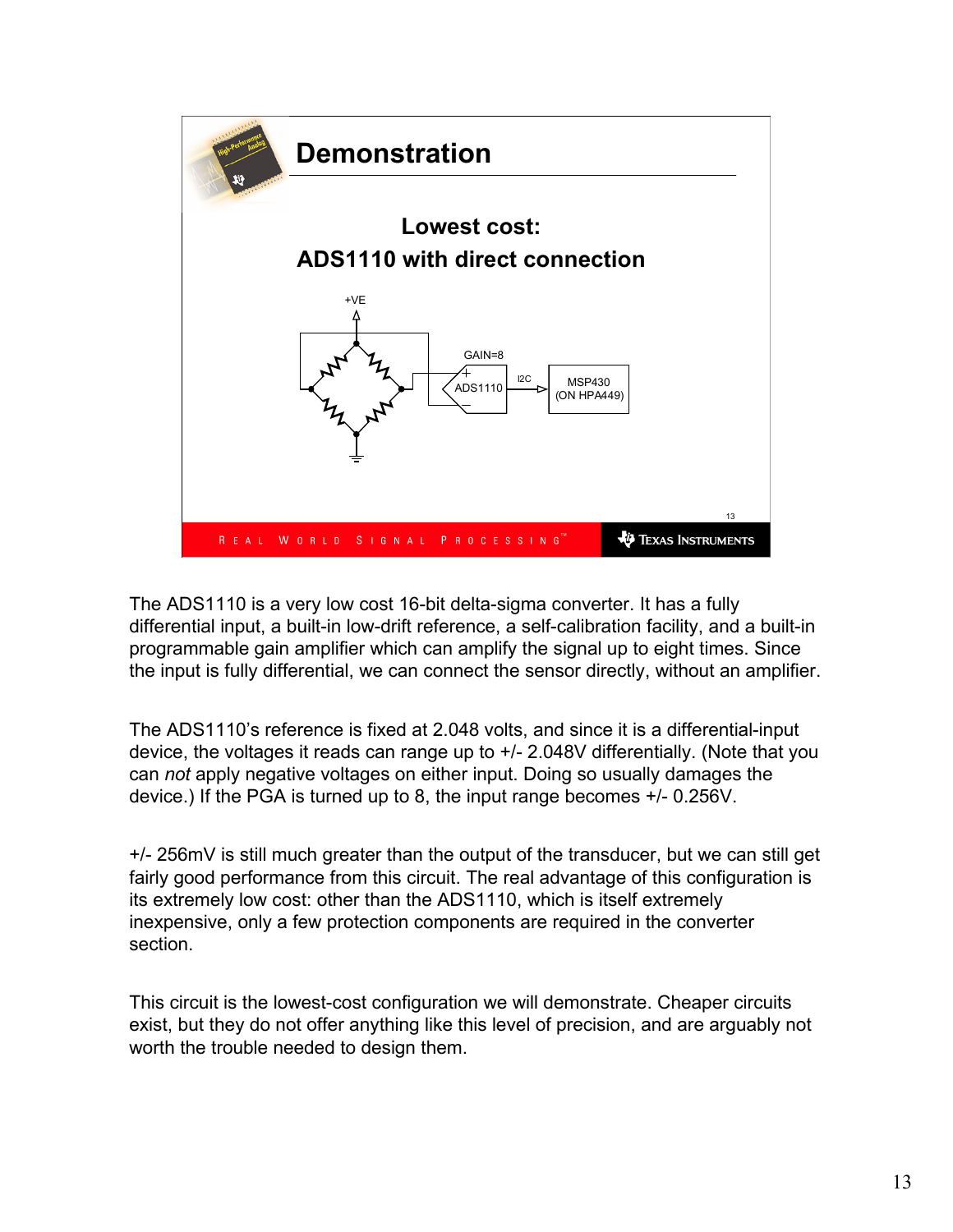

The ADS1241 is a 24-bit delta-sigma converter with several features designed for bridge-sensor measurement. This demonstration shows that it can achieve even higher resolution than the ADS1110 with only a modest increase in cost. This circuit is still cheaper than the ADS8325-based design.

The ADS1110 has a PGA with gain of up to 8; the ADS1241's PGA has a gain of up to 128. This means that its range can be very much closer to the actual output range of the transducer. The ADS1241 can also filter out 50 and 60 Hz signals appearing on its input – a very important feature for many industrial applications. Despite this, the ADS1241 is still a relatively low-cost device.

The ADS1241 is not the highest-performance bridge-measurement ADC on the market, but for what it offers, it comes at a very modest price. Devices like the ADS1241 offer a good balance between high performance and low cost.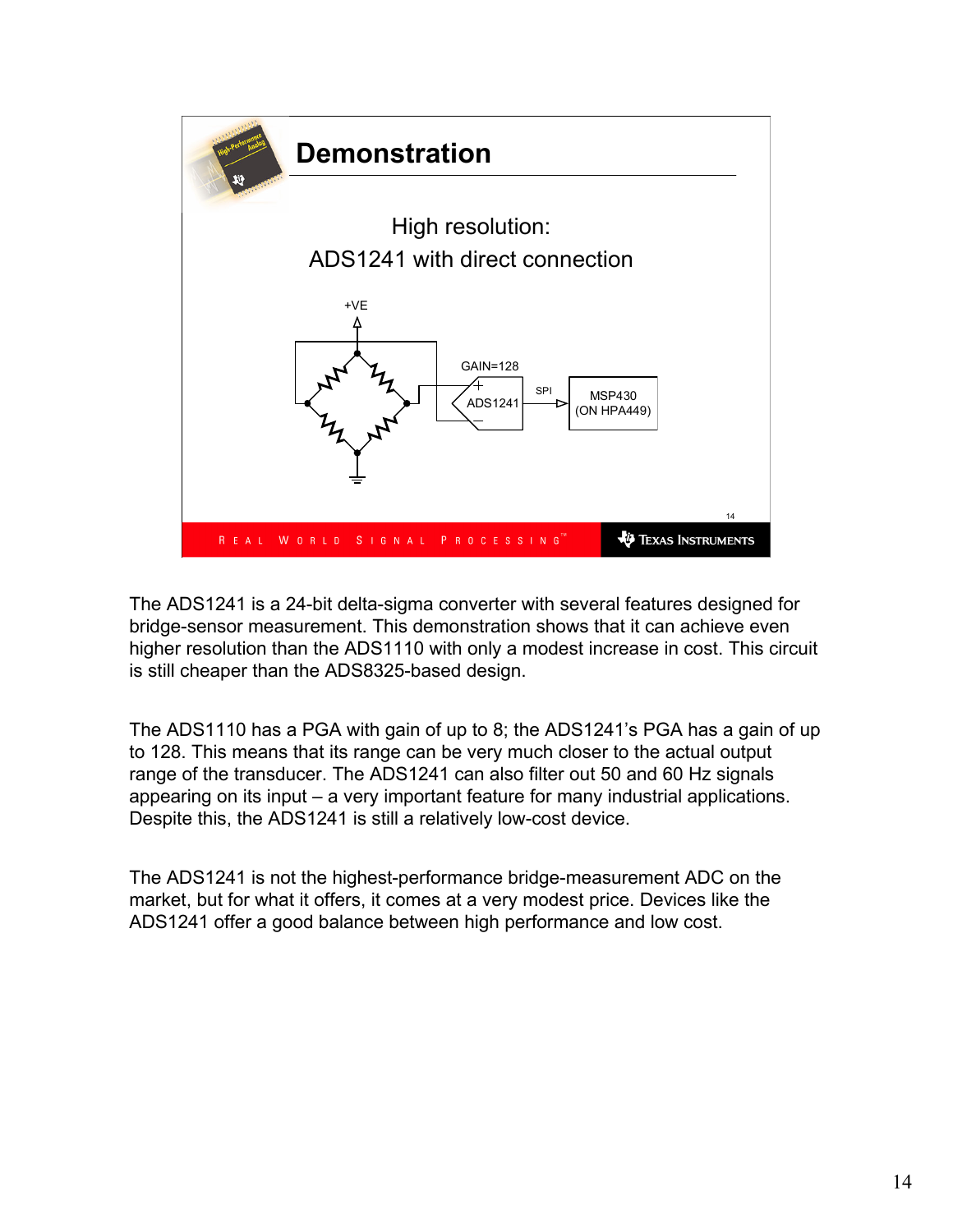| Approach    | <b>Technology</b>    | <b>Device</b>       | <b>Performance</b> | Cost       |
|-------------|----------------------|---------------------|--------------------|------------|
| Traditional | $SAR +$<br>amplifier | ADS8325<br>+ OPA335 | Decent             | Highest    |
| Low cost    | Delta-sigma          | ADS1110             | Decent             | Lowest     |
| Integrated  | Delta-sigma          | ADS1241             | High               | Fairly low |

The ADS8325-based demonstration represents the "traditional" approach, using a SAR. Although its performance is not bad, there's not much room for improvement with this approach, and the cost is high.

The ADS1110 shows what even a very low-cost delta-sigma device can do. Its performance isn't much worse than the SAR, but the circuitry is incredibly simple.

The ADS1241 is an example of a device designed for the job. Its performance is much better than the other two approaches, and its cost still comes in at under that of the ADS8325-based circuit.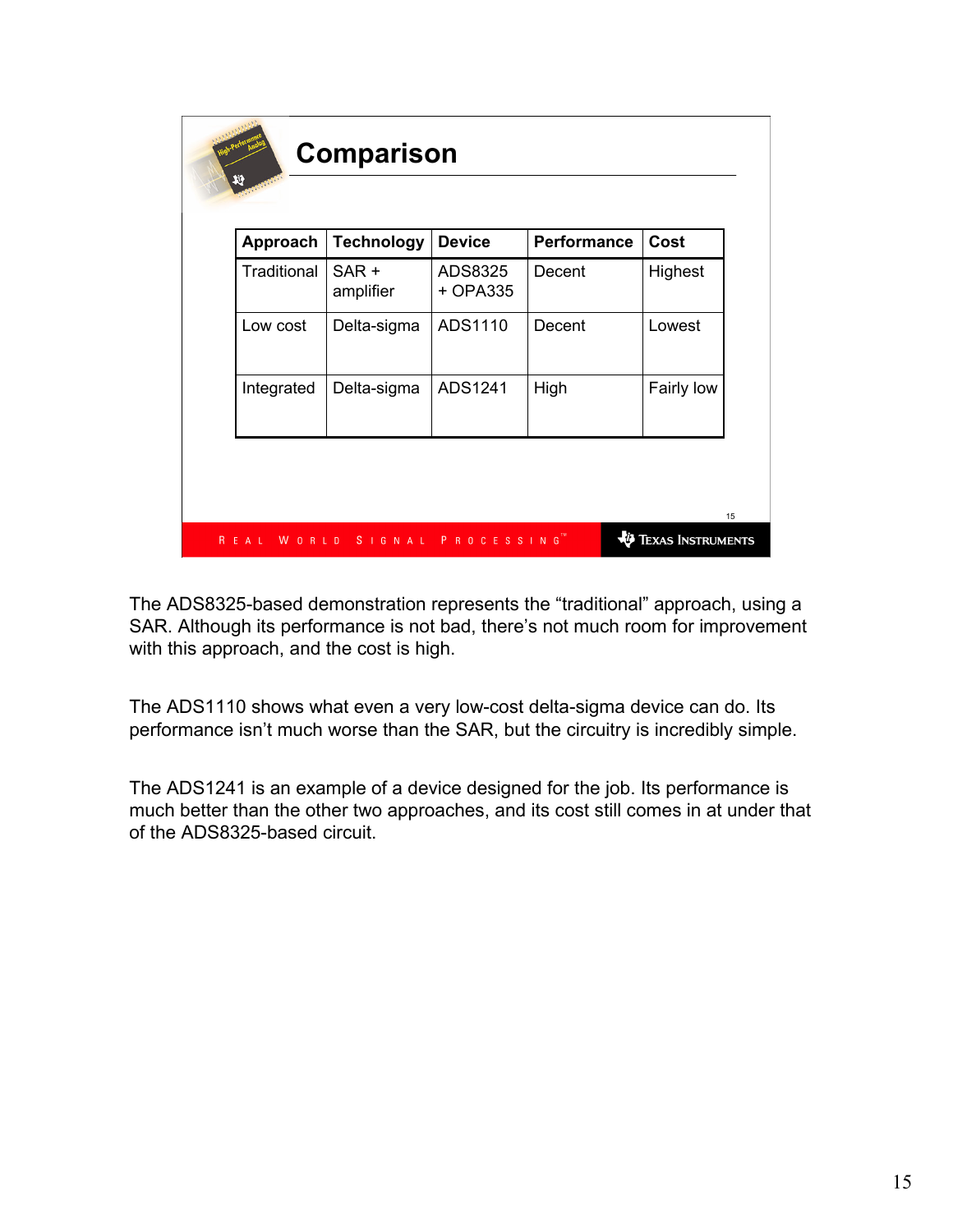

We will now compare two amplification approaches: external and internal.

Many designers are in the habit of placing an amplifier in front of ADCs, whether or not the ADC has on-board gain. This is not always the best approach. Many high-resolution delta-sigma ADCs can actually perform better without an external amplifier. Eliminating it not only can improve performance, but save on board space, parts count, and cost.

The next two demonstrations will also demonstrate one of TI's highestperformance delta-sigma converters, the ADS1256. This device (and its companion, the single-channel ADS1255) offers both extremely low noise at low data rates and good performance at higher data rates.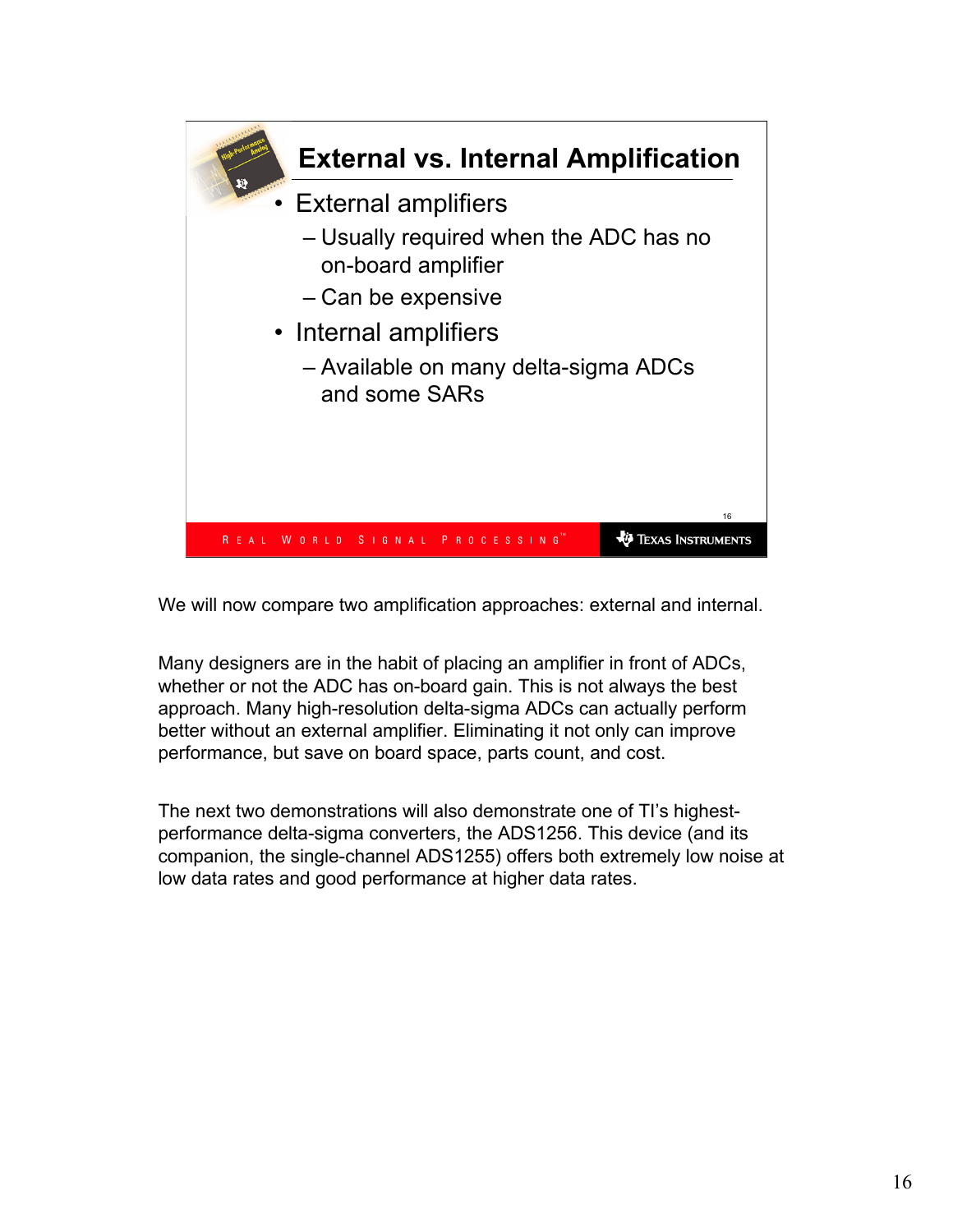

The ADS1256 is a 24-bit delta-sigma converter. It is among the lowest-noise devices available today, and has a large number of features that make it an excellent choice for high precision transducer measurements. Like nearly all deltasigma devices designed for small-signal measurement, it has an onboard PGA. The PGA in the ADS1256 has a gain of up to 64.

In this demonstration and the next, we will compare the performance of the ADS1256's PGA with that of a high-quality instrumentation amplifier IC, the INA128.

The circuit demonstrated here shows the INA128 set for a gain of 125, and the ADS1256 set for a gain of 2. The combined gain of 250 gives the circuit a measuring range of +/- 20mV.

The ADS1256 is set for a gain of 2 because its gain-of-1 input range is +/- 5V differentially. Applying this kind of input would require a differential-output amplifier. Instead, we set the ADS1256's negative input to 2.5V (the same as the reference), and make the positive input swing from 0V-5V. The ADS1256 reads this as +/- 2.5V. Gaining this up by two results in a +/- 5V signal, which is the ADS1256's full range with a 2.5V reference.

At a gain of two, the ADS1256 has almost exactly the same noise performance as it does at a gain of one, so the comparison is still valid.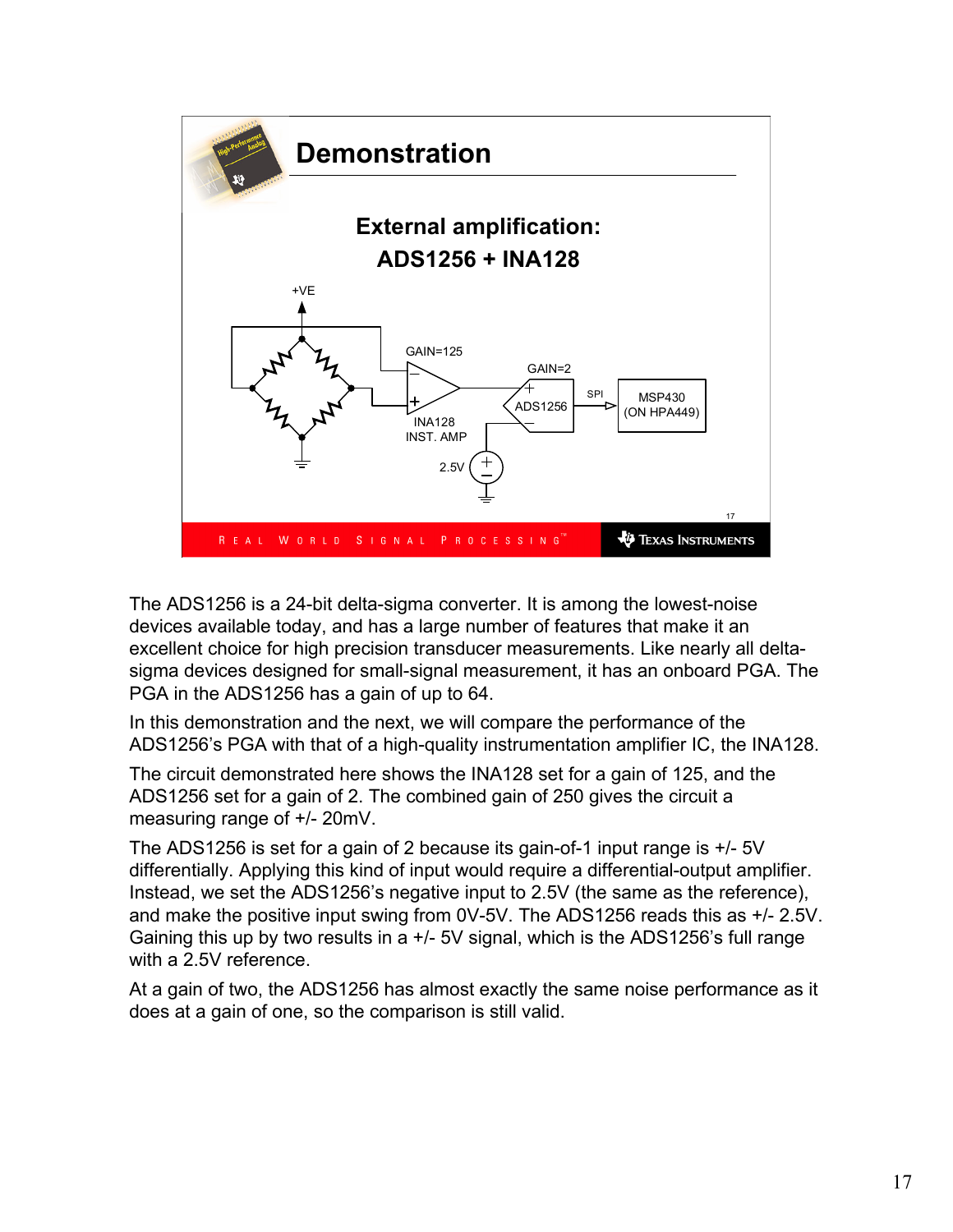

We now connect the ADS1256 directly to the transducer. The ADS1256's on-board PGA can only gain up to 64, so our input range is now +/- 78.1mV. This increased input range means that we have lost two bits, or 12dB, of dynamic range, since we can no longer using the ADC's full measurement range.

Fortunately, it's not all bad news. We can now use the converter's self-calibration facility instead of its system calibration facility (we will see later why this is important). The circuit is also less complex, and cheaper, than the previous circuit. Finally, the noise performance is still comparable to the previous circuit, even with the loss in dynamic range.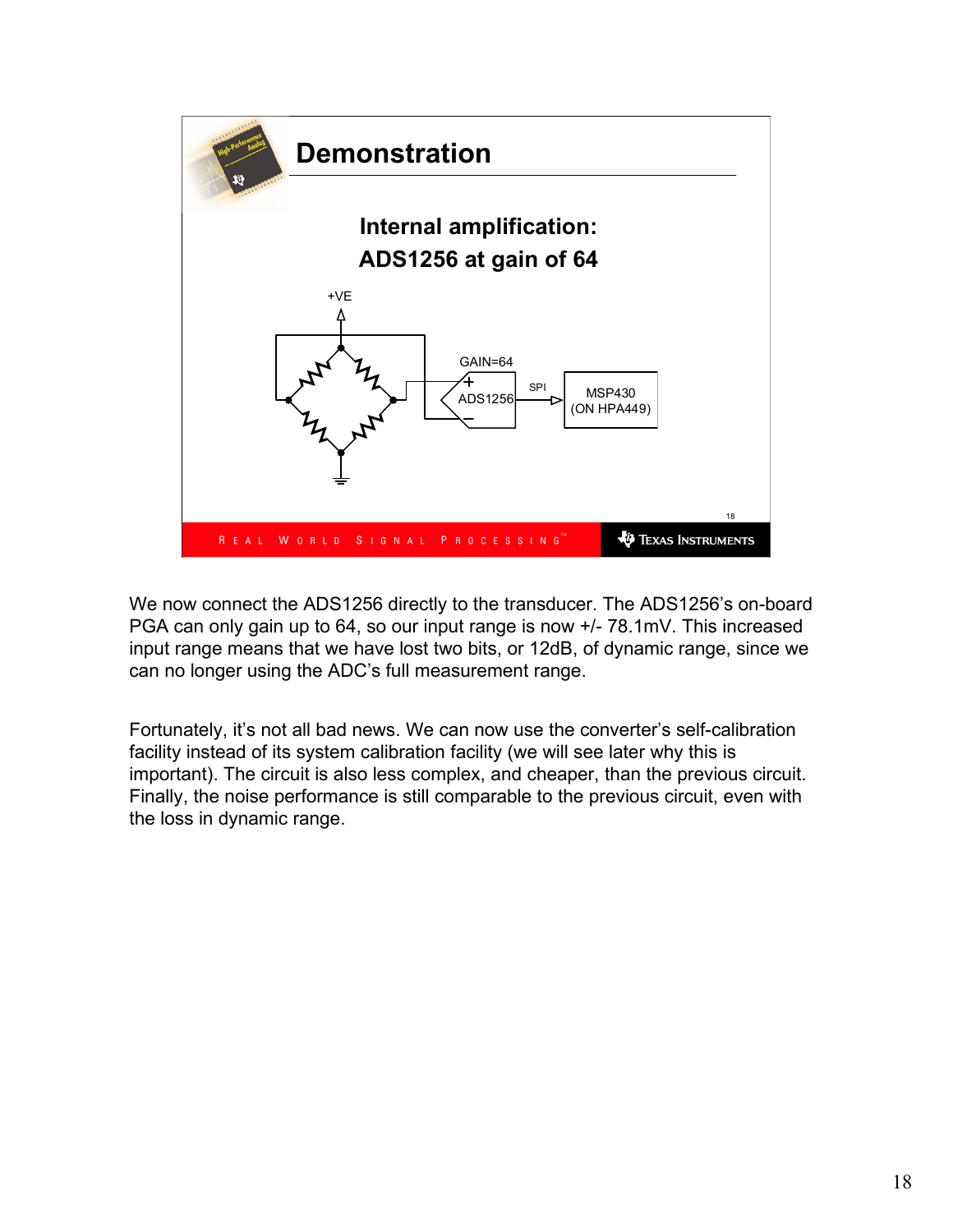| Approach | Gain  | Cost /<br>compexity | <b>Calibration</b> |
|----------|-------|---------------------|--------------------|
| Internal | Lower | Low                 | Simple             |
| External | High  | Higher              | More difficult     |

Which approach should you use?

If component count is important, and the ADC's built-in amplification offers performance that's good enough, then use it. Remember that gain alone isn't everything. External amplifiers have problems of their own, and these problems may cost you in noise performance and calibration requirements.

External amplification is a good approach for many applications. Specially-designed instrumentation amplifiers can outperform on-board PGAs in some applications, especially when very high gain is required. However, you will usually have to consider the complexity of calibration, which sometimes requires additional hardware.

Finally, don't forget that you can use a "two-stage" approach: nothing prevents you from using the ADC at a high gain together with an external amplifier. You may be able to get the best performance from this configuration in high-gain applications.

In summary, don't add an external amplifier unless you really need to. Modern deltasigma ADCs often do very well without one.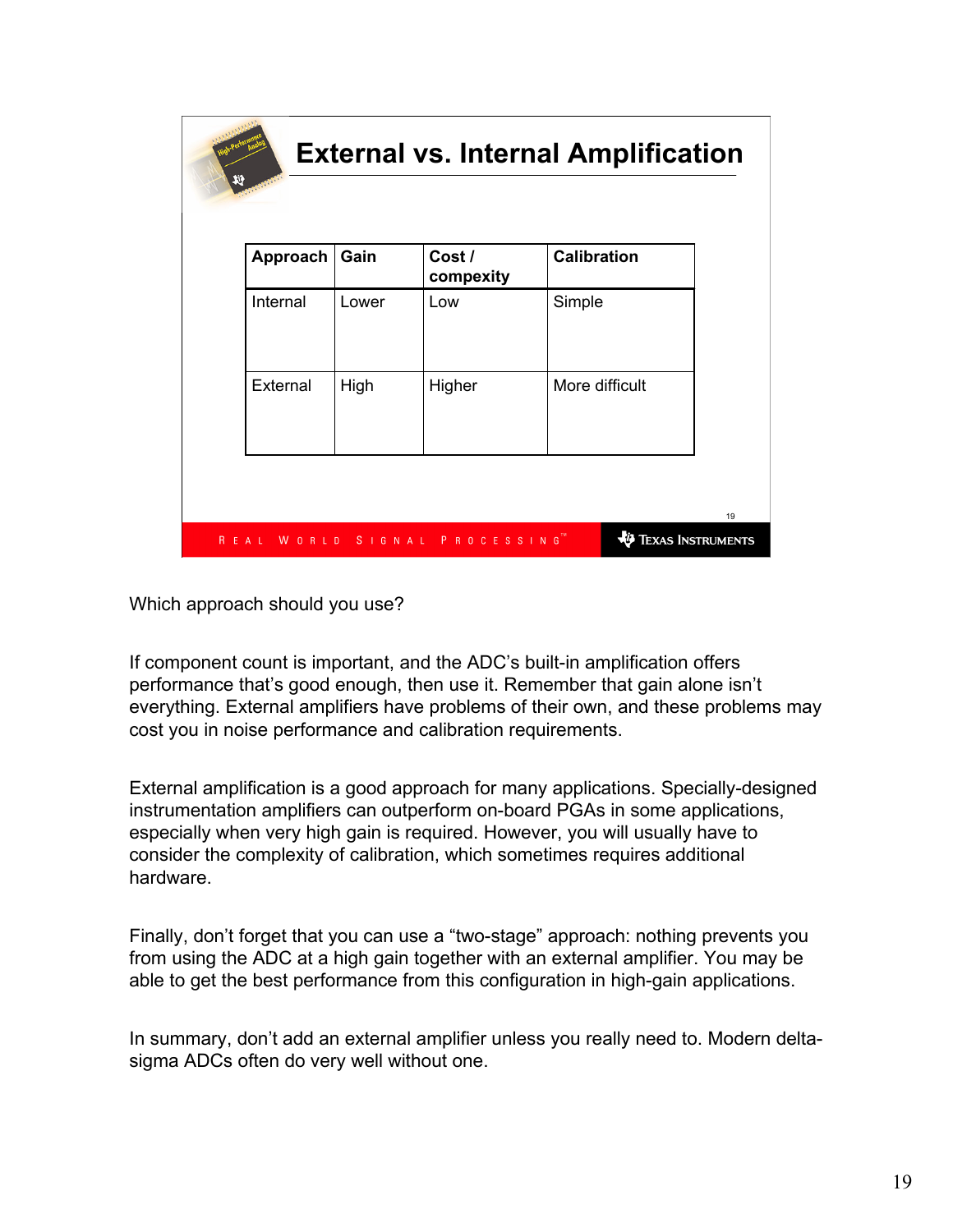

There's no question that there is more radio-frequency energy around us today. Radio-frequency interference, or RFI, can do all sorts of unexpected things to an electronic circuit. With more and more wireless and RF systems in use, this isn't something you can afford to ignore – literally, because in many countries, the law of the land now requires that your systems operate properly even when bombarded by RFI.

In small-signal measurement, RFI contributes to noise, of course, but perhaps more seriously, it can cause offset shifts. When picked up in the system's cabling and by the amplifiers, this RFI can cause your measurement to be noisy at best, and completely wrong at worst.

Fortunately, RFI immunity is not costly to implement. Very often, it's a mere matter of changing the layout to follow a few rules – rules you should be following anyway in precision measurement applications. The next two demonstrations show how dramatically a simple layout change can affect RFI performance.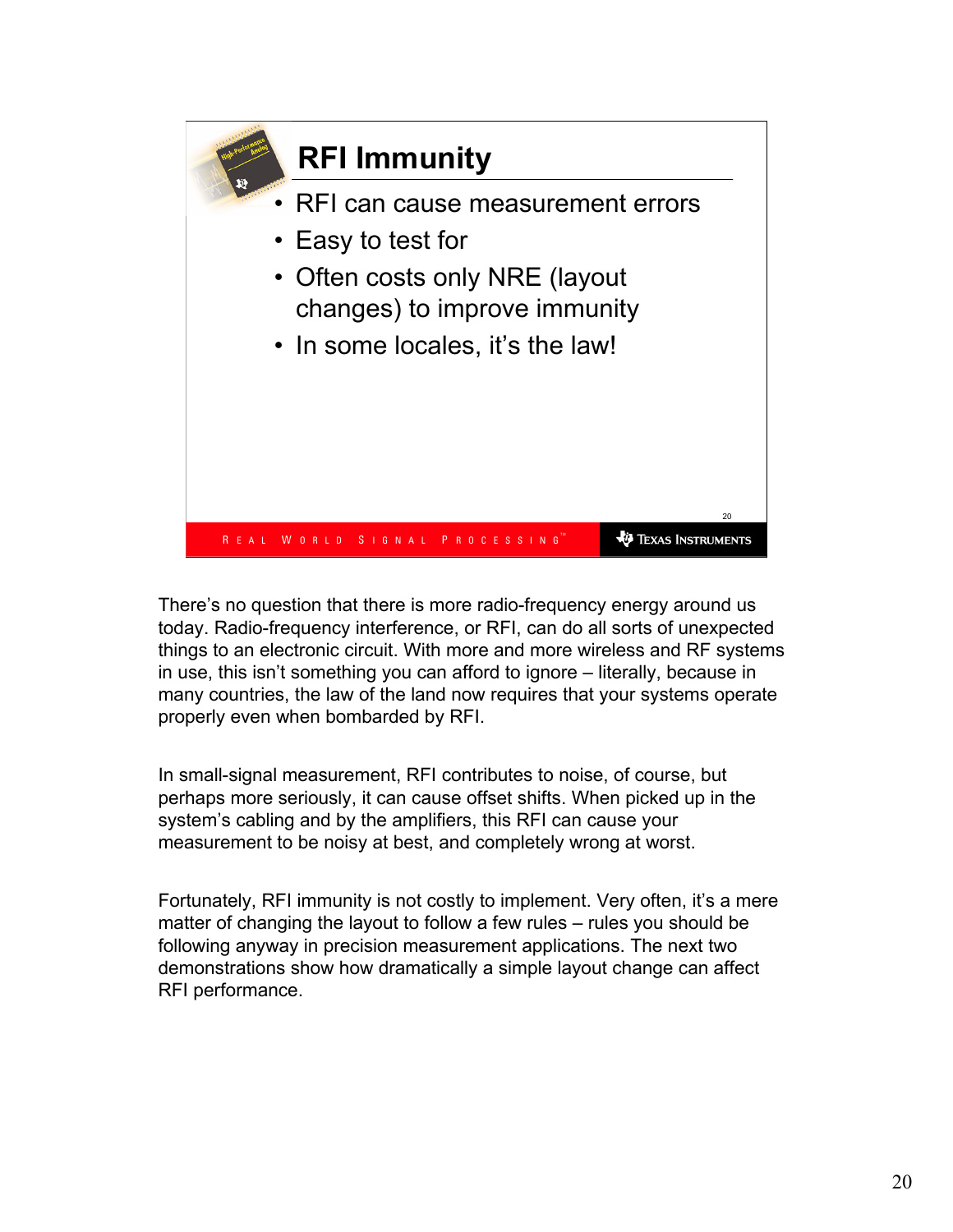

Here we show a typical situation. The source, shown here (not coincidentally) as a handheld radio, is shown radiating energy into a system. The system, consisting of a sensor, connecting wires, and an amplifier, picks up the radiated energy in two ways: by conduction, caused by inductive pickup on the connecting wires, and by direct radiation, picked up by the amplifier circuit itself. The result is often a voltage offset shift.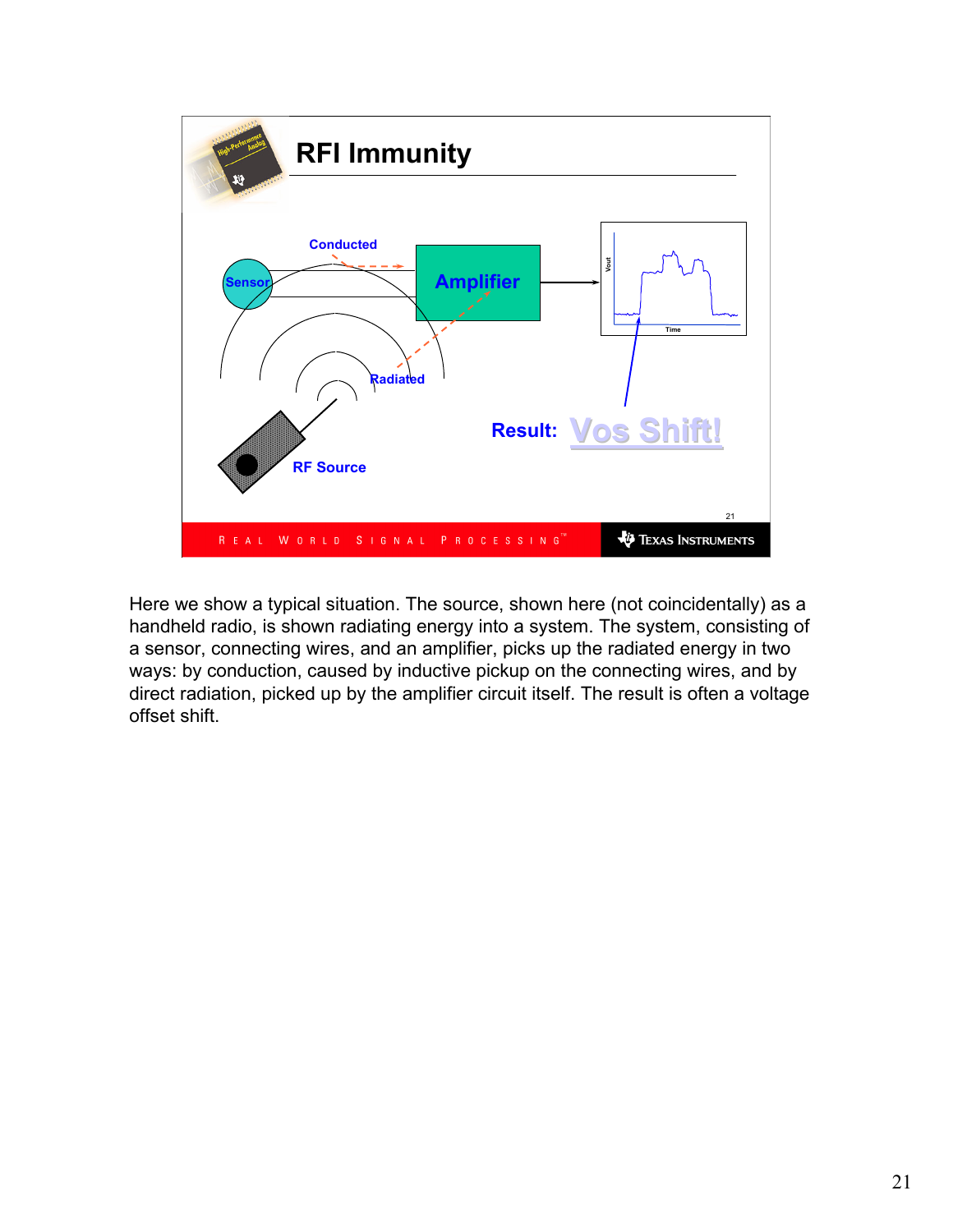

The first system shows how poor layout can cause a circuit to act, unintentionally, more like a radio receiver instead of a measuring device. The "RF generator" is a simple US Family Radio Service walkie-talkie, which operates in the 400MHz range, a very common source of troublesome frequencies.

Note what happens to the measurement when we turn the radio on.

The layout used here is not entirely far-fetched. We at Texas Instruments have seen even worse examples in products currently on the market. One high-end weighscale we tested measured over 60g, when empty, when this model of radio was turned on three feet away!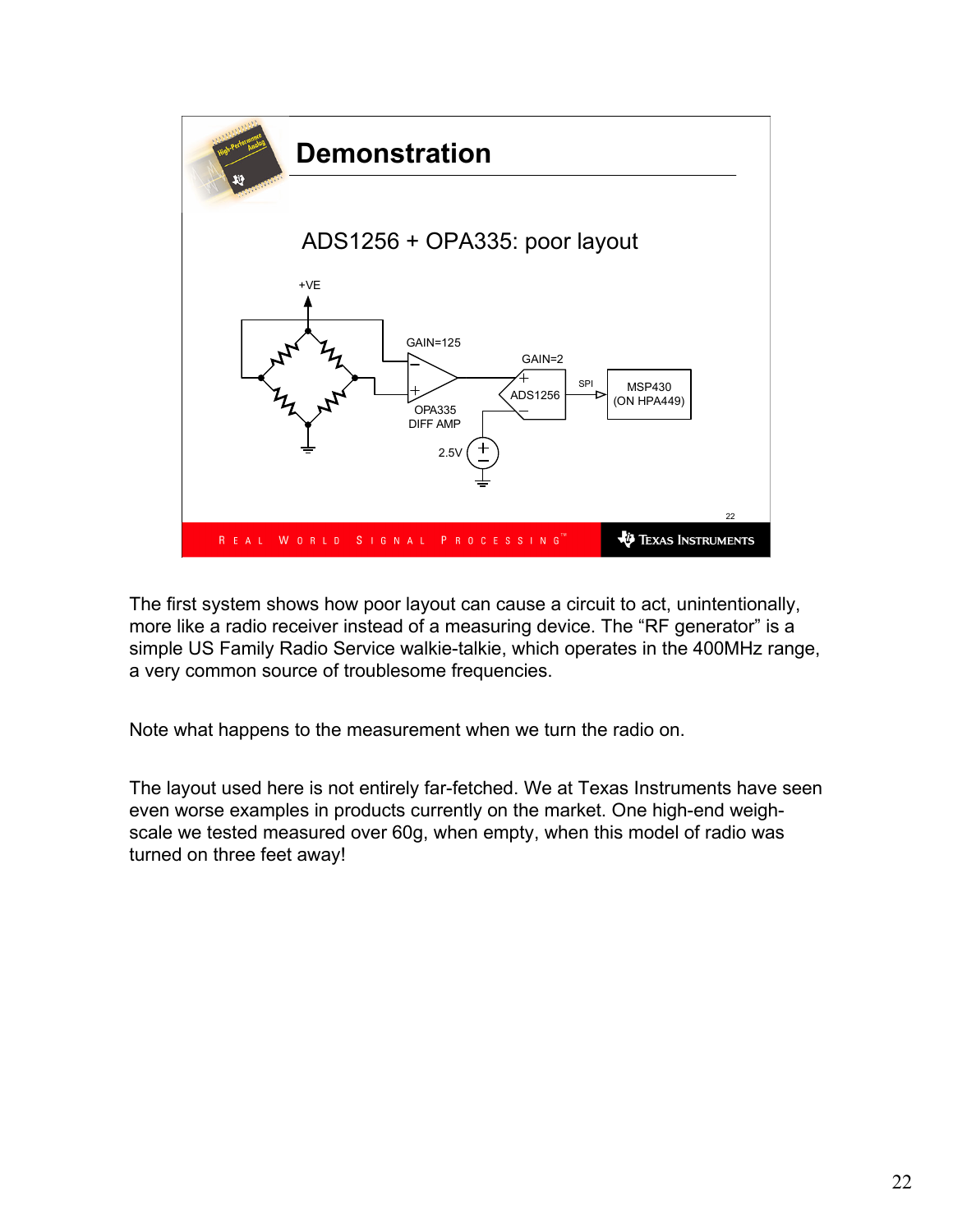

The second system uses the exact same circuit – the layouts were generated from the same schematic. Part cost is the same, but this circuit measures the same thing whether or not we turn our "RF generator" on, unlike the previous one.

Remember this simple demonstration, and note that you can easily perform the same test on your own circuits. We highly recommend that you do so!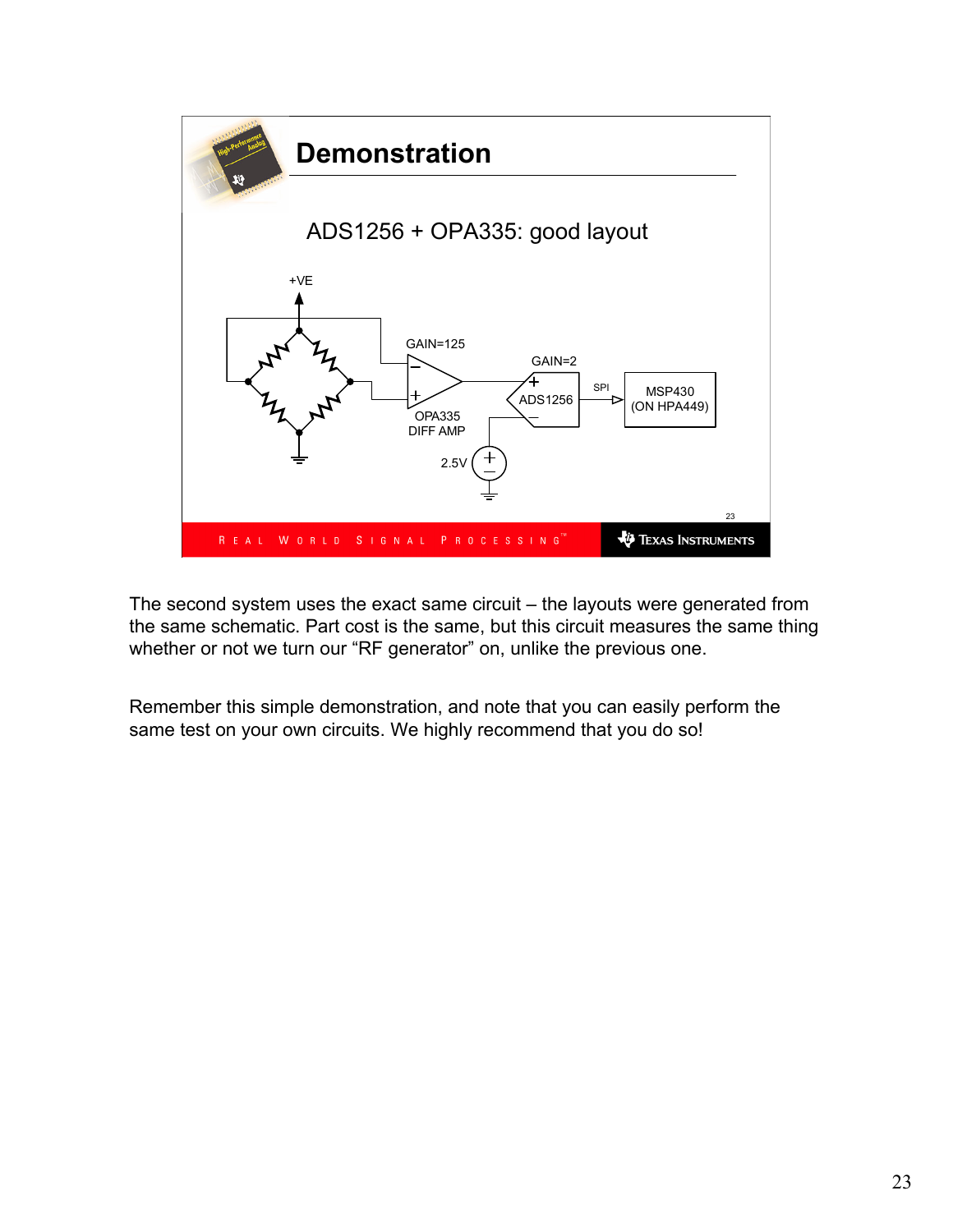

Unless you are measuring temperature, you will likely want to perform some kind of temperature compensation in your circuit.

Most sensors, whether intentionally or not, act as thermometers. A strain-gauge drifts with temperature due to a number of effects: the resistance strips have a temperature characteristic, and self-heating caused by excitation can cause the strips to expand, which in turn causes a strain on the gauge, which affects the measurement.

Another source of temperature drift is, of course, the components in your circuit. Resistors, capacitors, and especially anything made of silicon – all are really thermometers, whether you like it or not.

Fortunately, compensating for temperature is not expensive, especially if you are using a microcontroller which can calculate the necessary corrections mathematically. Also, most good IC designers are well aware of temperature effects on circuits – a remarkable amount of their time is spent compensating for them.

To compensate for temperature, you have to know what the temperature is. In temperature compensation, it is usually not necessary to have an extremely accurate measurement of temperature. In some circuits, all that is needed is information about whether the temperature has recently changed by an appreciable amount.

Many kinds of temperature sensors are available. If you have extra channels on your ADC, a simple thermistor can be used to measure the ambient temperature. Some ADCs have temperaturemeasurement diodes built in to them, as do some microcontrollers – the MSP430F449 used in our demonstrations has one. You can also purchase temperature-measurement ICs, which are precalibrated and ready to use. The TMP100 is an example, and we have included one on our amplifier card.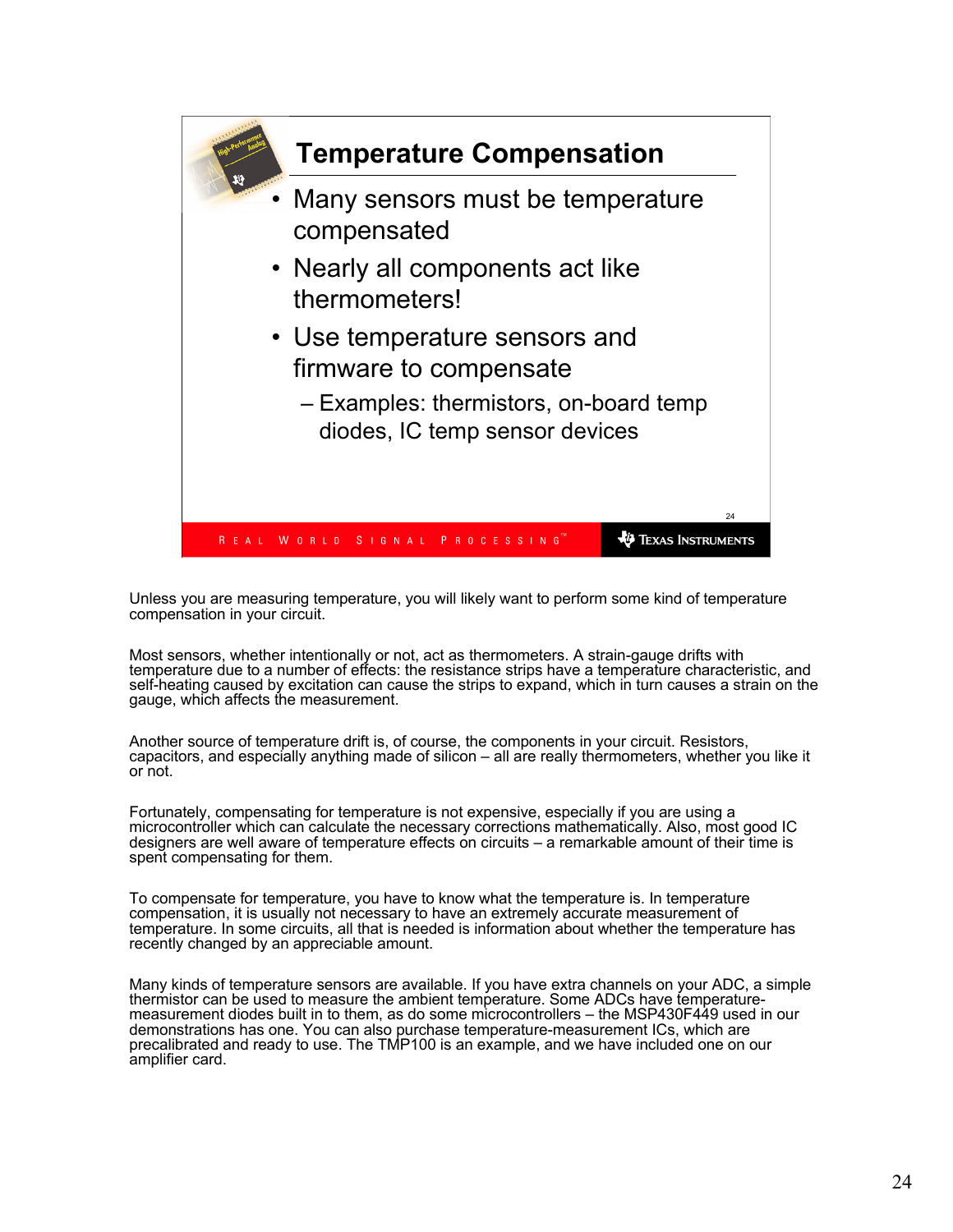

In this demonstration, we use a heat gun to show how temperature can affect a strain-gauge measurement.

The amplifier card has a TMP100 on it. We use this to read the ambient temperature, and this figure is used to compensate the reading from the strain gauge.

The drift of the ADS1256 itself is very low, but the drift of the reference used with it here unfortunately is not. Fortunately, the temperature compensation process also corrects for this.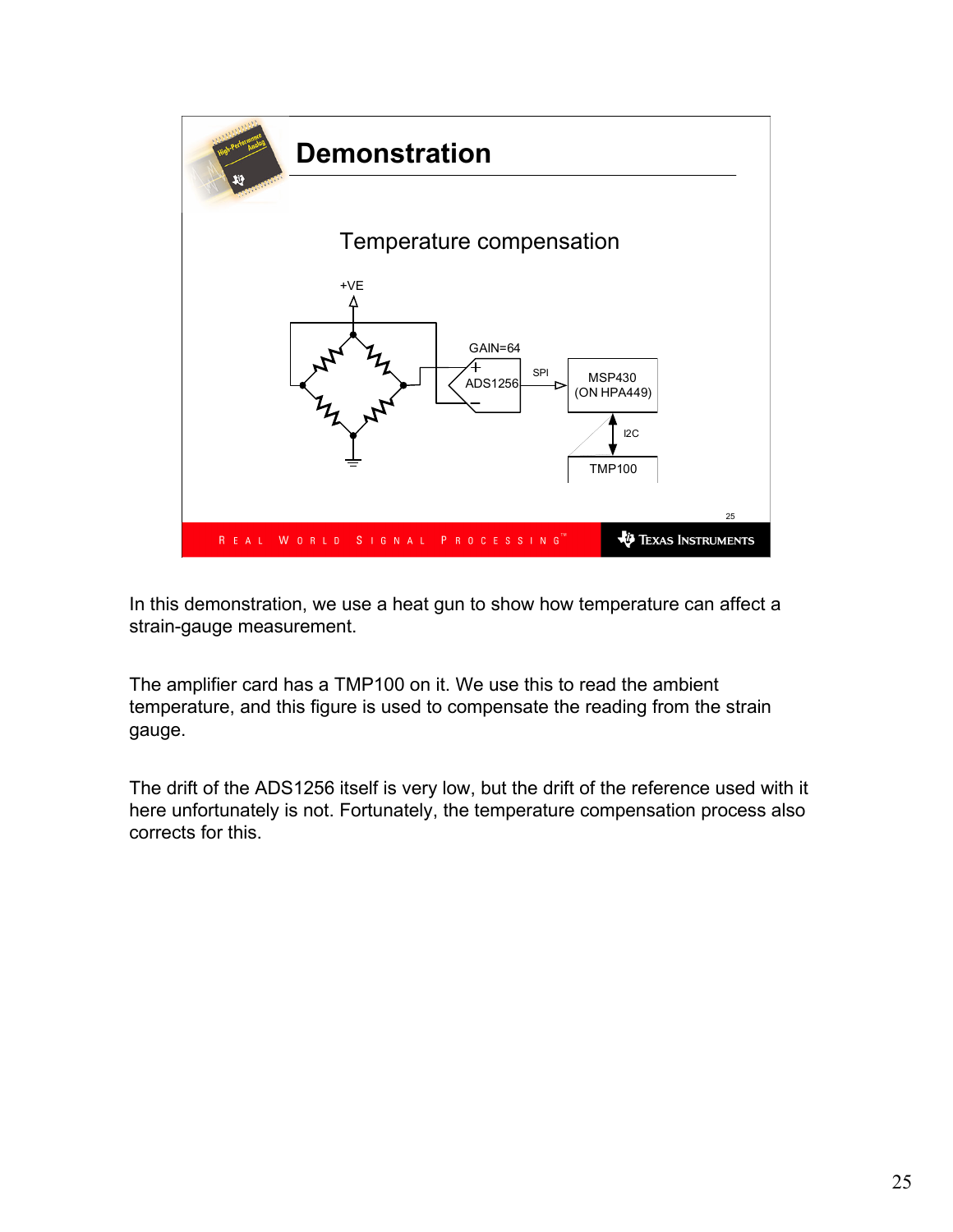

In the previous section, we discussed voltage references; now we will show how you can sometimes get along without one.

In a *ratiometric* configuration, the voltage reference and the bridge excitation are the same, as shown in the schematic. Since the same voltage is used for both excitation and the reference, the reference voltage cancels out, and only the resistances in the bridge contribute to the measurement.

The equations in the slide show the mathematics for a strain gauge. The basic ideal transfer function for an ADC is shown at the top. Since this is a ratiometric configuration,  $V_{ref}$  =  $V_{E}$ .

The next equation relates a strain gauge's output to its input.  $F_{strain}$  is the strain force,  $F_{\text{max}}$  is the strain gauge's maximum force, k is the strain gauge's rated output ratio in V/V, and V $_{\mathsf{E}}$  is the excitation voltage.

In the next equation, the strain gauge formula is substituted for  $V_{in}$  in the code formula. The boxed equation is the overall system function; note that  $\mathsf{V}_{\mathsf{E}}$ , the excitation voltage, has cancelled out. In the new code formula,  $V_{ref}$  no longer appears; the measurement depends (ideally!) only on  $k$ ,  $F_{\text{max}}$ , and  $F_{\text{strain}}$ .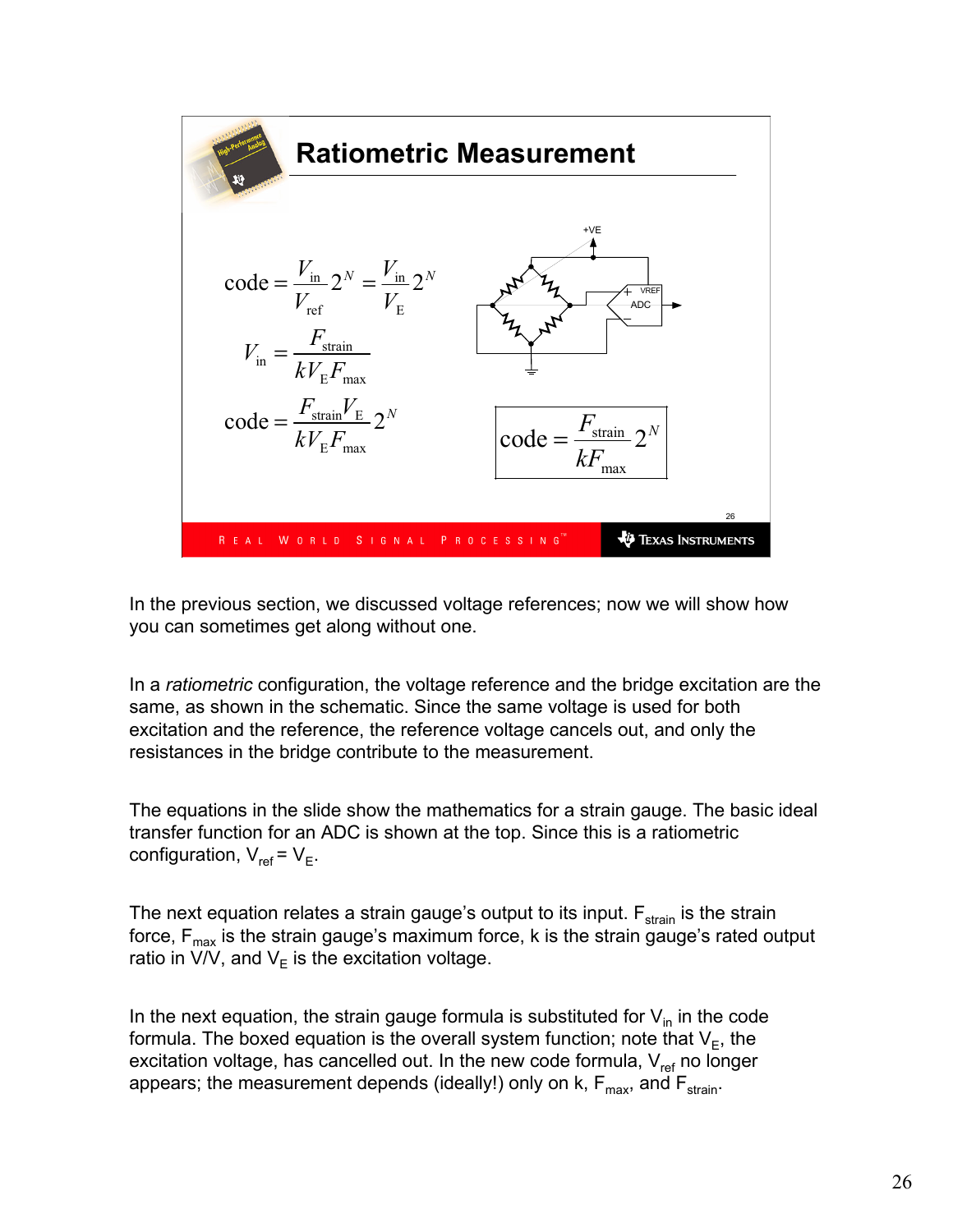

This demonstration shows a ratiometric system using the ADS1256.

Ratiometric configurations frequently give higher performance than those using fixed reference voltages, and have a lower cost. There are a few things to watch out for:

•If the power supply is used as the reference, and is very noisy, this noise can couple into the ADC and affect the measurement. The reference should always be filtered, even in ratiometric applications.

•Some ADCs have limited reference voltage ranges which also limit the excitation voltage on the strain gauge. In this case, it may be necessary to resistively divide down the reference, or better yet, use a resistor between the excitation voltage and the bridge.

The connection shown is not the only way to perform ratiometric measurements. In some systems, a fixed reference voltage is used with the ADC, and a second channel measures the excitation voltage. This excitation voltage measurement is used in the calculation of the circuit's output.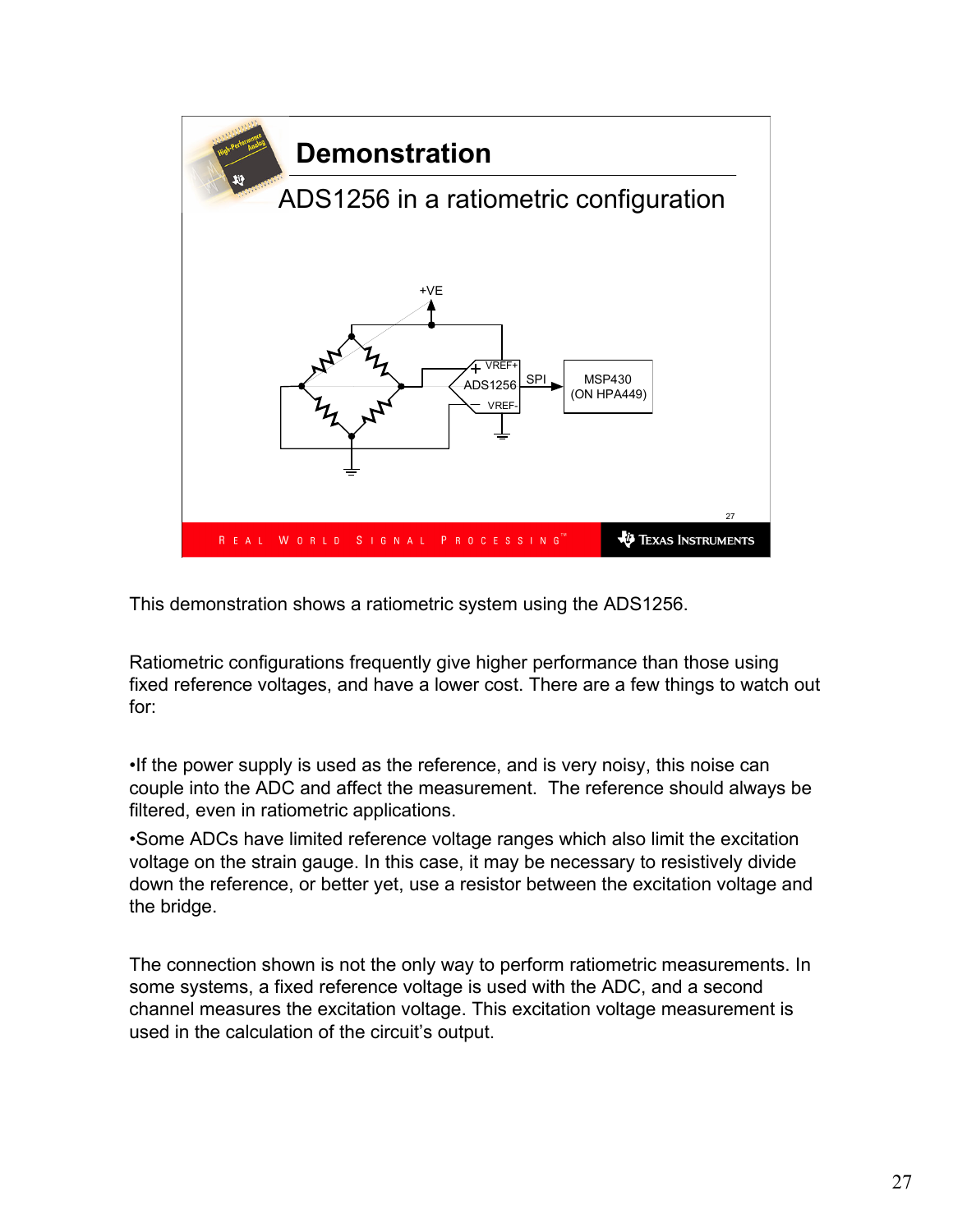

In a data-acquisition system, the main task of the firmware is input and output. This statement may seem obvious, but it has important implications for the design of data-acquisition firmware.

Many people focus on the signal-processing functions of firmware. These are certainly important, but they do not affect the overall design of the firmware nearly as much as the input and output structure does.

A computer, as typically programmed, is a naturally proactive device. The vast majority of programming languages and computer designs see the computer as a tool for executing algorithms. Almost all programming languages are essentially ways to give the computer a list of things to do. This makes the output functions easy: in most programming languages, when you want to output data, you simply do so. In this sense, output is not much different from mathematical processing.

Unfortunately, input often is not well provided for, and this is partly because input is hard. When you are generating data, you have complete control; you can ensure that you generate the right data. When you must process incoming data, however, there is much more room for error. You must be prepared to accept and deal properly with anything that can enter your system, and you must do it when the input arrives. This is a fundamentally more difficult problem than generating output.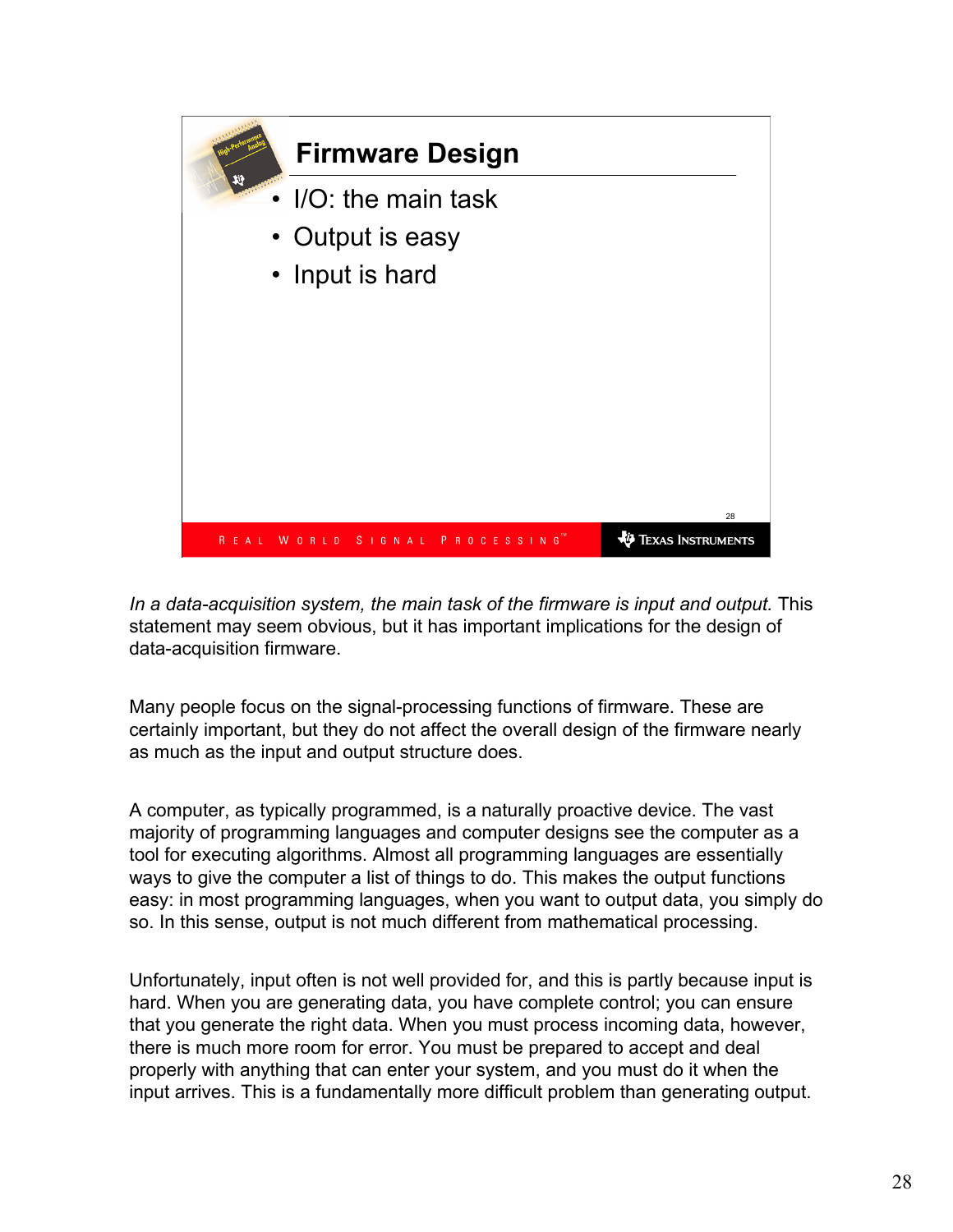

In this seminar, we are focusing on analog-to-digital conversion. This requires data collection, which is an input process. Let's look at the major ways to do input.

There are three major strategies for dealing with input in a computer program: polling, interrupts, and blocking. Almost all programs which collect data do so using one of these three methods.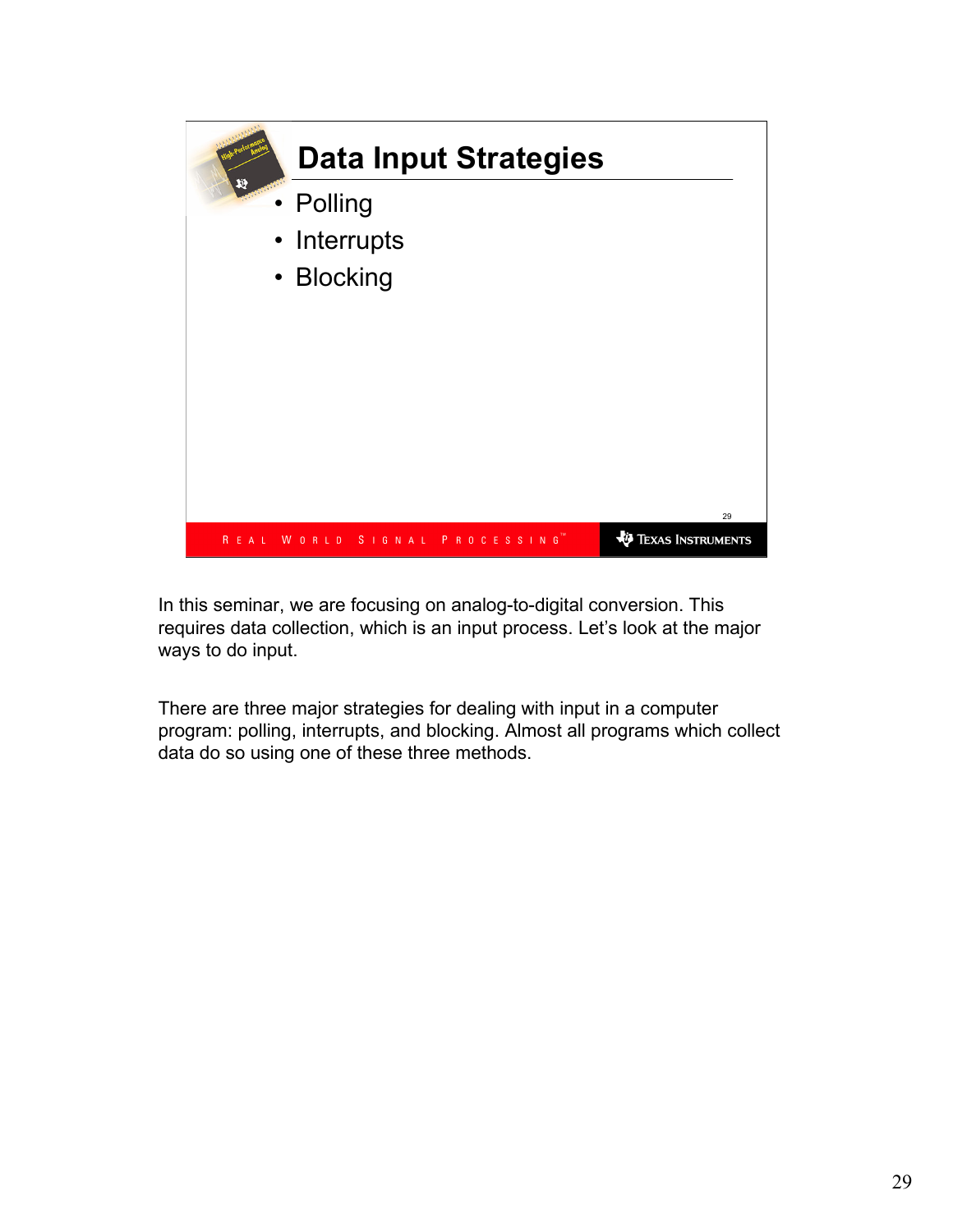

In polling, a program repeatedly queries, or polls, an input source to see whether data is available. If data is available, it collects the data; otherwise, it goes back to polling. The flowchart in the slide illustrates this.

Polling is a popular strategy because it's easy, and very natural for a computer. A polling program never relinquishes control to the hardware or to different code; it's easy to visualize what the program is doing at any given time.

Unfortunately, polling has many disadvantages:

•Polling isn't very accurate. Events usually occur when you're not checking for them (the proverb "a watched pot never boils" is perhaps appropriate here). In many situations, it's possible to miss events altogether. Polled systems aren't always as easy as they seem.

•Polling wastes CPU time. To avoid missing events, you have to poll very frequently. The more frequently you poll, the less often you'll find data available. If, on average, you get one "yes" answer to a query for every 99 "no" answers, the other 99 times are essentially a waste, especially given the more efficient ways to do things. In battery-powered applications, this wasted CPU time translates into shorter battery life.

•Some systems can't be polled at all, but people try to do it anyway. This leads to much trouble and strife.

Polling is an obvious solution, but very frequently ends up being the most complex of the three strategies.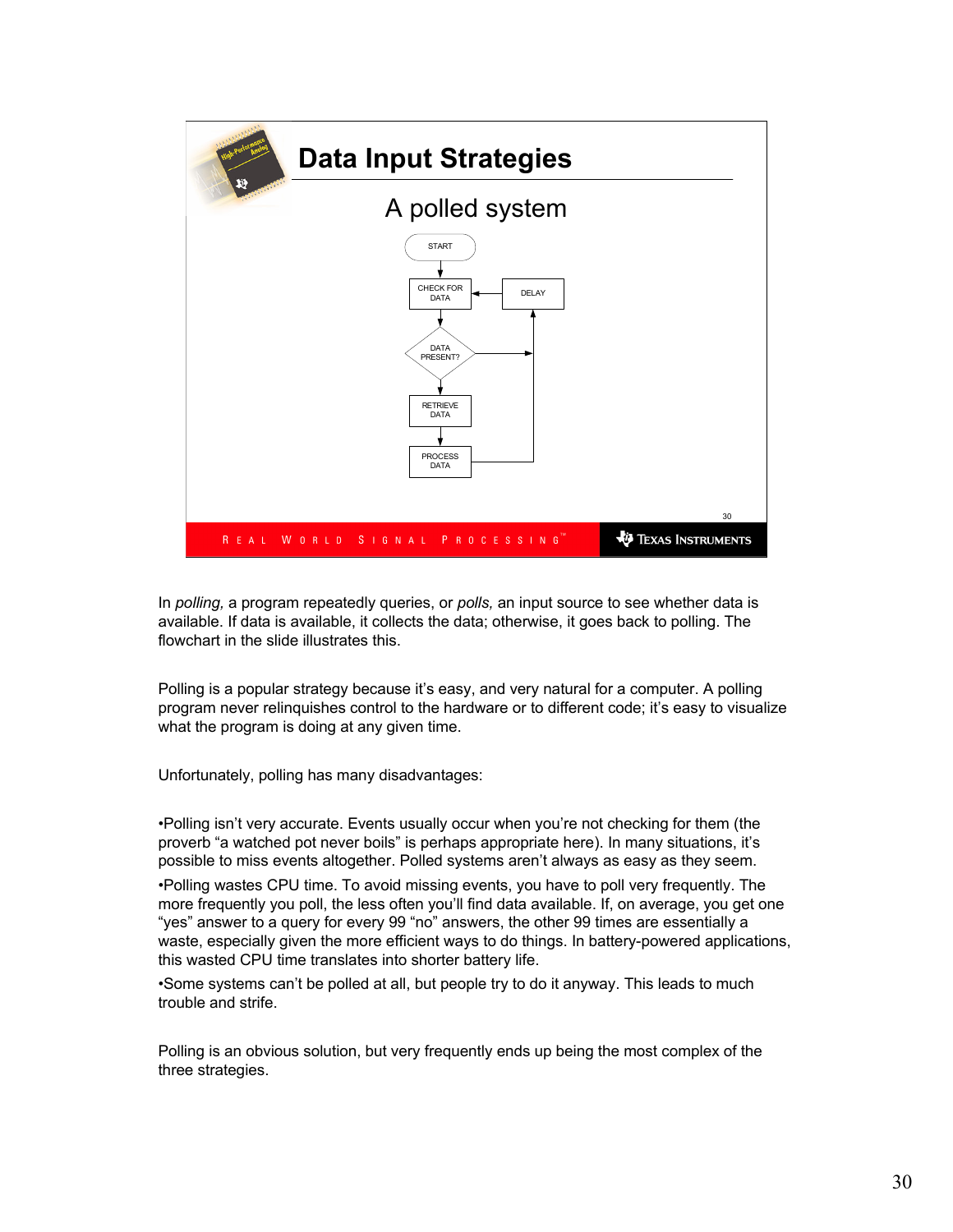

In an *interrupt-triggered* system, the computer waits for an *interrupt*, which is a signal that alerts the computer that some event has occurred. Almost all microcontrollers can be interrupted using input pins provided for the purpose; indeed, there have been very few microprocessors ever designed without the ability to be interrupted. (An interesting exception is the very first single-chip microprocessor to reach production, the famous 4004 from Intel Corporation. It had no provision for interrupts. Texas Instruments' TMS1000, designed earlier but produced later, also had no interrupt capability.)

Interrupts relieve microprocessors from the need to poll, as shown in the flowchart in the slide. When an interrupt occurs, the microprocessor drops what it's doing and jumps to an interrupt service routine. An ISR is code that runs in response to a particular interrupt. In this case, we show an ISR which simply retrieves data, does something with it, and exits the interrupt, at which time the microprocessor resumes what it was doing before the interrupt occurred.

In contrast to polling, we now need not hang about in a loop checking for something to happen. This can potentially save a great deal of CPU time. Even better, the CPU can potentially do other things while it's waiting for the event to occur.

Interrupts do have some disadvantages:

•Interrupts take additional work to set up. Few programming languages make provision for interrupts; C is an example, and so C compilers which support ISRs must usually add special keywords and procedures for declaring ISRs. This can seem an awful lot of trouble. Furthermore, hardware must usually be initialized to begin the interrupt process.

•Interrupt service routines can be difficult to debug. Some debuggers allow tracing and stepping through interrupt service routines, but this is usually difficult since the debugging facility may itself use interrupts. Partly because of this, many programmers associate interrupts with low-level, "close to the metal" programming, and try to avoid them or wrap them in layers of abstraction.

•Using interrupts typically makes your code non-portable, or at least harder to port. This is because programming languages almost never offer direct support for interrupts. Indeed, it would be very difficult for them to do so, since interrupt support and structure varies widely from system to system. •Interrupts usually require special provision to be made for them in the hardware. Sometimes the circuitry needed for interrupts isn't provided, either as the result of oversight or for lack of resources. For example, the designers of isolated data-acquisition front-ends often try to bring as few signals across the isolation barrier as they can, since isolation channels are usually very expensive.

While interrupts can be tricky and tedious to set up and get working properly, the result is often a much more reliable system. The effort expended on building a system to use interrupts is frequently rewarded later on with fewer problems in debugging and operation.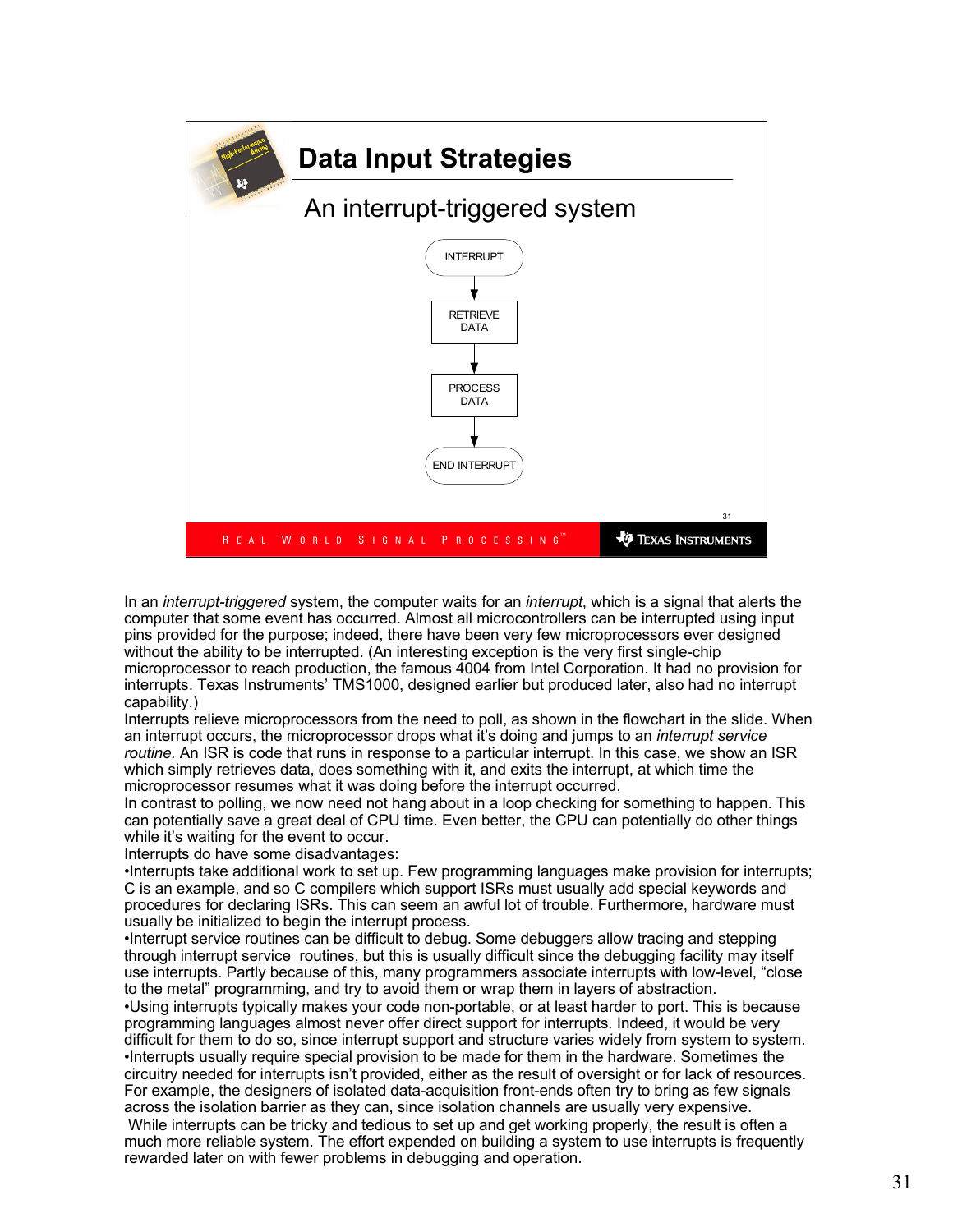

In blocking, a program executes an operation or calls a function which does not return until something happens. Blocking is a common feature of programs running on operating systems, which handle the details of waiting for events; in many systems, blocking is the only convenient way of waiting for input.

Blocking is not usually supported directly by hardware systems, so a very small embedded system is unlikely to use it. However, if you are using a real-time OS or microkernel in your system, you will very likely use blocking in some way.

One form of blocking is commonly supported by microcontrollers. You can put many modern microcontrollers into a "sleep" state, in which the microprocessor does not execute instructions, but does respond to interrupts. When an interrupt occurs, the microprocessor wakes and executes the ISR. It may then resume normal operation or go back to sleep, depending on the system and its configuration.

If you are using an operating system to perform blocking I/O, note that the operating system itself is likely written using one of the other two strategies. For example, calling a "receive" function may cause the operating system to wait for an interrupt or poll for some condition. However, from the programmer's perspective, the operation is still blocking, no matter what the underlying mechanism used in the OS is.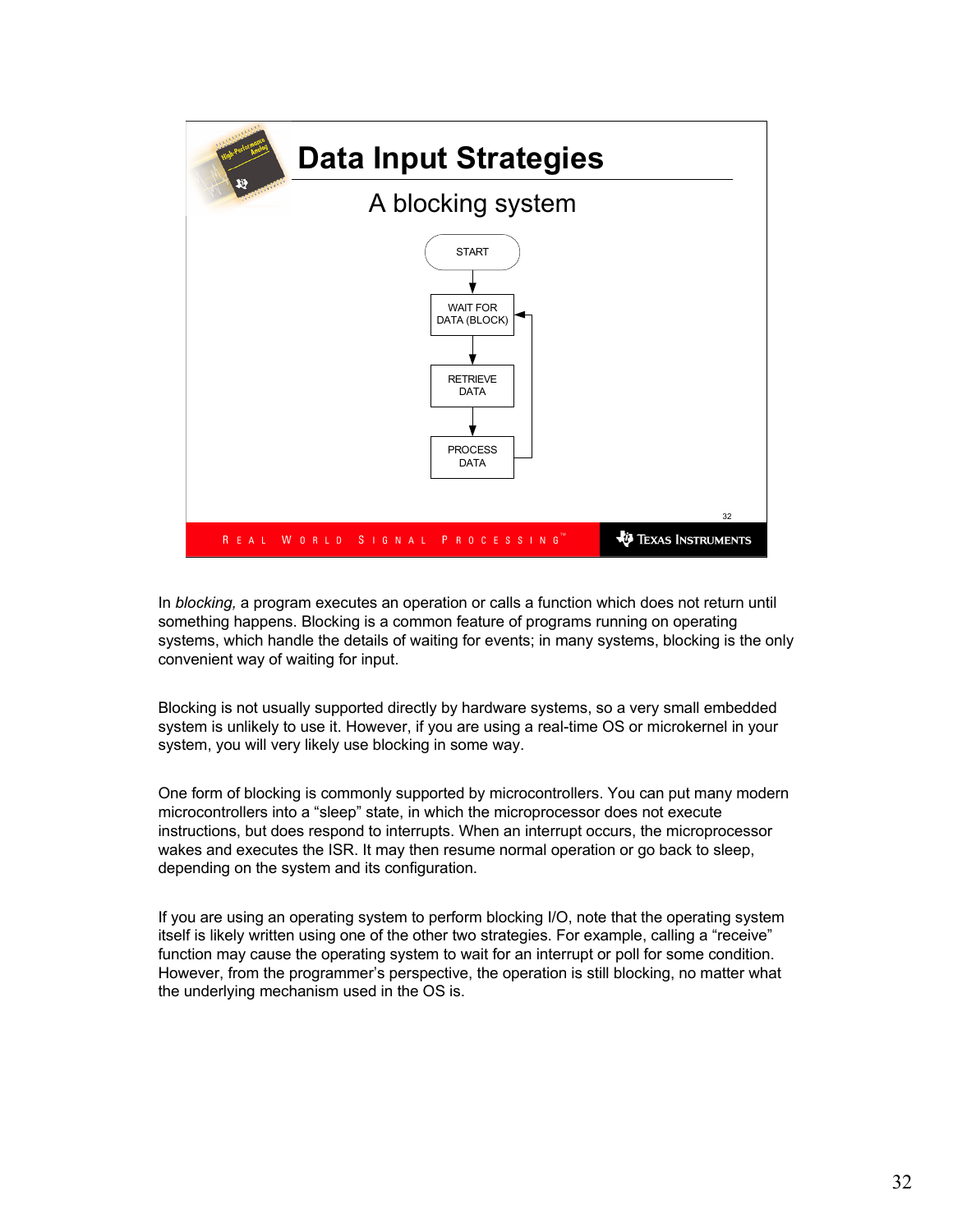

We now turn to interfacing strategies for various types of ADCs.

It might seem that the process of retrieving data from an ADC ought to be the same no matter what the type of converter – after all, what should the architecture have to do with the interface to the device? While to an extent this is true in principle, in practice, various ADC architectures do require slightly different interface methods.

Some of the differences in ADC interfacing arise from the usual application for each architecture. SAR ADC ICs were originally used for signal measurement under microprocessor control. They were designed with microprocessors in mind. At first, SAR ADCs had parallel busses; later, serial-interface versions were introduced. In both cases, the devices were designed for easy interface to microprocessors.

By constrast, delta-sigma ADCs came later and were first used for voice-band audio applications. The devices were therefore designed with interfaces that could be easily connected in digital telephone applications. Audio signals are continuous, and so the digital interface was designed to act as an unbroken stream of digital data. The first delta-sigma converters, therefore, sent out their data immediately as it was converted, had no convertstart pin, and converted over and over, without pause. All delta-sigma audio ADCs work in a similar fashion.

The very nature of delta-sigma converters makes them well suited for continuous conversion, which gives maximum throughput. As delta-sigmas began to be marketed as SAR alternatives, however, many users of SARs found the continuous-conversion interface confusing. Although most delta-sigma devices are still continuously converting, a few have been introduced which convert only on command, much as SARs do.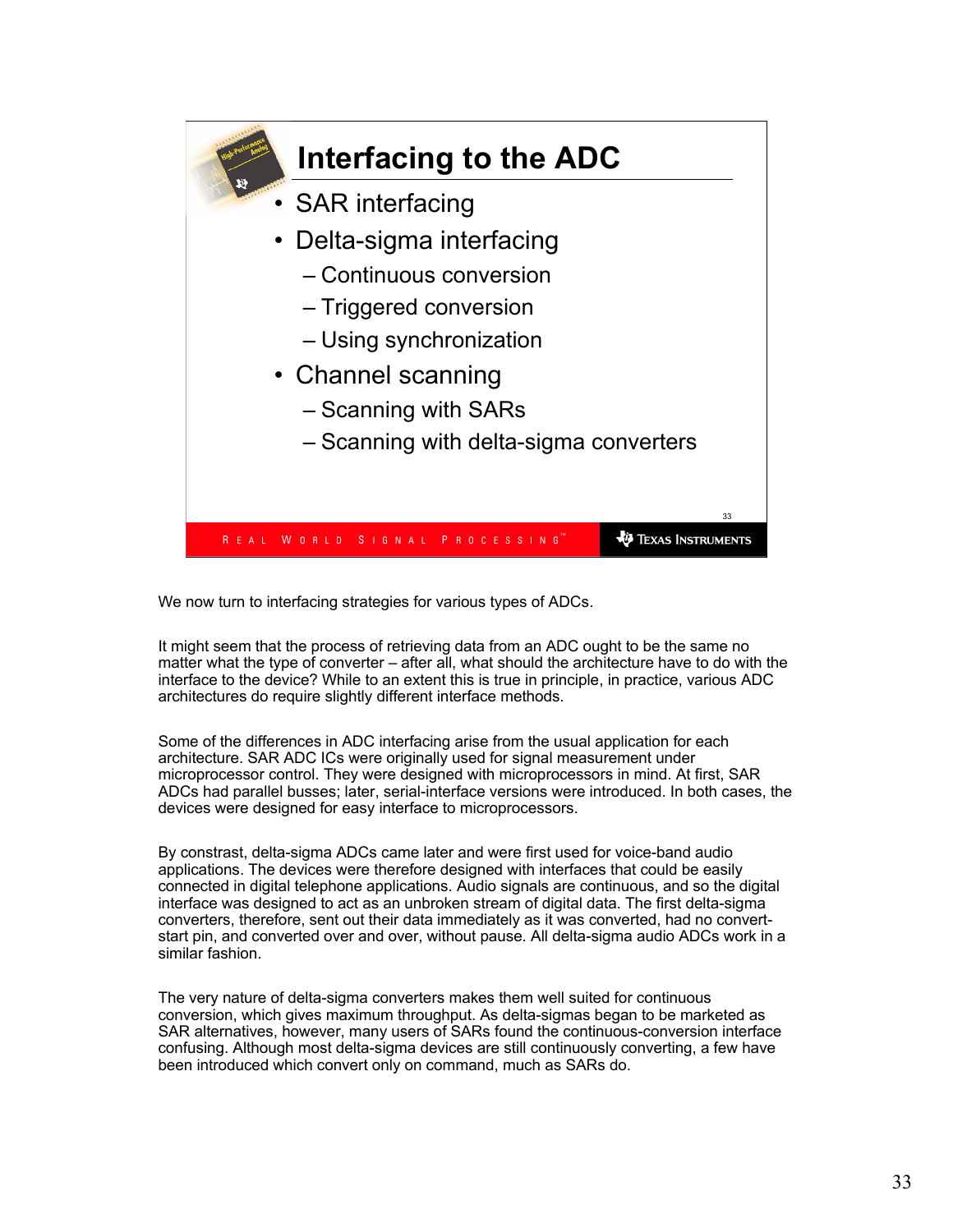

The slide shows an example flowchart for reading a SAR ADC.

Note that the process of reading a SAR ADC includes telling it to convert. The vast majority of SARs convert only on request. The flowchart shown has a block labelled "ASSERT START CONVERT LINE". The intent here is for the program to toggle a line connected to the SAR's convert-start pin. Doing this causes the SAR to convert the data. If this is not done, the SAR will not perform a conversion.

Following the assertion of the convert-start line is a delay. This must be long enough for the SAR to complete the operation of conversion.

Finally, data is shifted or otherwise read from the device. The data is from the conversion begun with the assertion of the convert-start line.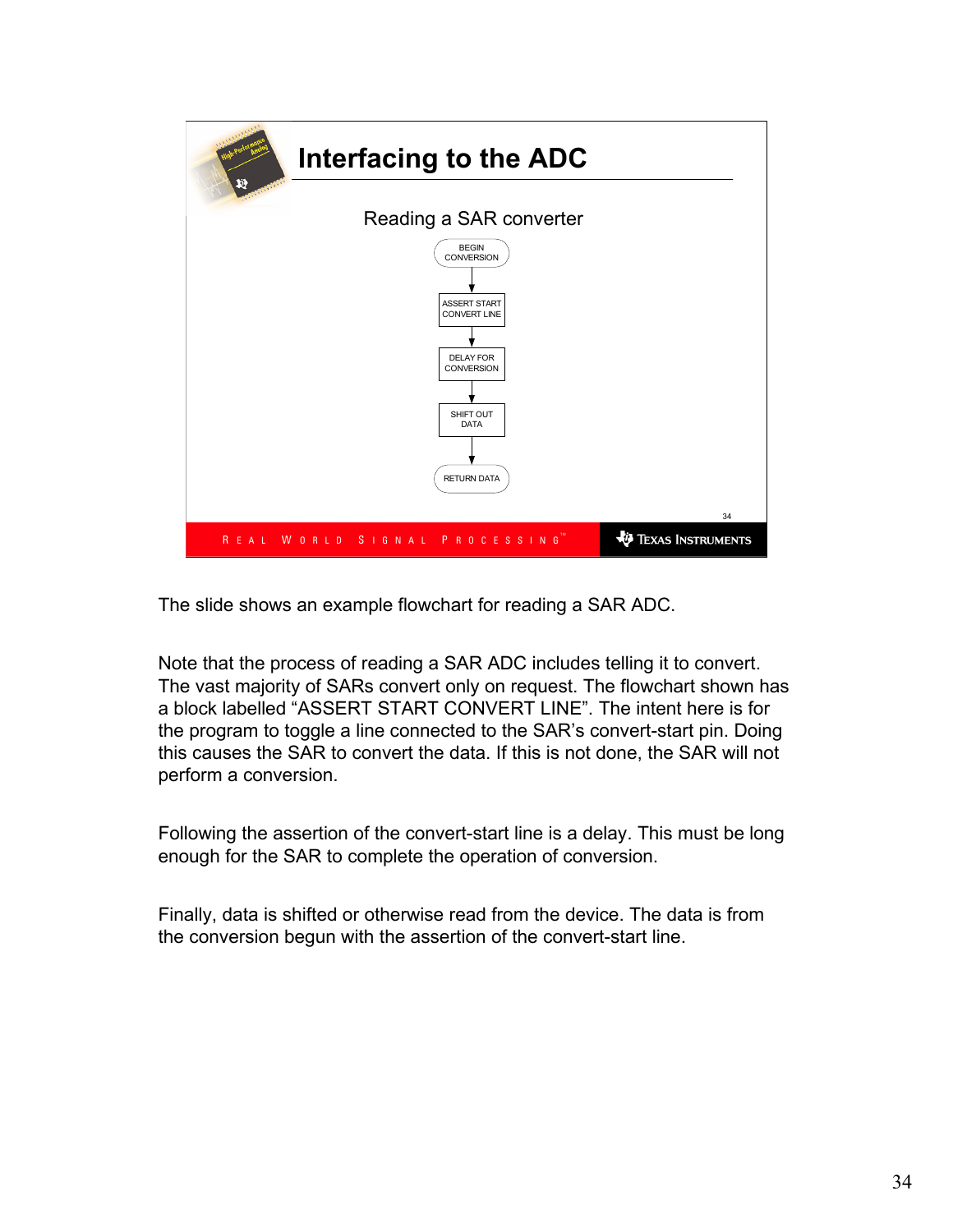

The corresponding flowchart for a continuously converting delta-sigma device is deceptively simple. In the flowchart, we show an interrupt service routine which responds to the converter's data-ready line. The data-ready line signals that new data is available. When our program receives the signal, it shifts data out of the device. The routine is then done.

The converter itself, however, is not done at all. Even while we are shifting out data – before, actually – it is hard at work on the new conversion. A continuously converting delta-sigma does not wait for data to be shifted out before beginning a new conversion; it is always converting, unless explicitly told to stop.

In practice, then, the interface to a typical delta-sigma ADC – most of them are, in fact, continuous-conversion devices – is quite different from the interface to a typical SAR. Note that, in the previous flowchart, we told the converter to begin converting; with a continuous delta-sigma ADC, the converter converts all the time, without being told. We therefore must respond to it, instead of it responding to us, as is the case in a SAR system.

Many people new to delta-sigma ADCs make the mistake of trying to use them like SARs. A common error is to poll the data-ready line, or even to use a timer to estimate the intervals at which data will become available. In most cases, the former is unnecessary, and in almost no case is the latter necessary. A much simpler solution is to connect the data-ready line to an interrupt input and let the chip wake the microprocessor. No polling or time-estimation is then necessary.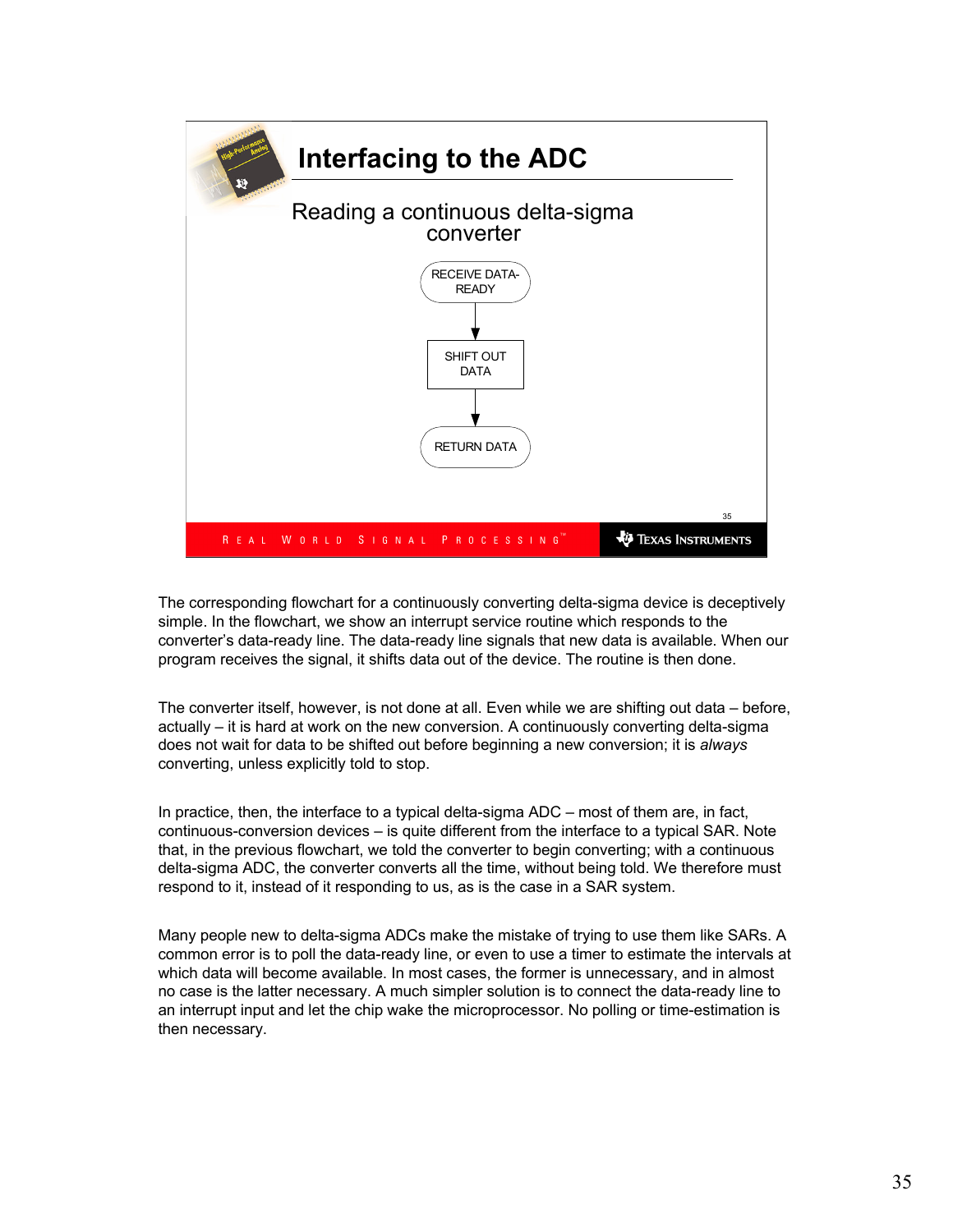

Q: When is a measurement system not a measurement system?

A: When it isn't calibrated.

When a measurement system is not calibrated, it isn't a measurement system at all, but a rather poor random-number generator. The data generated by an uncalibrated measurement system is almost completely meaningless. Calibration isn't simply a "nice feature to have": it's a core part of what a measurement system does. Without it, your measurement system design is quite useless.

Here is part of a dictionary definition of calibration:

"… The determination of the true value of the spaces in any graduated instrument."

- This is an excellent starting point for our purposes. An ADC is a graduated instrument: it has gradations, which most people call "codes", and it is certainly an instrument, usually measuring voltage. Although an ADC doesn't look much like a ruler, it is much more like a ruler than many people realize. When we calibrate an ADC, we are actually trying to find out what the true value of each gradation is, just as the dictionary tells us. Although we can never find out the *exact* values (in fact, Heisenberg tells us that there *are* no exact values!), we can come quite close, and so in calibrating, we will make this our objective.
- To calibrate an ADC-based measurement system, we must do the following:
- 1. Measure a known quantity with the ADC.
- 2. Record the value reported by the ADC.
- 3. Use this value to adjust, or correct, subsequent values reported by the ADC.
- The process of measurement is, of necessity, done by the ADC itself; the correction may be done in hardware or software.
- Measurement systems not employing an ADC are typically calibrated in hardware. Probably the simplest hardware calibration tool is the lowly trimmer potentiometer. Where an ADC is employed, however, there is likely to be a microcontroller, and we may well be able to correct the values delivered by the ADC, using the microprocessor. If it allows sufficient accuracy, this is to be preferred, as fewer manufacturing steps need to be taken. Best of all, in the field, the device need not be opened and trimmed for calibration.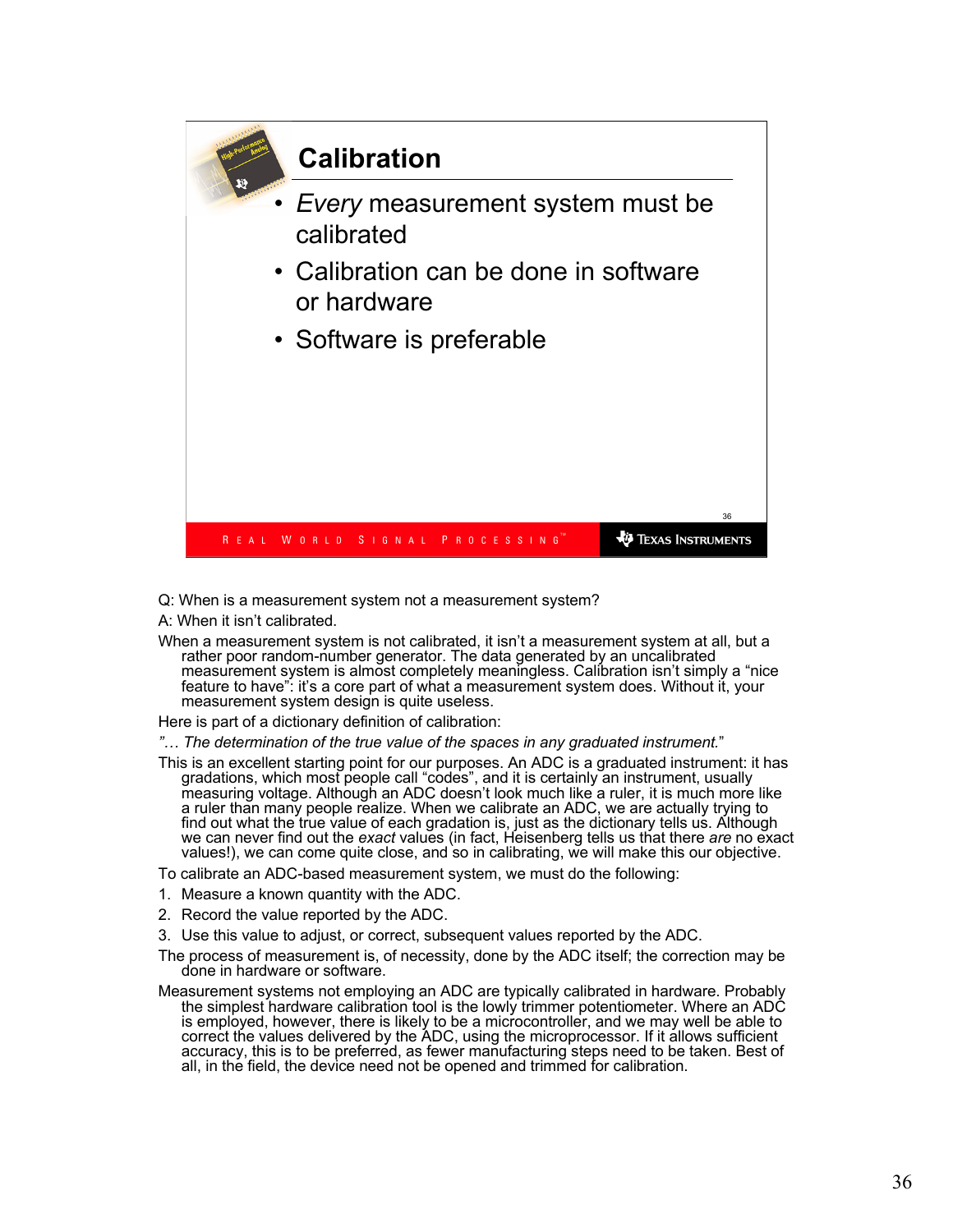

While calibration is technically the act of discovering what the gradations of the ADC really mean, the word is frequently used to refer to the process of correcting the incorrect values delivered by an ADC. The goal of this process is to adjust the values delivered, and to do this, the adjustment must be known.

For each code reported by an ADC, there is an associated error by which it deviates from the actual value. One way to correct a "bad" ADC would be to measure every possible measurable value, note the deviation from the correct value, and use this in subsequent corrections. With a 24-bit ADC, however, this is impractical for most systems, as  $2^2$ 24, or over a million, correction values must be captured and recorded. The primary difficulty here is not storing the corrections, but finding out what they are; it is extraordinarily difficult to generate and measure that many values in a reasonable amount of time – less than, say, a few months.

Fortunately, we can make many generalizations about the kinds of errors encountered in a measurement system. Broadly speaking, all errors are either linear or non-linear. Linear errors can be corrected by simple addition or multiplication; non-linear errors can not. Obviously, the linear errors are far easier to deal with. Luckily for us, they also form the bulk of the inaccuracies in a typical measurement system; once we have corrected the linear errors, our system will (usually) be very accurate.

The need to compensate for linear errors is almost universal, and so many ADCs have facilities for correcting linear errors on board, particularly delta-sigma ADCs. Most self-calibrating ADCs can even run the calibration procedure automatically. Furthermore, code adjustment is often done internally in such devices, so that no dynamic range is lost.

Non-linear errors are more difficult. Some non-linear errors follow a polynomial or exponential function, and can be corrected on that basis; others follow complex functions which may not be knowable at design time. These must be corrected empirically. Strategies exist for dealing with these, but are beyond the scope of this presentation.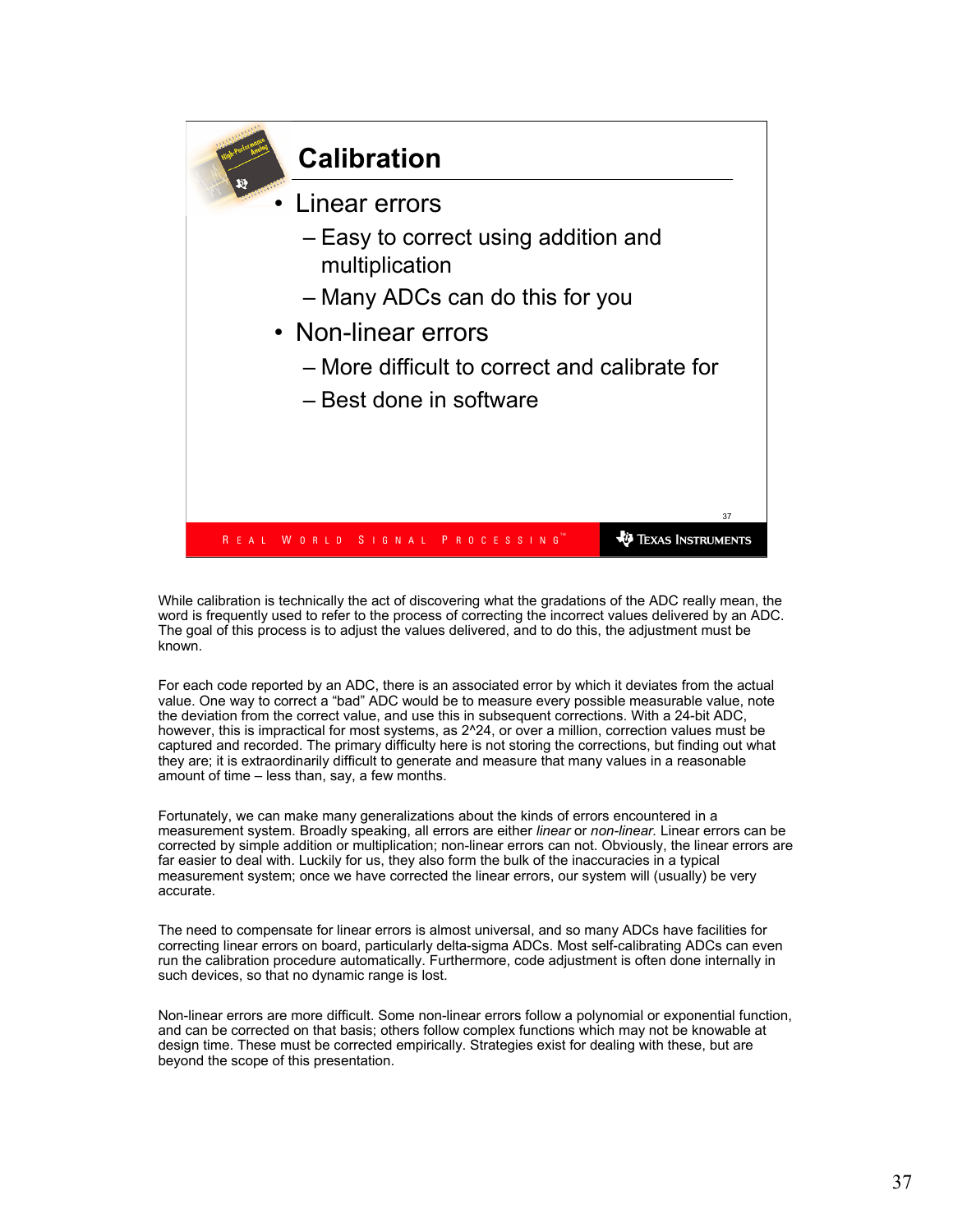

Shown in the slide is a ruler. This ruler has two units, and is marked in tenths. We will use this ruler to illustrate various kinds of errors that we can correct in calibration.

Let us suppose, for the purposes of this discussion, that this ruler is our standard. For example, anything the same length as this ruler is, by definition, two units long. Since this ruler is a standard, we can use it to calibrate other rulers.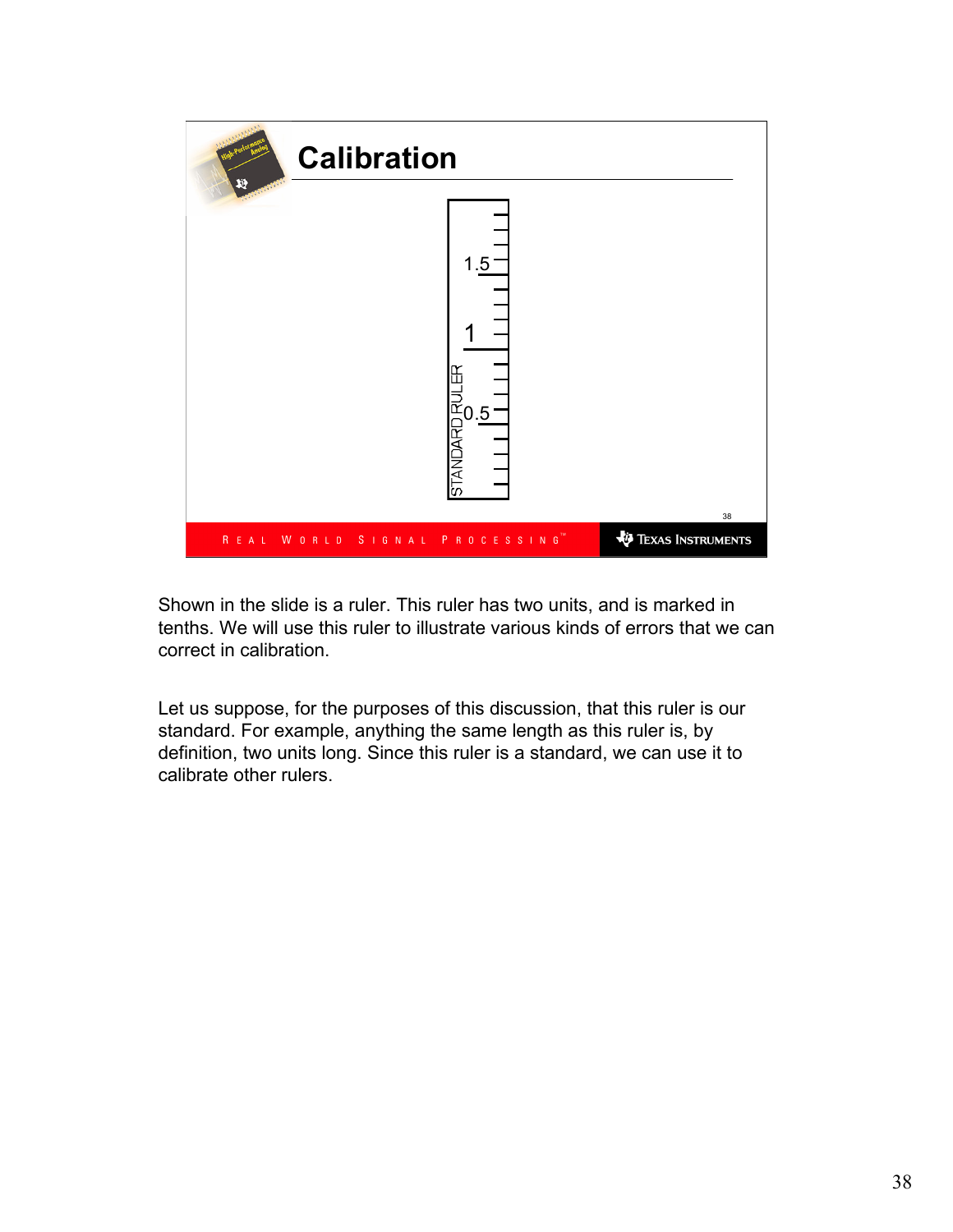

Here we are calibrating a ruler of unknown quality, labeled in the slide as Ruler A. When we compare it to the Standard Ruler, we find that all the marks are too far upwards by 1/10 of a unit, but are otherwise exact.

This ruler has an offset error. Having calibrated it against the Standard Ruler, we now know that any reading we take with it should have 0.1 subtracted from it, and it will then be correct.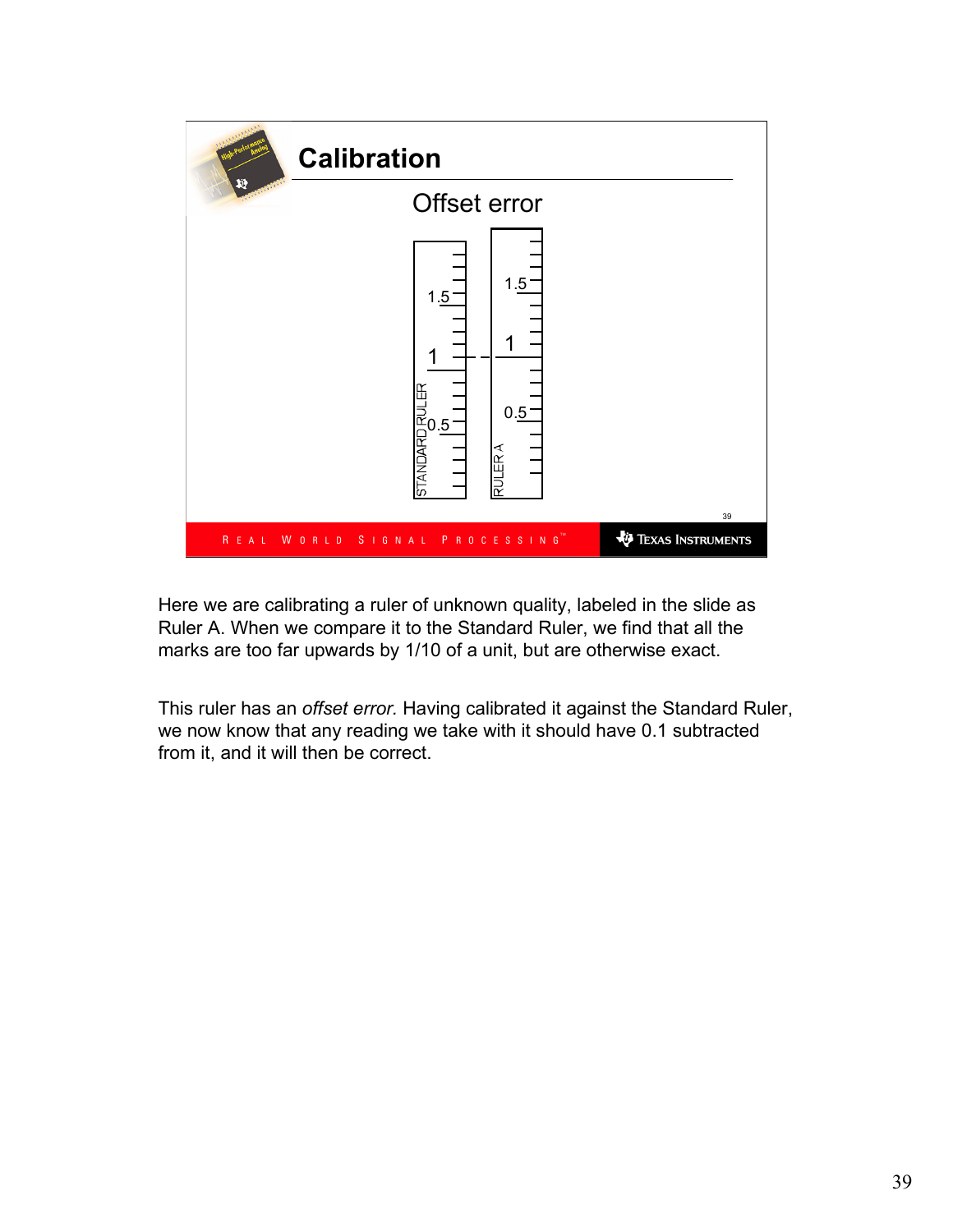

In this slide, we show Ruler B being calibrated. This ruler is too long: the marks are evenly spaced, but are too wide compared to the Standard Ruler. When we measure the 1 unit mark on Ruler B against the Standard Ruler, we find that it is positioned at 1.1 units.

Ruler B has a gain error. Any reading taken from Ruler B should be divided by 1.1, and it will then be correct.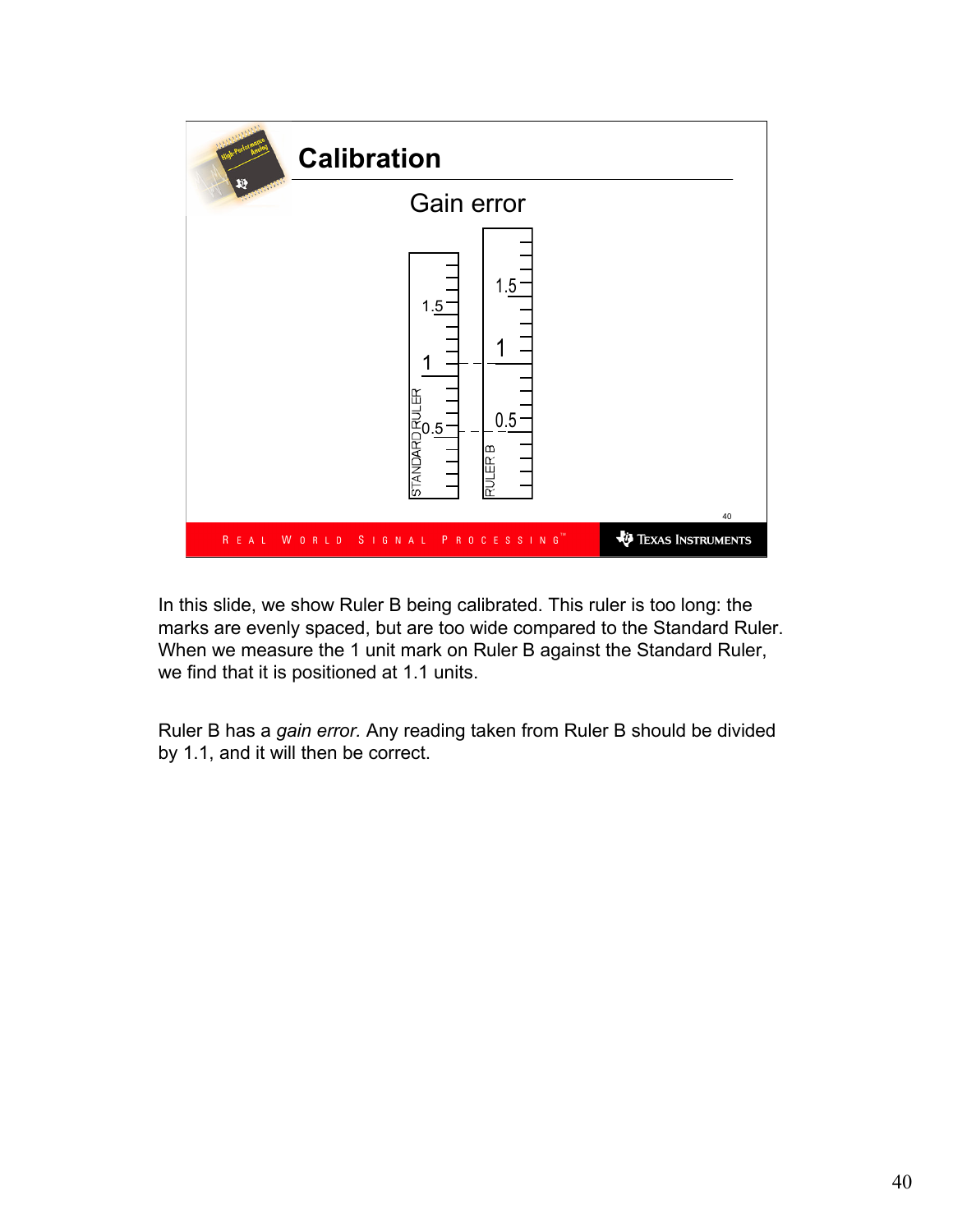

This slide and the next illustrate calibration for a weigh scale.

In this slide, the scale is offset calibrated. Prior to calibration, the scale displays a negative offset. After calibration, with no weight applied, the scale reads zero, as it should.

(Note that in the case of an analog scale, calibration can be performed merely by rotating the movement of the gauge.)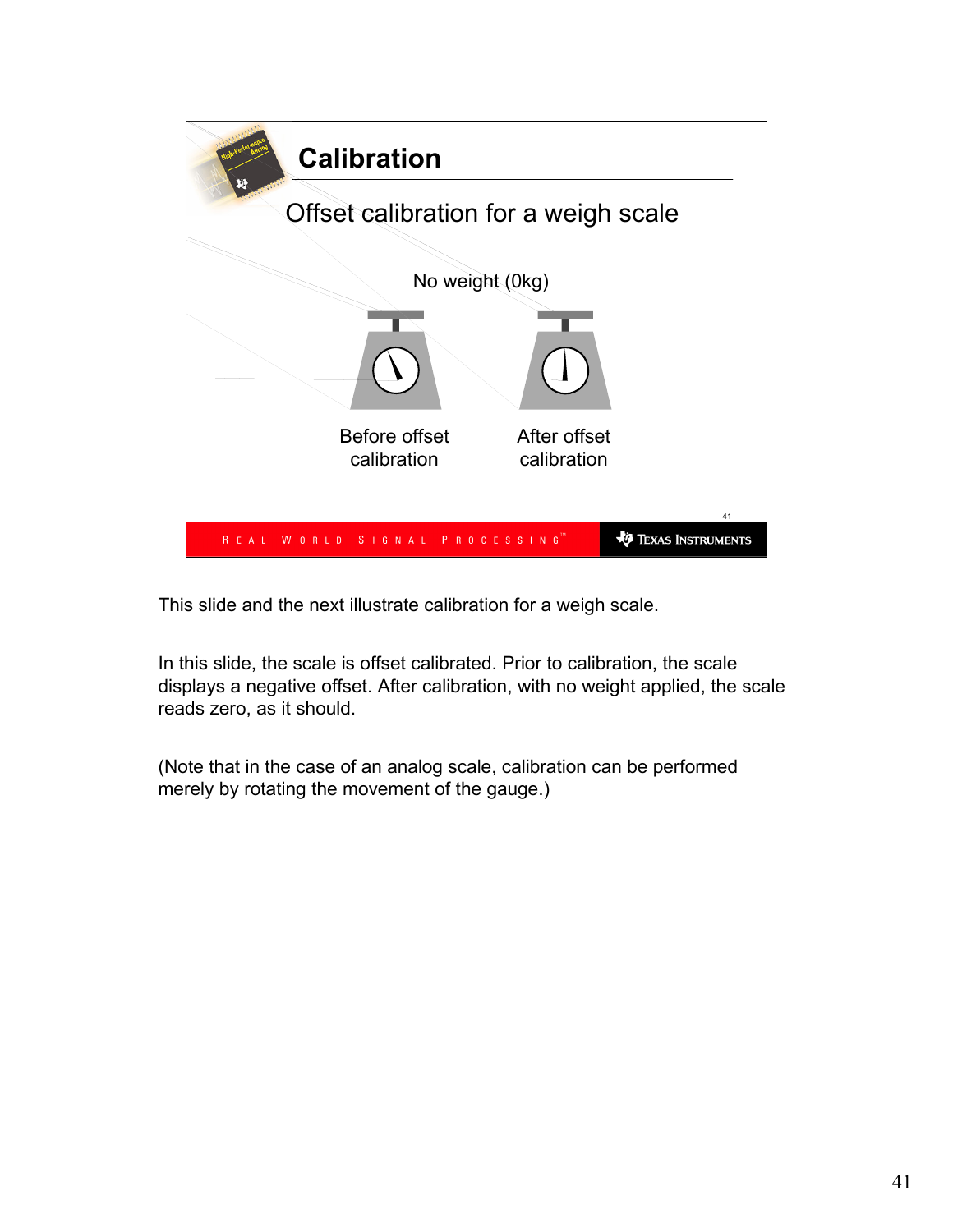

In this slide, the scale is shown being calibrated for gain. A known weight is obtained and placed on the scale. The scale is then adjusted until its reading is equal to the mass of the known weight.

This scale reads too low when the 5kg known weight is placed on it. Following calibration, the scale reads 5kg with a 5kg known weight on it, as it should.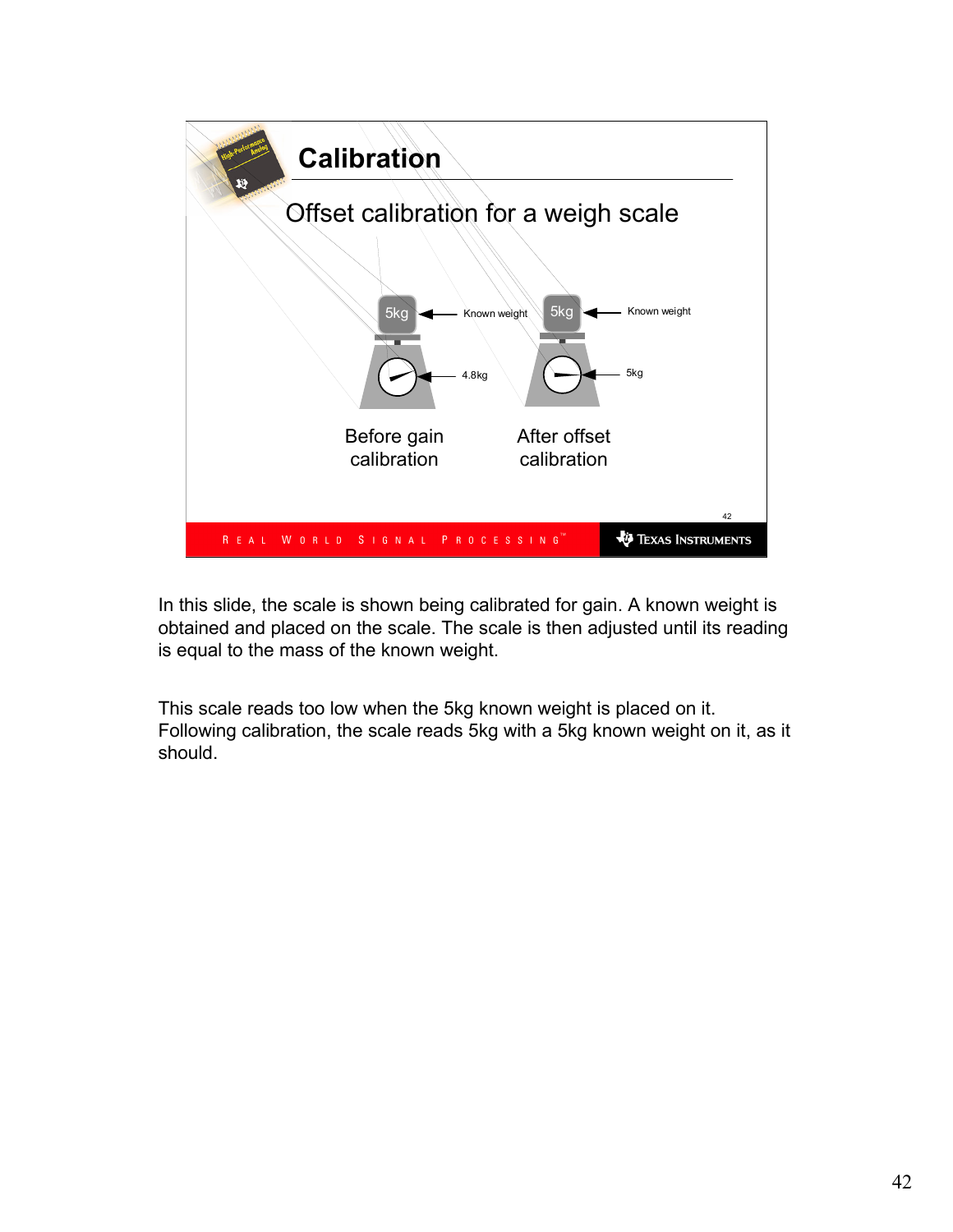

Calibrating linear errors out of an analog-to-digital converter is, in principle, exactly like calibrating a ruler or a weigh scale for linear errors.

Shown in the slide is a setup for calibrating an ADC for offset. The procedure is as follows:

- 1. Connect 0V to the ADC's input. In the slide, our ADC has a differential input, so we ground both inputs. The reference input is not shown here, and in theory, it should not affect the measurement.
- 2. A reading is taken from the ADC.
- 3. The reading taken is negated.
- 4. The result is stored and used in subsequent measurements as the offset correction constant.

The offset correction constant obtained in the foregoing procedure is subtracted from each reading taken. The readings are thus corrected for offset.

Note that we have not changed the operation of the ADC – it is still "incorrect". Instead, we determine the offset error of the ADC, and correct for it after the fact.

It is also possible to correct ADC offsets by applying a correction voltage in hardware. This may help increase dynamic range, but is more complex. In practice, the dynamic range lost from software offset correction is usually negligible and may well be close to the ADC's noise floor.

Note that self-calibrating ADCs can perform this procedure automatically, using either an internal short or a measurement made of an external voltage.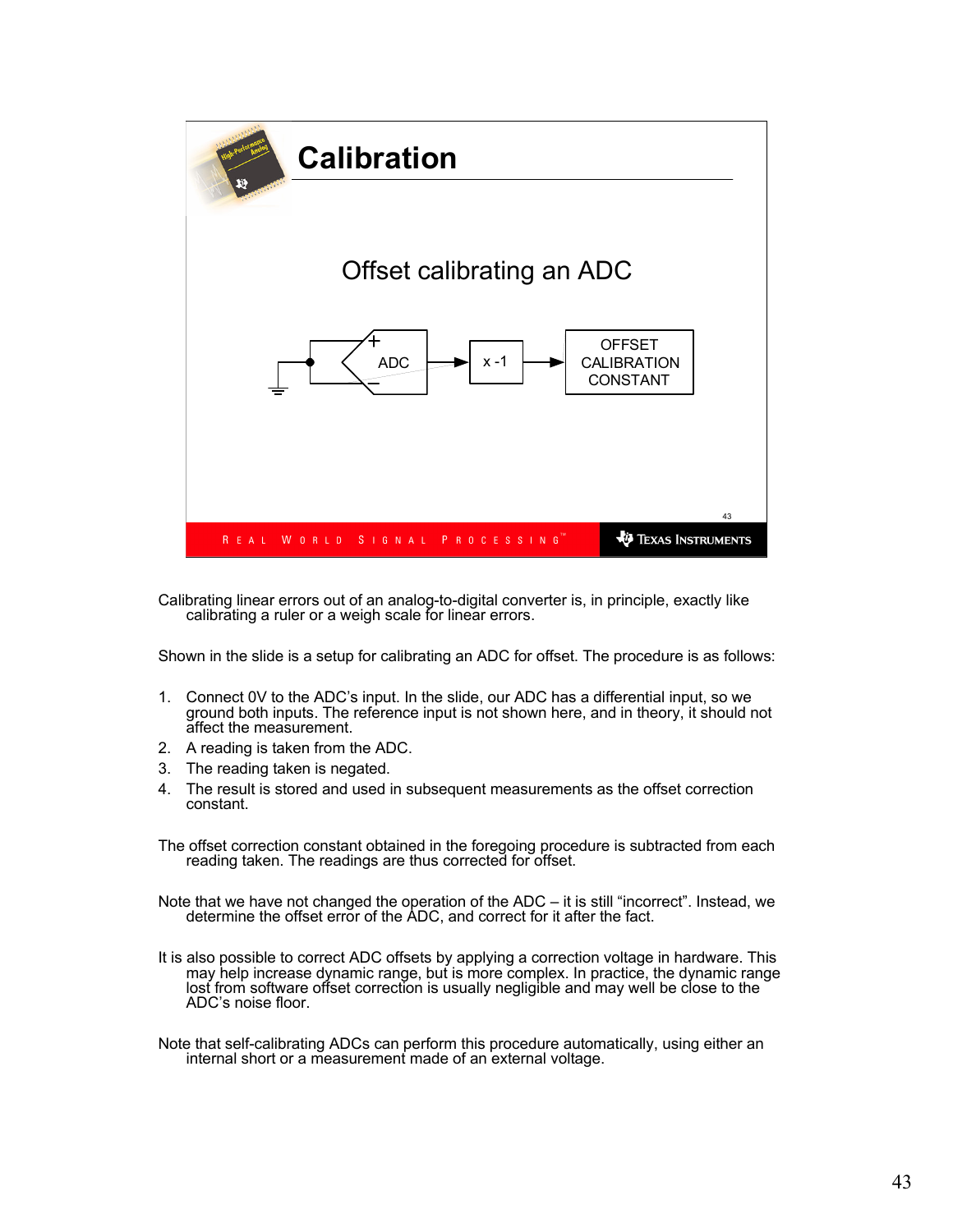

This slide shows the basic setup for gain calibration of an ADC. The procedure is as follows:

- Full-scale voltage is connected to the ADC. In this example, this happens to be equal to the reference voltage. (Note that not all ADCs behave this way.)
- A reading is taken from the ADC.
- The reading is divided from 1.
- The result is stored and used in subsequent measurements as the gain calibration constant.
- Each measurement taken from the ADC is multiplied by the gain calibration constant. Again, we have not changed the behavior of the ADC; we simply correct the codes coming out of it.
- As with offset calibration, it is possible to perform gain calibration in hardware. In practice, this is even more difficult than in software, and has many disadvantages. For example, most converters exhibit gain drift, i.e., their gain varies with temperature. Compensating for this requires different calibration constants to be used in various temperature ranges. If calibration is done in hardware, doing this automatically requires a programmable gain circuit. In software, it is only necessary to load in a different calibration constant when the temperature changes.
- Note that self-calibrating ADCs can perform this procedure automatically, using either an internal connection to the reference or a measurement made of an external voltage.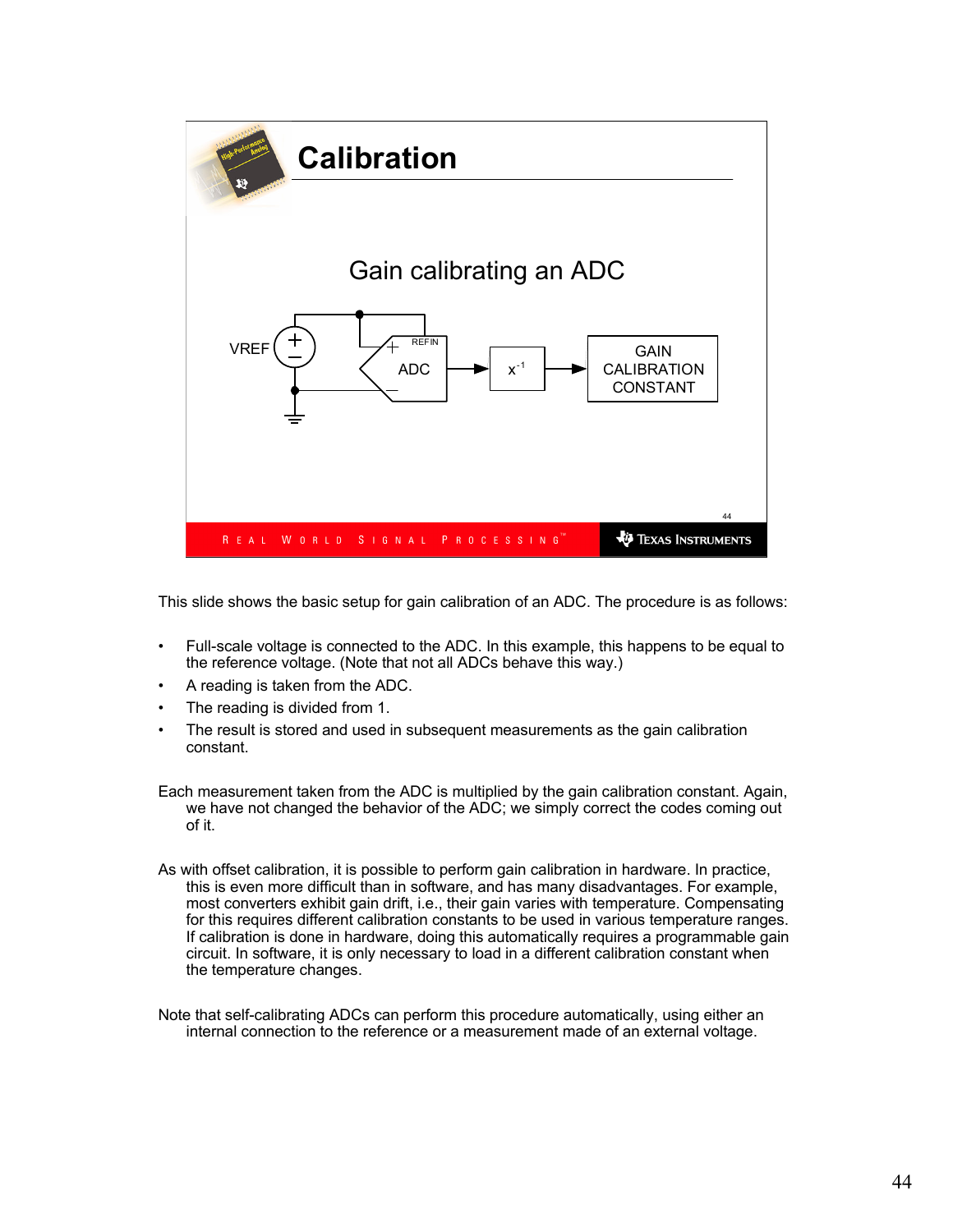

Once we have calibrated the measurement system, we are prepared to convert the codes output by the ADC into the real units delivered by the measurement system. The slide shows one possible formula to use for this purpose for a weigh scale, but most any measurement system will have a similar formula.

The formula combines four values to obtain the measured mass m\_meas:

•x adc is the code obtained from the ADC back-end. Note that some signal processing may have been performed on this value.

•x zero is the code recorded with nothing on the scale. This is the offset calibration constant for the system.

•m cal is the mass of the standard weight used for calibration. Generally this is entered by the user during calibration, or it may be hard-coded into the system, which will then require that the hard-coded mass is used for calibration.

•x cal is the code recorded during calibration with the standard weight on the scale. This code, together with  $m$  cal, sets the scale factor which converts the code into the units of  $m$  cal.

Note that we cannot use this formula, or indeed generate any real-valued units at all, until we have obtained values for xcal and xzero. In general, this must be done empirically.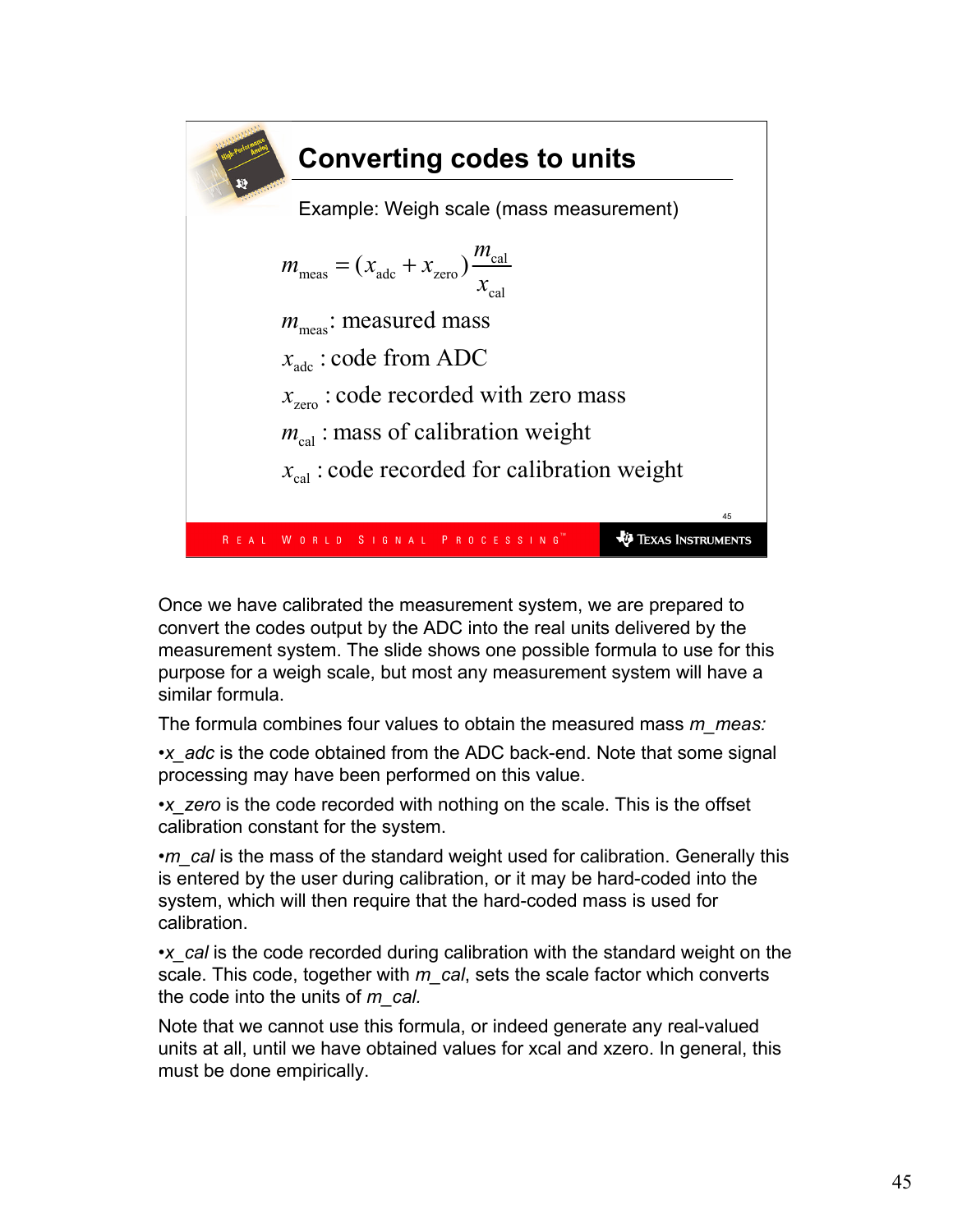

While a good ADC is essential for making accurate measurements, further processing in software can bring improvements to almost any system.

The most common processing, and the simplest to implement, is signal averaging. Averaging attempts to remove uncorrelated noise from a signal being measured. Since much of the noise on a signal is uncorrelated to the data being collected, averaging can reduce it greatly.

Averaging is a case of digital filtering, and it is certainly possible, and sometimes beneficial, to implement digital filtering on a signal. A complex digital filter is especially useful for rumble filtering, which we will discuss further on.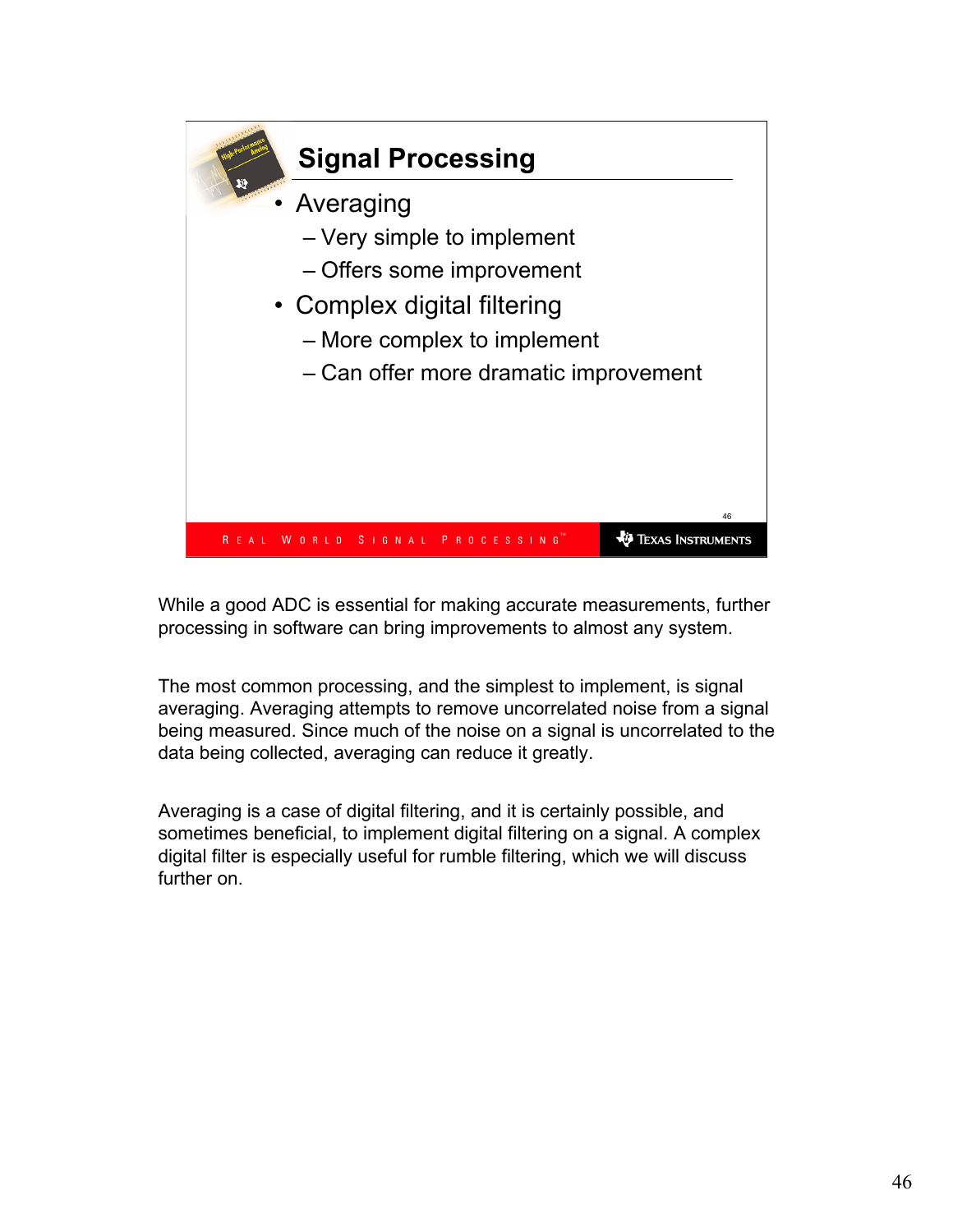

The two primary kinds of signal averaging are coherent and incoherent averaging. The terms apply primarily to non-DC signal situations. When we are measuring a signal that is essentially DC, the averaging is always coherent; since our primary focus here is on near-DC signals, we will not discuss these terms further.

(A thorough discussion of digital signal averaging can be found in Understanding Digital Signal Processing by Richard G. Lyons [1997], ISBN 0-201-63467-8, chapter 9. This book is highly recommended for anyone performing any level of digital signal processing. Several figures from this book appear in this presentation.)

The process of averaging is well known: the numbers to be averaged are summed, and divided by the number of them, as shown in the top equation.

When averaging is coherent – i.e., the signal remains constant, while the noise changes – the noise, being uncorrelated, averages out. The more averaging performed, the more the noise cancels. If the signal is DC, and the noise component is random, then with each successive sample averaged, the signal-to-noise ratio will improve.

In fact, it can be shown that the improvement is proportional to the square root of the number of samples in the average. The second equation illustrates this: the standard deviation of the average of a number of noisy samples of the same signal is the standard deviation of the original signal divided by the square root of N. Therefore, there is a diminishing return associated with averaging.

The second equation assumes that each averaged signal is the same. In reality, this is not the case, as no real signal is exactly at DC. Any quantity we measure will exhibit some level of slow drift, and this will appear in averages over time. This limits the effectiveness of large numbers of averages.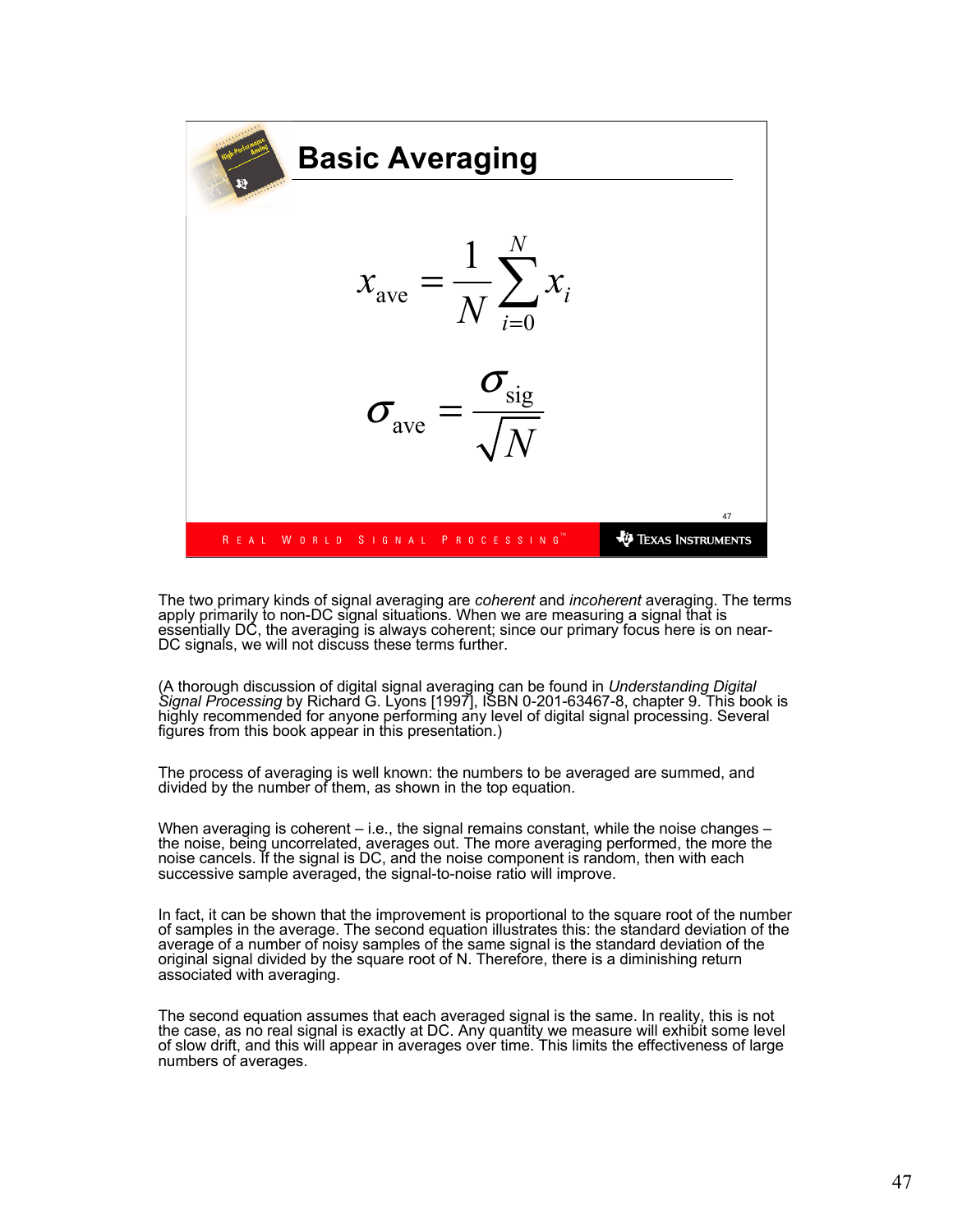

Simple averaging is, in fact, a special case of FIR filtering. The slide shows several frequency responses of various N-point averaging functions. The response of these functions is the well-known sinc<sup> $\wedge$ </sup>N function (sin $\wedge$ N(x)/x $\wedge$ N). Almost all delta-sigma converters use averaging filters in their first stage decimation filters. Many industrial delta-sigma converters do not have a second-stage decimator, and their overall frequency response is the sinc<sup>^</sup>N decimated (aliased).

Note that averaging filters have notches at regular intervals. These notches can be put to good use in filtering out strong signals such as power-line interference.

(Illustration from Lyons [1997], page 341.)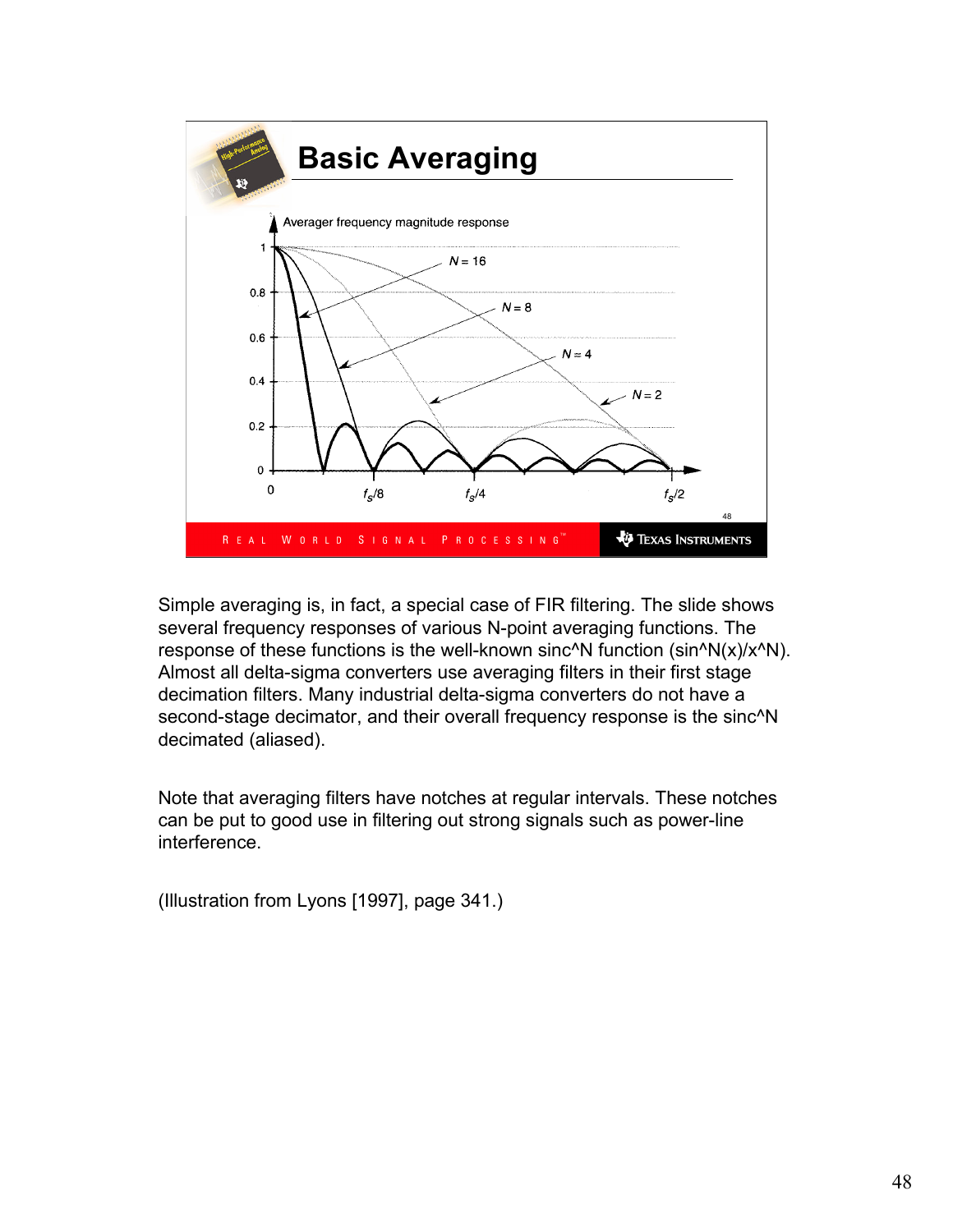

The difference equation in the slide performs two-point exponential averaging. The response of an exponential filter can easily be varied from weak filtering with a quick step response (fast settling time) to strong filtering with a slow step response by varying the alpha coefficient.

This is a useful feature for many measurement systems. For example, in weigh scales, it is desirable to obtain a reading right away when a weight is placed on the scale. As more samples are taken, however, the weight can be determined more precisely by further averages. The exponential averager can be set to a high alpha when the scale is first loaded, and over time the alpha can be decreased to obtain more precise results.

(Illustration from Lyons [1997], page 344.)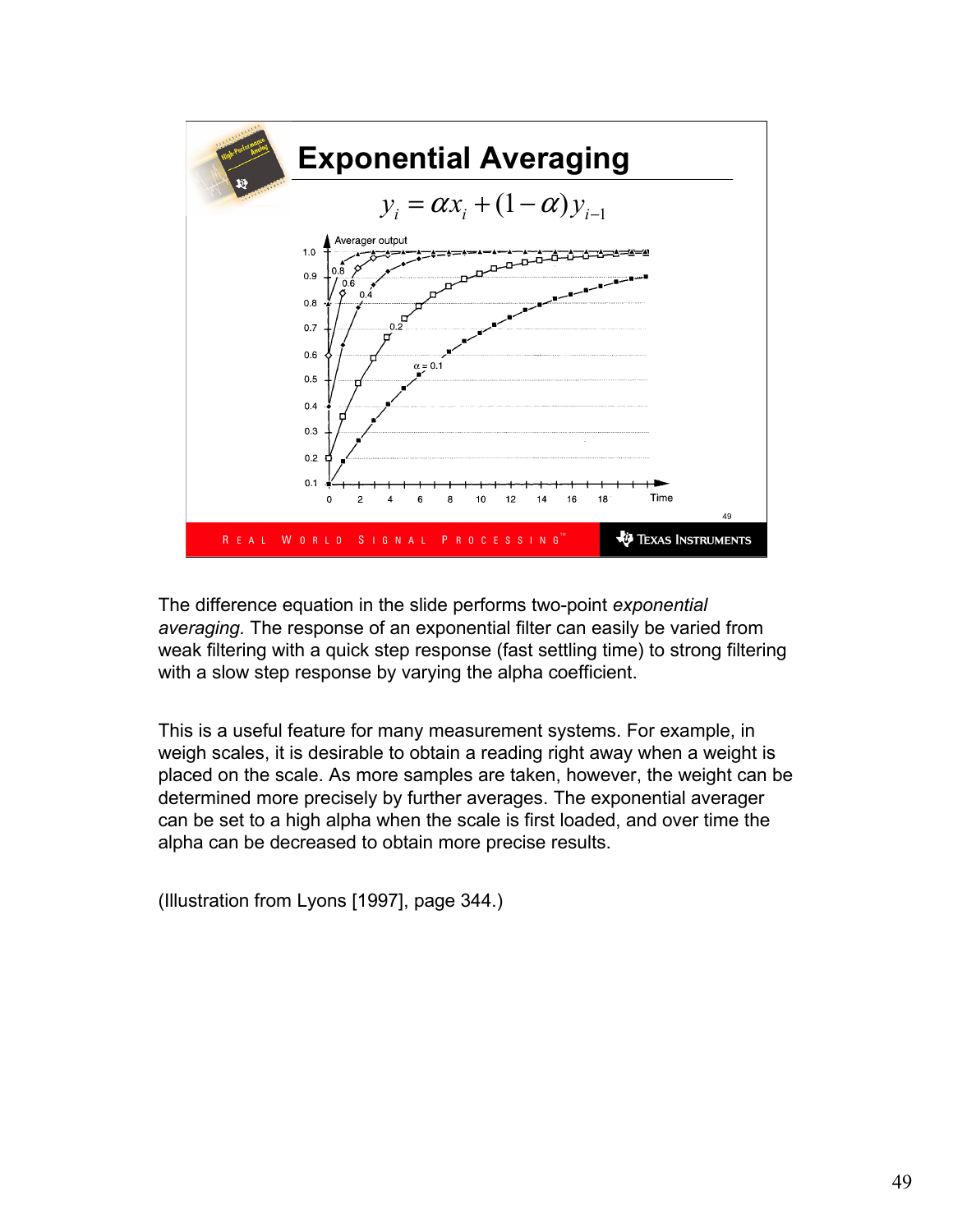

Exponential averaging is a special case of IIR filtering. Changing the alpha coefficient changes the frequency response of the filter. The slide shows the response of an exponential averager for several values of alpha.

(Illustration from Lyons [1997], page 347.)